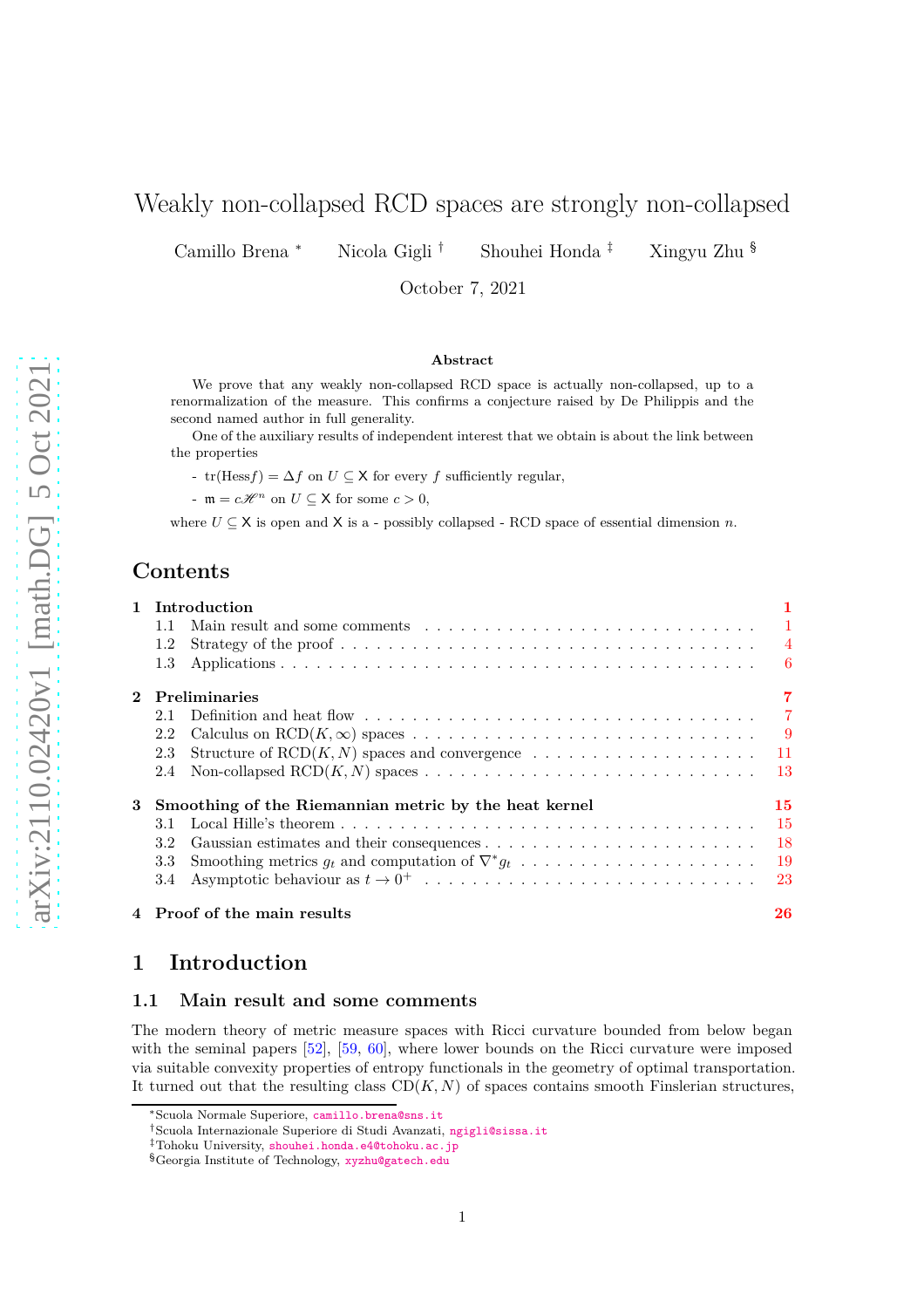a property that - at least for some geometric applications - is undesirable. This was one of the motivations that led the second named author develop a research program about heat flow on CD spaces (see [\[28\]](#page-29-0), [\[33\]](#page-29-1), [\[3\]](#page-28-0), [\[4\]](#page-28-1)) that ultimately led in [\[31\]](#page-29-2) to the definition of RCD spaces as those CD spaces for which the Sobolev space  $W^{1,2}$  is Hilbert. We refer to [\[61\]](#page-30-3), [\[1\]](#page-27-0) for an account of the theory and more detailed bibliography.

The study of (R)CD spaces has been strongly influenced by the research program carried out in the late nineties by Cheeger-Colding (see [\[19,](#page-28-2) [20,](#page-28-3) [21,](#page-28-4) [22\]](#page-29-3)) about the structure of Ricci-limit spaces, i.e. those spaces arising as Gromov-Hausdorff limits of smooth Riemannian manifolds with constant dimension and a uniform lower bound on the Ricci curvature. One of the things that emerged by their analysis (strictly related to Colding's volume convergence theorem [\[23\]](#page-29-4)) is that the dimension of the limit space is always bounded from above by the dimension of the manifolds, and that if equality holds, then the limit structure - that in this case is called *non-collapsed Ricci limit space* - has better regularity properties.

It is therefore natural to look for a synthetic counterpart of this concept, whose definition should not rely on properties of approximating sequences, but rather be based on intrinsic properties of the space in consideration. Inspecting the properties of non-collapsed Ricci limit spaces, in [\[24\]](#page-29-5) it has been proposed the following definition:

**Definition 1.1.** Let  $K \in \mathbb{R}$  and  $N \in [1, \infty)$ . A space  $(X, d, m)$  is called *non-collapsed* RCD(*K, N*) space, ncRCD(*K, N*) in short, if it is an  $\text{RCD}(K, N)$  space and moreover  $\mathfrak{m} = \mathcal{H}^N$ .

Notice that from the structural properties of RCD spaces ([\[53\]](#page-30-4), [\[49\]](#page-30-5), [\[35\]](#page-29-6)) it is clear that if  $(X, d, m)$  is ncRCD $(K, N)$ , then N must be an integer. Also, subsequent analysis showed that, as expected, ncRCD spaces have better regularity properties than arbitrary RCD spaces (see for instance [\[13\]](#page-28-5)).

The analysis carried out by Cheeger-Colding and the analogy with the study of the Bakry-Emery *N*-Ricci curvature tensor (see  $(1.3)$  and the subsequent discussion) suggest that in fact  $ncRCD(K, N)$  spaces should be identifiable among  $RCD(K, N)$  ones by properties seemingly weaker than the one  $\mathfrak{m} = \mathcal{H}^N$ . To be more precise we need to introduce the *N*-dimensional (Bishop-Gromov) density  $\theta_N[X, d, m] : X \to [0, \infty]$  as

$$
\theta_N[\mathsf{X},\mathsf{d},\mathfrak{m}](x) := \lim_{r \to 0^+} \frac{\mathfrak{m}(B_r(x))}{\omega_N r^N} \qquad \forall x \in \mathsf{X},
$$

where  $\omega_N := \frac{\pi^{N/2}}{\int_0^\infty t^{N/2} e^{-t} dt}$  is, for  $N \in \mathbb{N}$ , the volume of the unit ball of  $\mathbb{R}^N$  (notice that the existence of the limit is a consequence of the Bishop-Gromov inequality). It is worth pointing out

that standard results about differentiation of measures ensure that if  $\mathscr{H}^N$  is a Radon measure on X, then

$$
\limsup_{r \to 0^+} \frac{\mathcal{H}^N(B_r(x))}{\omega_N r^N} \le 1 \quad \text{for } \mathcal{H}^N \text{-a.e. } x \in \mathsf{X}.
$$

In particular, if  $X$  is a ncRCD $(K, N)$  space we have

<span id="page-1-2"></span>
$$
\theta_N[\mathsf{X}, \mathsf{d}, \mathfrak{m}](x) \le 1 \qquad \forall x \in \mathsf{X}.\tag{1.1}
$$

Then the following conjecture is raised in [\[24\]](#page-29-5):

<span id="page-1-1"></span>**Conjecture 1.2** (De Philippis-Gigli)**.** *If*

<span id="page-1-0"></span>
$$
\mathfrak{m}\left(\left\{x \in \mathsf{X}: \theta_N[\mathsf{X}, \mathsf{d}, \mathfrak{m}](x) < \infty\right\}\right) > 0,\tag{1.2}
$$

*then*  $\mathfrak{m} = c\mathcal{H}^N$  *for some*  $c \in (0, \infty)$ *. In particular*  $(\mathsf{X}, \mathsf{d}, c^{-1}\mathfrak{m})$  *is a* ncRCD(*K, N*) *space.* 

Let us make few comments about the statement of the conjecture and its validity. First of all, we remark that condition [\(1.2\)](#page-1-0) cannot be replaced by the weaker one

$$
\{x\in{\mathsf{X}}: \theta_N[{\mathsf{X}},{\mathsf{d}},{\mathfrak{m}}](x)<\infty\}\neq\emptyset
$$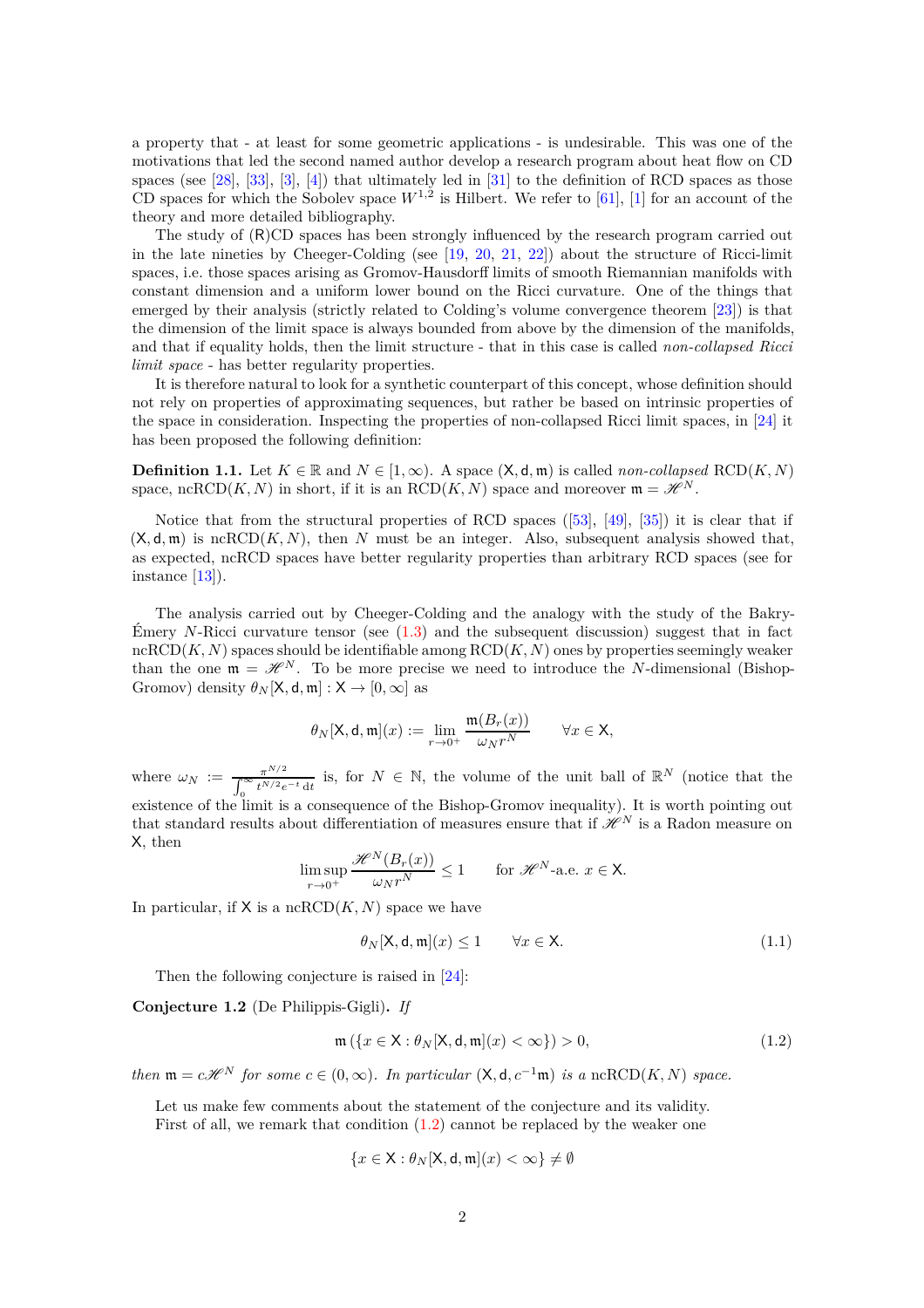because for instance the metric measure space  $([0, \pi], \mathsf{d}_\mathbb{R}, \sin^{N-1} t dt)$  is an RCD( $N-1, N$ ) space, the density  $\theta_N$  is finite on  $\{0, \pi\}$  which is null with respect to the reference measure  $\sin^{N-1} t dt$ , and for any  $N > 1$ ,  $\sin^{N-1} t dt$  does not coincides with  $c\mathcal{H}^N$  for any  $c \in (0, \infty)$ .

Moreover let us point out that the Hausdorff dimension of any  $CD(K, N)$  space X is at most *N* [\[60\]](#page-30-2). In this sense, the assumption in Conjecture [1.2](#page-1-1) amounts at asking for the existence of a 'big' portion of the space with maximal dimension (notice for instance that if  $\mathfrak{m} \ll \mathcal{H}^{\alpha}$  for some  $\alpha < N$ , then  $\theta_N = +\infty$  m-a.e.). Such 'maximality' of *N* in the conjecture plays an important role. To see why, consider an *n*-dimensional weighted Riemannian manifold  $(M, g, e^{-V}dVol_q)$ , where  $V \in C^{\infty}(M)$  and Vol<sub>g</sub> denotes the Riemannian volume measure and recall that for  $N \geq 1$  the Bakry-Émery *N*-Ricci curvature tensor is defined as

<span id="page-2-0"></span>
$$
\operatorname{Ric}_N := \begin{cases} \operatorname{Ric}_g + \operatorname{Hess}_g(V) - \frac{\mathrm{d}V \otimes \mathrm{d}V}{N - n} & \text{if } N > n, \\ \operatorname{Ric}_g & \text{if } N = n \text{ and } V \text{ is constant,} \\ -\infty & \text{otherwise,} \end{cases} \tag{1.3}
$$

where Ric*<sup>g</sup>* is the standard Ricci curvature induced by the metric tensor *g* and defined as trace of the Riemann curvature tensor. It is then known (see  $[14]$ ,  $[5]$ ,  $[27]$ ) that

<span id="page-2-2"></span>
$$
(M, \mathsf{d}_g, e^{-V} \text{Vol}_g) \text{ is an RCD}(K, N) \text{ space if and only if } \text{Ric}_N \ge Kg. \tag{1.4}
$$

On the other hand, it is clear that  $(e^{-V}Vol_g)(B_r(x)) \sim r^n$  for every  $x \in M$  as  $r \to 0^+$ , thus assumption [\(1.2\)](#page-1-0) holds if and only if  $n = N$ , and this information together with  $\text{Ric}_N \geq Kg$  forces *V* to be constant by the very definition of  $Ric_N$ .

It is now time to point out that thanks to the main result of [\[17\]](#page-28-8) - and the aforementioned structural properties - we now know that any RCD(*K, N*) space (X*,* d*,* m) admits an *essential dimension*  $n \in \mathbb{N} \cap [1, N]$ , meaning in particular that  $m \ll \mathcal{H}^n \ll m$  on the Borel set  $\mathcal{R}^*_n$  (see [\(2.17\)](#page-12-1) below), where  $m(X \setminus \mathcal{R}_n^*) = 0$ . We thus see from general results about differentiation of measures that

<span id="page-2-1"></span>if (1.2) holds, then we have 
$$
\theta_N[X, \mathbf{d}, \mathfrak{m}] < \infty
$$
  $\mathfrak{m}\text{-a.e.}$  (1.5)

 $RCD(K, N)$  spaces for which  $\theta_N[X, d, m]$  is finite m-a.e. have been called *weakly non-collapsed* RCD *spaces* in [\[24\]](#page-29-5), while spaces such that  $\theta_N$ [X, d, m] is finite for *every* point have been called 'non-collapsed' in  $[50]$ . It is then clear from  $(1.1)$  that

non-collapsed  $\implies$  non-collapsed in the sense of  $[50] \implies$  weakly non-collapsed

and from [\(1.5\)](#page-2-1) that proving Conjecture [1.2](#page-1-1) is equivalent to proving that these three 'non-collapsing conditions' are equivalent (up to multiplying the reference measure by a scalar).

It is known that the conjecture holds true in the following three cases:

- 1. (X, d) has an upper bound on sectional curvature in a synthetic sense, namely, it is a  $CAT(\kappa)$ space for some  $\kappa > 0$ : [\[47\]](#page-30-7)
- 2. (X*,* d) is isometric to a smooth Riemannian manifold, possibly with boundary: [\[39\]](#page-29-8).
- 3. (X*,* d) is compact: [\[42\]](#page-29-9).

Our main result is the resolution of Conjecture [1.2](#page-1-1) in full generality:

#### <span id="page-2-3"></span>**Theorem 1.3.** *Conjecture [1.2](#page-1-1) holds true.*

Notice that as a consequence of out main result, we obtain that if the Hausdorff dimension of an  $RCD(K, N)$  space is N, then also its topological dimension is N (we refer to [\[54\]](#page-30-8) for the relevant definitions). Indeed, under this assumption Theorem [2.20](#page-13-0) and our main result imply that the space is, up to a scalar multiple of the reference measure, a ncRCD $(K, N)$  space. Then from the Reifenberg flatness around a regular point (see [\[20\]](#page-28-3) and then [\[24\]](#page-29-5), [\[48\]](#page-30-9)) we see that any regular point has a neighbourhood which is homeomorphic to  $\mathbb{R}^N$ . This proves that the topological dimension is at least N and since in general this is at most the Hausdorff one (see e.g. [\[40,](#page-29-10) Theorem 8.14]), our claim is proved.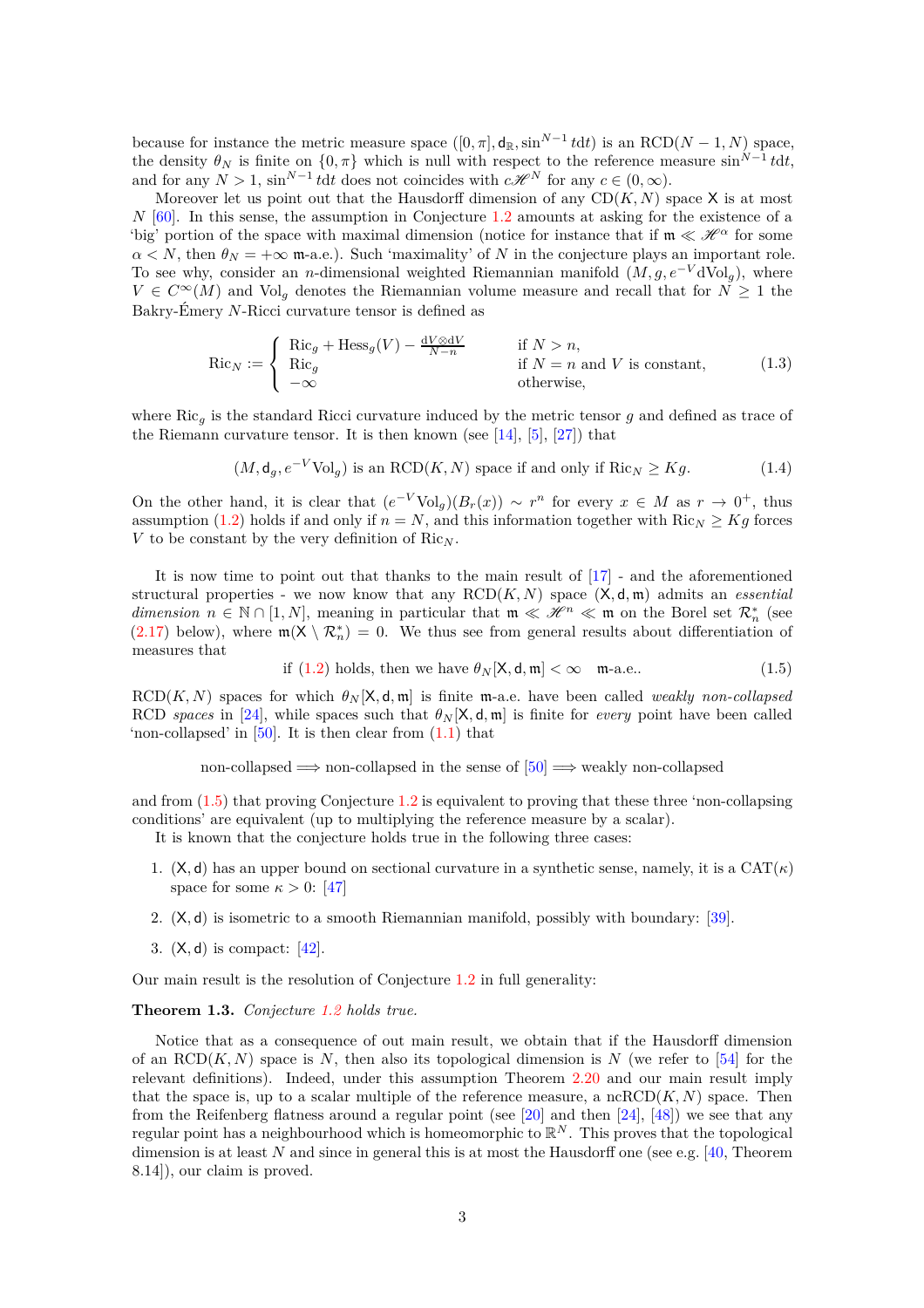#### <span id="page-3-0"></span>**1.2 Strategy of the proof**

The basic strategy we adopt in proving this theorem is the one introduced by the third named author in [\[42\]](#page-29-9) to handle the compact case. Still, moving from compact to non-compact creates additional technical complications that must be handled: one of the things we do here is to replace the approximation of the heat kernel via eigenfunctions - used in  $[42]$  - with suitable decay estimates based on Gaussian bounds. Also, in the course of the proof we obtain (by making explicit some ideas that were implicitly used in  $[42]$ ) interesting intermediate results that are new even in the smooth context, see in particular formula  $(1.13)$ . Finally, on general RCD spaces X of essential dimension *n* and  $U \subseteq X$  open we establish relevant links between the properties

- tr(Hess*f*) =  $\Delta f$  on  $U \subseteq X$  for every *f* sufficiently regular,
- $-m = c\mathscr{H}^n$  on  $U \subseteq X$  for some  $c > 0$ ,

see Theorem [1.5](#page-5-1) below for the precise statement.

With this said, let us describe the main idea by having once again a look at the case of a weighted *n*-dimensional Riemannian manifold (*M, g, e*−*<sup>V</sup>* dVol*g*). Let us consider the reference measure  $\mathfrak{m} := e^{-V} \text{Vol}_g$  and the Hausdorff measure  $\mathcal{H}^n = \text{Vol}_g$ . Assume that  $\text{Ric}_N \geq Kg$  for some  $K \in \mathbb{R}$  and some  $N \in [n, \infty)$  (namely  $(M, d_q, \mathfrak{m})$  is an  $RCD(K, N)$  space, recall  $(1.3)$  and  $(1.4)$ ). Now notice that the following integration by parts formulas hold: for every  $f, \varphi \in C_c^{\infty}(M)$  we have

<span id="page-3-3"></span><span id="page-3-1"></span>
$$
-\int_{M} \langle \mathrm{d}f, \mathrm{d}\varphi \rangle \, \mathrm{d}\mathfrak{m} = \int_{M} \varphi \, \Delta f \, \mathrm{d}\mathfrak{m},\tag{1.6a}
$$

$$
-\int_{M} \langle df, d\varphi \rangle d\mathscr{H}^{n} = \int_{M} \varphi \operatorname{tr}(\operatorname{Hess} f) d\mathscr{H}^{n}.
$$
 (1.6b)

From these identities it is easy to conclude that

<span id="page-3-2"></span>
$$
\mathfrak{m} = c\mathscr{H}^n \qquad \Leftrightarrow \qquad \text{tr}(\text{Hess}f) = \Delta f \quad \forall f \in C_c^{\infty}(M). \tag{1.7}
$$

Thus recalling [\(1.5\)](#page-2-1) we see that the desired result will follow if we can show that

 $\theta_N[M, d_g, \mathfrak{m}] < \infty$  a.e. implies that tr(Hess*f*) = ∆*f* for any smooth function *f*.

To see this recall that, as already noticed, having  $\theta_N[M, d_g, m](x) < \infty$  for some point  $x \in M$ implies that *M* is *N*-dimensional (and thus in particular that *N* is an integer), then recall  $(1.4)$ and the definition [\(1.3\)](#page-2-0) of the *N*-Ricci curvature tensor.

This establishes the claim in the smooth setting. In the general case we follow the same general ideas, but we have to deal with severe technical complications. Start observing that the analogue of [\(1.6a\)](#page-3-1) holds in general RCD spaces by the very definition of  $\Delta$  (see [\[31\]](#page-29-2)) and that, less trivially, the analogue of  $(1.7)$  is also in place on  $RCD(K, N)$  spaces with essential dimension equal to N (from the results in  $[38]$ , see also  $[30]$ ). Thus to conclude along the lines above it is sufficient to prove that  $(1.6b)$  holds on  $RCD(K, N)$  spaces of essential dimension *n*. We do not have exactly such result, but have instead the following result which is anyway sufficient to conclude:

<span id="page-3-5"></span>**Theorem 1.4.** *Let*  $(X, d, m)$  *be an*  $RCD(K, N)$  *space of essential dimension n. Let*  $U \subseteq X$  *be bounded open and assume that*

<span id="page-3-4"></span>
$$
\inf_{r \in (0,1), x \in U} \frac{\mathfrak{m}(B_r(x))}{r^n} > 0.
$$
\n(1.8)

*Then for every*  $\varphi \in \text{Lip}(\mathsf{X},\mathsf{d})$ *,*  $f \in D(\Delta)$  *with* supp $(\varphi)$ *,* supp $(f) \subseteq U$  *formula* [\(1.6b\)](#page-3-3) *holds.* 

See Theorem [4.1](#page-25-1) for a slightly sharper statement. Notice also that by the Bishop-Gromov inequality, assumption [\(1.8\)](#page-3-4) holds trivially with  $n = N$  for any bounded subset U of a weakly non-collapsed RCD space. Also, the statement above is interesting regardless of the application we just described, and valid also in possibly 'collapsed' RCD spaces.

Thus everything boils down to the proof of such result, and indeed from both the technical and conceptual perspective this is the most important part of our paper. The basic idea for the proof is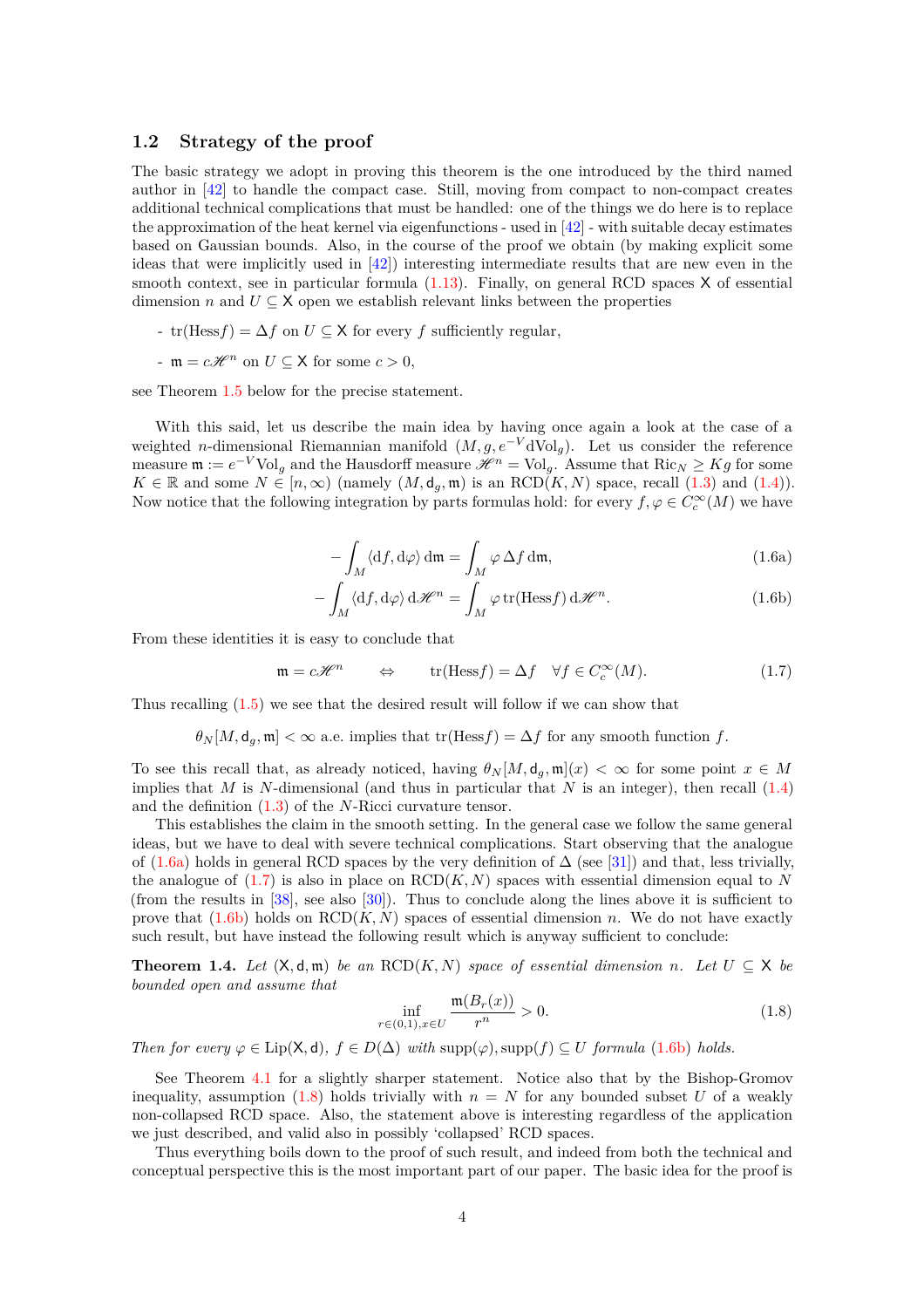to perform a smoothing of the metric tensor via heat flow. Let us describe the procedure, introduced in [\[15\]](#page-28-9), in the smooth setting. Consider a compact smooth Riemannian manifold  $(M, g, dVol_q)$  and, for every  $t > 0$ , let  $\Phi_t : M \to L^2(M, \text{Vol}_g)$  be defined as

$$
\Phi_t(x) := (y \mapsto p(x, y, t)),
$$

where *p* is the heat kernel. We can use this map to pull-back the flat metric  $g_{L^2}$  of  $L^2(M, \text{Vol}_g)$ and obtain the metric tensor  $g_t := \Phi_t^* g_{L^2}$  that is explicitly given by

<span id="page-4-1"></span>
$$
g_t = \int_M dp(\cdot, y, t) \otimes dp(\cdot, y, t) dVol_g(y) \in C^\infty((T^*)^{\otimes 2}M). \tag{1.9}
$$

The interesting fact is that, after appropriate rescaling, the tensors *g<sup>t</sup>* converge to the original one *g*. More precisely, we have

<span id="page-4-2"></span>
$$
||4(8\pi)^{n/2}t^{(n+2)/2}g_t - g||_{L^{\infty}} \to 0 \quad \text{as } t \to 0^+,
$$
 (1.10)

where *n* denotes the dimension of *M*. In fact in [\[15\]](#page-28-9) more is proved, as it is provided the first order Taylor expansion of  $t^{(n+2)/2}g_t$ , but this is not relevant for our application. A way to read this convergence is via the stability of the heat flow under measured-Gromov-Hausdorff convergence of spaces with Ricci curvature uniformly bounded from below; this observation is more recent than [\[15\]](#page-28-9), as it has been made by the second author in [\[28\]](#page-29-0), still, this is the argument used in the RCD setting so let us present this viewpoint. It is clear that for  $M = \mathbb{R}^n$  the tensor  $g_t$  is just a rescaling of the Euclidean tensor. On the other hand, denoting by *M<sup>λ</sup>* the manifold *M* equipped with the rescaled metric tensor  $\lambda g$ , and by  $p^{\lambda}$  the associated heat kernel, it is also clear that  $p(x, y, t) = p^{\lambda}(x, y, \lambda^{-1}t)$ . Thus the asymptotics of  $p(x, y, t)$  as  $t \to 0^+$  corresponds to that of  $p^{\lambda}(x, y, 1)$  as  $\lambda \to \infty$  and, as said, these kernels converge to the Euclidean ones where the evolution of the metric tensors *g<sup>t</sup>* is trivial.

Coming back to the RCD setting, we recall that the heat kernel is well-defined in this context [\[4\]](#page-28-1), and a differential calculus is available in this framework [\[30\]](#page-29-12). Thus the same definition as in  $(1.9)$  can be given and one can wonder whether the same convergence result as in  $(1.10)$  holds. Interestingly, in this case one has

<span id="page-4-3"></span>
$$
||tm(B_{\sqrt{t}}(\cdot))g_t - c_n g||_{L^p_{loc}} \to 0 \quad \text{as } t \to 0^+, \ \forall p \in [1, \infty)
$$
 (1.11)

for some constant  $c_n$  depending only on the essential dimension of X (this has been proved in [\[8\]](#page-28-10) for compact  $RCD(K, N)$  spaces, and is generalized here to the non-compact setting). Notice that the loss from convergence in  $L^{\infty}$  to convergence in  $L^{p}_{loc}$  is unavoidable, but unharmful for our purposes. It is important to remark that the factor in front of  $g_t$  is now not constant anymore: this has to do with Gaussian gradient estimates for the heat kernel. Now let *<sup>U</sup>* <sup>⊆</sup> <sup>X</sup> be open bounded and assume that  $\mathcal{H}^n$  is a Radon measure on *U* (this is always the case if [\(1.8\)](#page-3-4) holds). In this case by standard results about differentiations of measures we have

$$
\lim_{t \to 0^+} \frac{t \mathfrak{m}(B_{\sqrt{t}}(\cdot))}{t^{\frac{n+2}{2}}} = c'_n \frac{d\mathfrak{m}}{d\mathscr{H}^n} \qquad \text{m-a.e. on } U.
$$

Thus if  $(1.8)$  holds, from  $(1.11)$  we deduce that

<span id="page-4-4"></span>
$$
\|t^{\frac{n+2}{2}}g_t - c_n'' \frac{d\mathcal{H}^n}{dm} g\|_{L^p(U)} \to 0 \qquad \text{as } t \to 0^+.
$$
 (1.12)

We couple this information with the following explicit computation of the adjoint  $\nabla^*$  of the covariant derivative of *gt*:

<span id="page-4-0"></span>
$$
\nabla^* g_t(x) = -\frac{1}{4} \mathrm{d}_x \Delta_x p(x, x, 2t). \tag{1.13}
$$

This formula was obtained in [\[42\]](#page-29-9) in the compact setting by expanding the heat kernel via eigenfunctions of the Laplacian. This approach does not work in our current framework and we will rather proceed via a somehow more direct approach based on 'local' Bochner integration (see Section [3.1\)](#page-14-1).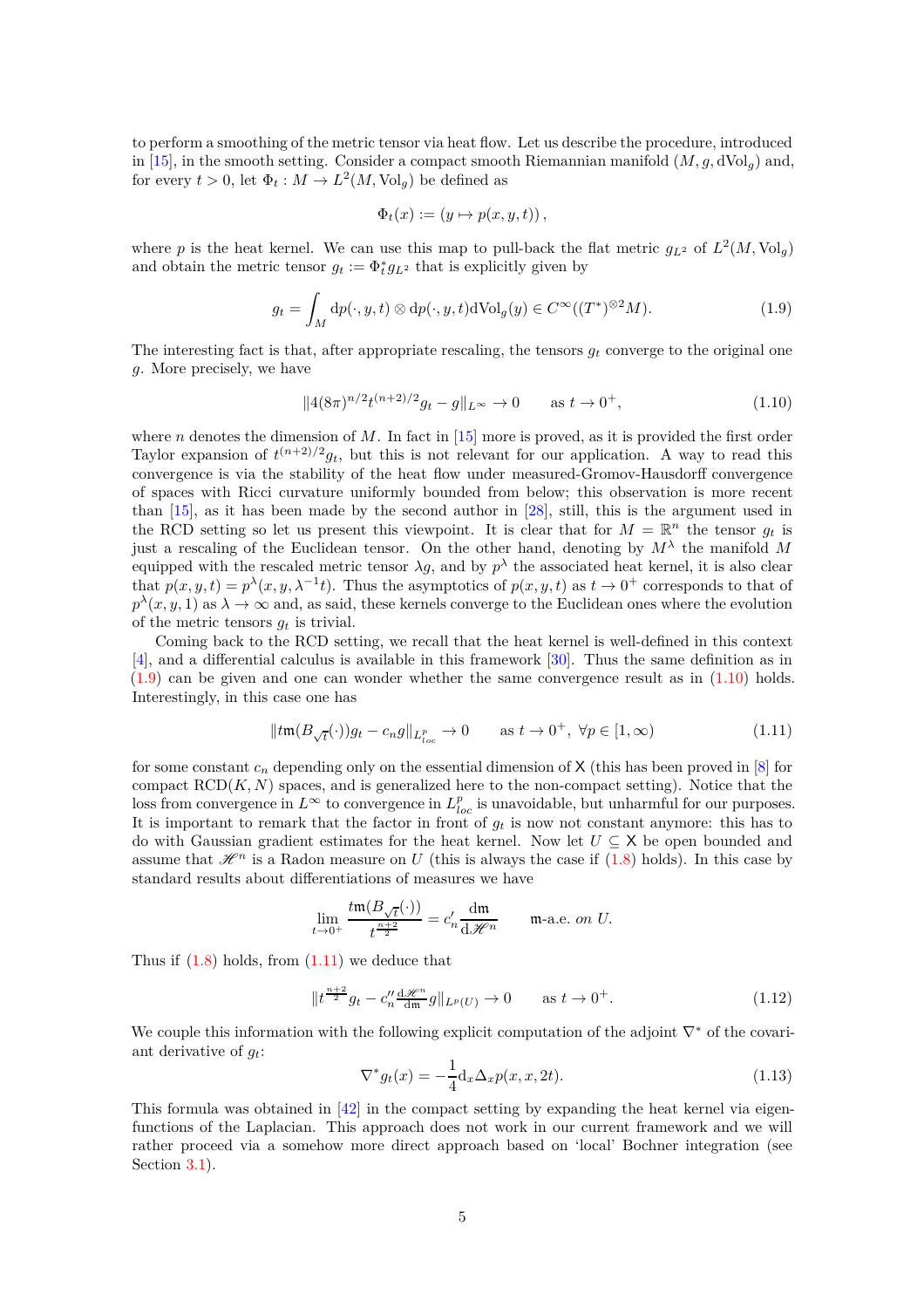We are almost done: by explicit computations based on Gaussian estimates one can see that

$$
t^{\frac{n+2}{2}} \mathrm{d}_x \Delta_x p(x, x, 2t) \rightharpoonup 0 \qquad \text{as } t \to 0^+
$$

in a suitable sense, thus coupling this information with [\(1.13\)](#page-4-0), [\(1.12\)](#page-4-4) and the closure of  $\nabla^*$  we conclude that

$$
\nabla^*(\tfrac{\mathrm{d}\mathscr{H}^n}{\mathrm{d}\mathfrak{m}}g) = 0 \qquad \text{in } U.
$$

This latter equation is a restatement of  $(1.6b)$  for  $f, \varphi$  with support in *U*, i.e. this argument gives Theorem [1.4,](#page-3-5) as desired.

We conclude emphasizing that our proof also yields the following result, which is of independent interest and will play a prominent role in the proof of Theorem [1.3.](#page-2-3)

<span id="page-5-1"></span>**Theorem 1.5.** *Let*  $(X, d, m)$  *be an*  $RCD(K, N)$  *space of essential dimension n, and let U be a connected open subset of* X *with*

<span id="page-5-2"></span>
$$
\inf_{r \in (0,1), x \in A} \frac{\mathfrak{m}(B_r(x))}{r^n} > 0
$$
\n(1.14)

<span id="page-5-3"></span>*for any compact subset*  $A \subseteq U$ *. Then the following two conditions are equivalent:* 

*1. for every*  $f \in D(\Delta)$ ,

 $\Delta f = \text{tr}(\text{Hess} f)$  m-*a.e.* on *U*;

<span id="page-5-4"></span>*2. for some*  $c \in (0, \infty)$ ,

$$
\mathfrak{m} \sqcup U = c\mathscr{H}^n \sqcup U.
$$

Notice that this has nothing to do with non-collapsing properties and, in particular, it can very well be that the assumption  $(1.14)$  holds for  $U = X$ . Moreover items [1](#page-5-3) and [2](#page-5-4) may hold only on some  $U \subseteq X$ : just consider the case of a weighted Riemannian manifold as before with *V* constant on *U* but non-constant outside *U*.

#### <span id="page-5-0"></span>**1.3 Applications**

The following applications seem to be already known to experts if Theorem [1.3](#page-2-3) is established (for instance [\[48\]](#page-30-9) and [\[43\]](#page-30-10)). However for readers' convenience let us give them precisely. Roughly speaking, they are based on a fact that the space of weakly non-collapsed spaces is open in the space of  $\text{RCD}(K, N)$  spaces because of the lower semicontinuity of the essential dimensions with respect to pointed measured Gromov-Hausdorff convergence proved in [\[50\]](#page-30-6) (Theorem [2.16\)](#page-12-2).

It is known that pointed Gromov-Hausdorff (pGH) and pointed measured Gromov-Hausdorff (pmGH) convergences are metrizable (see for instance in [\[34\]](#page-29-13)). Thus '*ǫ*-pGH close' and '*ǫ*-pmGH close' make sense as appeared in the following theorem. Note that as the sequential compactness of  $RCD(K, N)$  spaces is known (Theorem [2.8\)](#page-11-0), any such metric determines the same compact topology.

The first application is stated as follows.

<span id="page-5-6"></span>**Theorem 1.6.** *For any*  $K \in \mathbb{R}$ *, any*  $N \in \mathbb{N}$ *, any*  $\delta \in (0, \infty)$  *and any*  $v \in (0, \infty)$ *, there exists*  $\epsilon := \epsilon(K, N, \delta, v) \in (0, 1)$  *such that if a pointed*  $\text{RCD}(K, N)$  *space*  $(X, \mathsf{d}, \mathfrak{m}, x)$  *is so that*  $(X, \mathsf{d}, x)$  *is*  $\epsilon$ -pGH *close to*  $(Y, d_Y, y)$  *for some non-collapsed* RCD(*K, N*) *space*  $(Y, d_Y, \mathcal{H}^N)$  *with* 

<span id="page-5-7"></span>
$$
\mathcal{H}^N(B_1(y)) \ge v,\tag{1.15}
$$

 $\mathcal{H}^N(B_1(x)) - \mathcal{H}^N(B_1(y)) < \delta.$ <br> *then* we have  $m = c\mathcal{H}^N$  for some  $c \in (0, \infty)$ , and moreover  $|\mathcal{H}^N(B_1(x)) - \mathcal{H}^N(B_1(y))| < \delta.$ 

Next application shows that the non-collapsed condition can be recognized from the point of an infinitesimal view.

<span id="page-5-5"></span>**Theorem 1.7.** Let  $(X, d, m)$  be an  $RCD(K, N)$  space. If the essential dimension of some tangent *cone*  $(Y, d_Y, m_Y, y)$  *at some point*  $x \in X$  *is equal to*  $N$ *, then*  $m = c\mathcal{H}^N$  *for some*  $c \in (0, \infty)$ *.*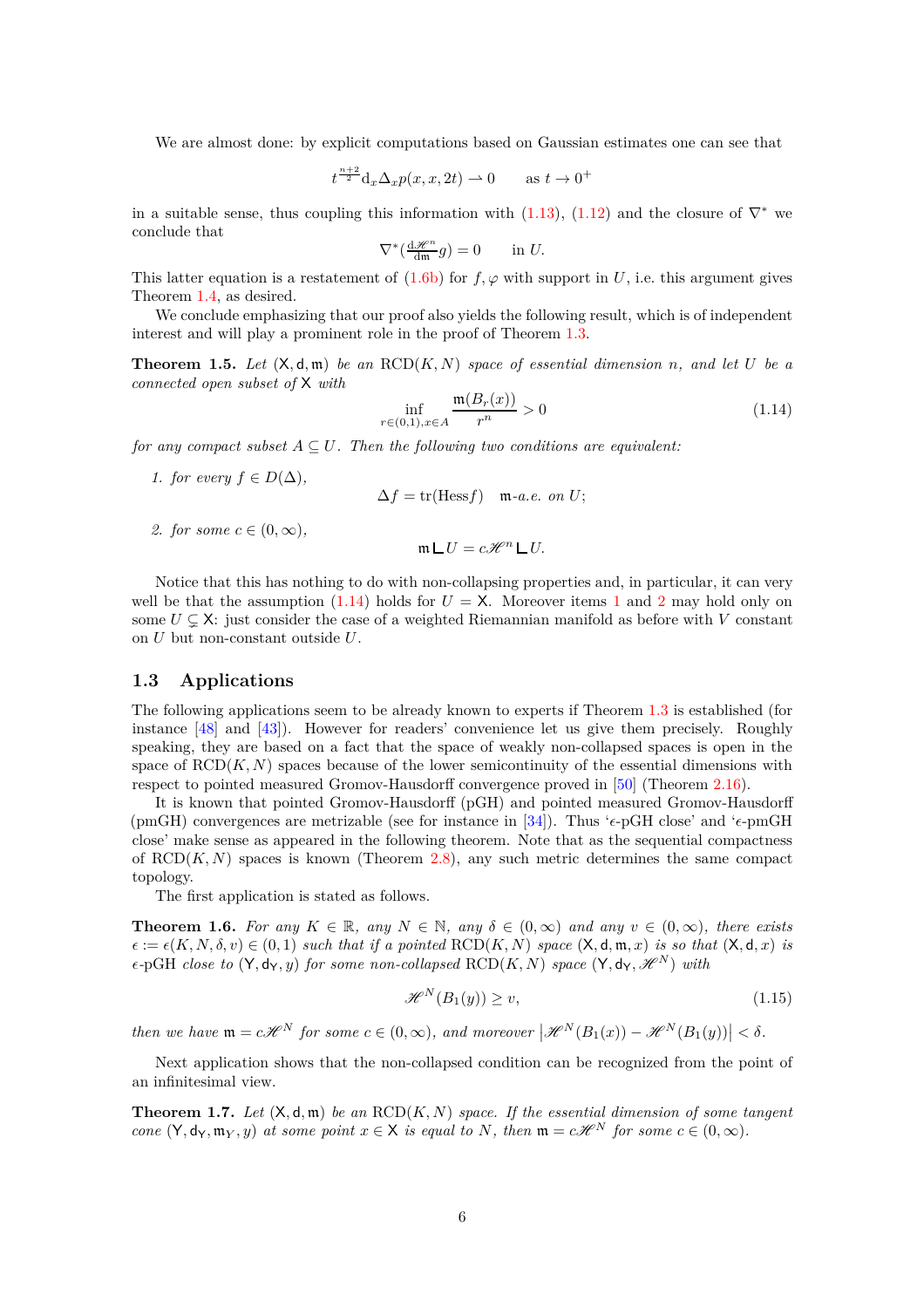Note that the converse implication also holds in Theorem [1.7,](#page-5-5) namely if  $(X, d, \mathscr{H}^N)$  is a noncollapsed  $RCD(K, N)$  space, then any tangent cone at any point is also a pointed non-collapsed  $RCD(0, N)$  space (see Theorem [2.18\)](#page-13-1).

The following final application shows that the non-collapsed condition can be also recognized from the asymptotical point of view. Note that the LHS of  $(1.17)$  exists by the Bishop-Gromov inequality, and does not depend on the choice of  $x \in X$ .

<span id="page-6-5"></span>**Theorem 1.8.** *Let*  $(X, d, m)$  *be an*  $RCD(0, N)$  *space and assume that* 

<span id="page-6-3"></span>
$$
\sup_{x \in \mathsf{X}} \mathfrak{m}(B_1(x)) < \infty \tag{1.16}
$$

*and that for some (hence all)*  $x \in X$ 

<span id="page-6-2"></span>
$$
\lim_{r \to \infty} \frac{\mathfrak{m}(B_r(x))}{r^N} > 0. \tag{1.17}
$$

*Then*  $\mathfrak{m} = c\mathcal{H}^N$  *for some*  $c \in (0, \infty)$ *.* 

Notice that the assumption [\(1.16\)](#page-6-3) is essential, as this simple example shows: just consider the RCD(0*, N*) space  $([0, \infty), d_{\mathbb{R}}, x^{N-1} \mathcal{H}^1)$ , which satisfies [\(1.17\)](#page-6-2) but is clearly not non-collapsed. Conversely, any non-collapsed  $\text{RCD}(K, N)$  space  $(\mathsf{X}, \mathsf{d}, \mathscr{H}^N)$  satisfies [\(1.16\)](#page-6-3), as a consequence of the Bishop-Gromov inequality and [\(1.1\)](#page-1-2).

**Acknowledgement.** The third named author acknowledges supports of the Grant-in-Aid for Scientific Research (B) of 20H01799 and the Grant-in-Aid for Scientific Research (B) of 21H00977.

# <span id="page-6-0"></span>**2 Preliminaries**

Throughout the paper:

- by *metric measure space* (X*,* d*,* m) we always intend a complete and separable metric space equipped with a non-negative Borel measure finite on bounded sets such that  $supp(m) = X$ ;
- *C* denotes a positive constant, that may vary from step to step. Occasionally we may emphasize the parameters on which the constant depends, so that, say,  $C(K, N)$  denotes a positive constant depending only on *K* and *N*;
- Lip(X,d) (resp. Lip<sub>b</sub>(X,d), resp. Lip<sub>bs</sub>(X,d)) denotes the set of all Lipschitz (resp. bounded Lipschitz, resp. Lipschitz with bounded support) functions on a metric space (X*,* d);
- We denote by  $\text{lip } f : X \to [0, \infty]$  the *local Lipschitz constant* of the function  $f : X \to \mathbb{R}$  defined by

$$
\lim_{y \to x} f(x) := \limsup_{y \to x} \frac{|f(y) - f(x)|}{\mathsf{d}(y, x)}
$$

if  $x$  is not isolated and has to be understood as 0 if  $x$  is isolated;

•  $L_{loc}^p$  means that the restriction (for functions, tensors and so on) to any compact subset of the domain is  $L^p$ .

### <span id="page-6-1"></span>**2.1 Definition and heat flow**

Fix a metric measure space  $(X, d, \mathfrak{m})$ . The Cheeger energy  $\mathsf{Ch}: L^2(X, \mathfrak{m}) \to [0, \infty]$  is defined by

<span id="page-6-4"></span>
$$
\mathsf{Ch}(f) := \inf_{\|f_i - f\|_{L^2} \to 0} \left\{ \liminf_{i \to \infty} \int_X (\text{lip } f_i)^2 \, \mathrm{d}\mathfrak{m} : f_i \in \text{Lip}_b(\mathsf{X}, \mathsf{d}) \cap L^2(\mathsf{X}, \mathfrak{m}) \right\}.
$$
 (2.1)

Then, the Sobolev space  $H^{1,2}(\mathsf{X},\mathsf{d},\mathfrak{m})$  is defined as the finiteness domain of Ch. By looking at the optimal sequence in  $(2.1)$  one can identify a canonical object  $|Df|$ , called the minimal relaxed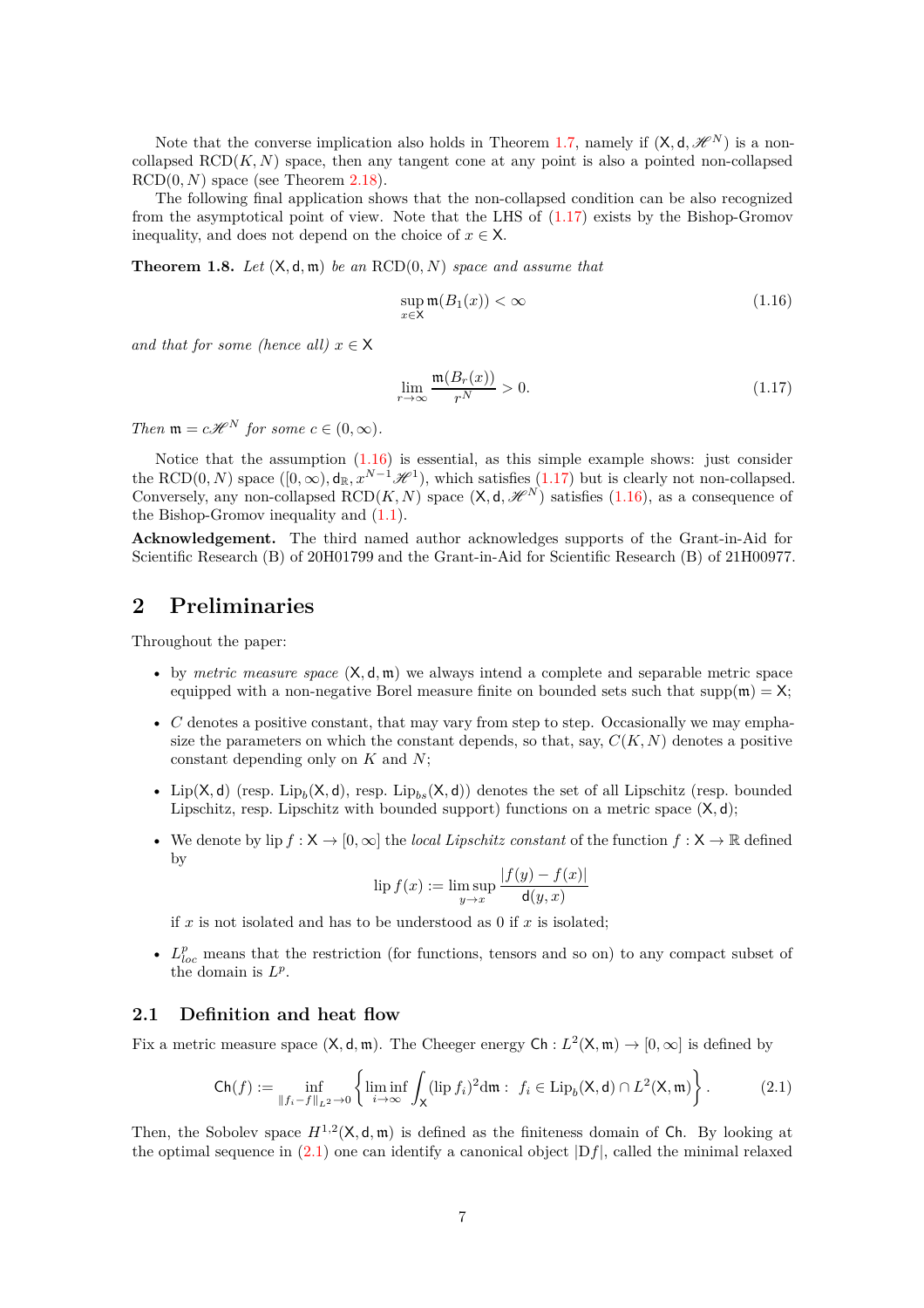slope, which is local on Borel sets (i.e.  $|Df_1| = |Df_2|$  m-a.e. on  $\{f_1 = f_2\}$ ) and provides integral representation to Ch, namely

$$
\mathsf{Ch}(f) = \int_{\mathsf{X}} |{\mathrm{D}} f|^2 \mathrm{d} \mathfrak{m} \qquad \forall f \in H^{1,2}(\mathsf{X}, \mathsf{d}, \mathfrak{m}).
$$

We are now in a position to introduce the definition of  $RCD(K, N)$  spaces (the equivalence of the following definition with the one proposed in  $[31]$  is in  $[5]$ ,  $[27]$ , see also  $[11]$ ):

<span id="page-7-0"></span>**Definition 2.1** (RCD(*K, N*) space). For any  $K \in \mathbb{R}$  and any  $N \in [1, \infty]$ , a metric measure space  $(X, d, m)$  is said to be an  $RCD(K, N)$  space if the following four conditions are satisfied.

- 1. There exist  $x \in X$  and  $C > 1$  such that  $\mathfrak{m}(B_r(x)) \le Ce^{Cr^2}$  holds for any  $r > 0$ .
- 2. Ch is a quadratic form. In this case for  $f_i \in H^{1,2}(\mathsf{X}, \mathsf{d}, \mathfrak{m})$  ( $i = 1, 2$ ) we put

$$
\langle \nabla f_1, \nabla f_2 \rangle := \lim_{\epsilon \to 0} \frac{|D(f_1 + \epsilon f_2)|^2 - |Df_1|^2}{2\epsilon} \in L^1(\mathsf{X}, \mathfrak{m}).
$$

- 3. Any  $f \in H^{1,2}(\mathsf{X}, \mathsf{d}, \mathfrak{m})$  with  $|Df| \leq 1$  for  $\mathfrak{m}$ -a.e. has a 1-Lipschitz representative.
- 4. For any  $f \in D(\Delta)$  with  $\Delta f \in H^{1,2}(\mathsf{X}, \mathsf{d}, \mathfrak{m})$  we have

<span id="page-7-4"></span>
$$
\frac{1}{2} \int_{\mathsf{X}} |\mathrm{D}f|^2 \Delta \varphi \mathrm{d}\mathfrak{m} \ge \int_{\mathsf{X}} \varphi \left( \frac{(\Delta f)^2}{N} + \langle \nabla \Delta f, \nabla f \rangle + K |\mathrm{D}f|^2 \right) \mathrm{d}\mathfrak{m} \tag{2.2}
$$

for any  $\varphi \in D(\Delta) \cap L^{\infty}(\mathsf{X}, \mathfrak{m})$  with  $\varphi \geq 0$ ,  $\Delta \varphi \in L^{\infty}(\mathsf{X}, \mathfrak{m})$ , where

$$
D(\Delta) := \left\{ f \in H^{1,2}(\mathsf{X}, \mathsf{d}, \mathfrak{m}) : \exists h \in L^2(\mathsf{X}, \mathfrak{m}) \text{ s.t. } \right\}
$$

$$
\int_{\mathsf{X}} \langle \nabla f, \nabla \varphi \rangle \mathrm{dm} = - \int_{\mathsf{X}} h \varphi \mathrm{dm}, \ \forall \varphi \in H^{1,2}(\mathsf{X}, \mathsf{d}, \mathfrak{m}) \right\}
$$

and  $\Delta f := h$  for any  $f \in D(\Delta)$ .

We point out that, unless otherwise specified, when we write  $RCD(K, N)$  we implicitly assume  $N < \infty$ . Notice that, by the very definition, if  $(X, d, m)$  is an RCD $(K, N)$  space, then  $(X, ad, bm)$ is an  $\text{RCD}(a^{-1}K, N)$  space for any  $a, b \in (0, \infty)$ , for  $N \in [1, \infty]$ .

In the rest of this subsection, let us fix an  $RCD(K,\infty)$  space  $(X,d,\mathfrak{m})$  and let us introduce the fundamental properties, except for the *second order differential calculus* developed in [\[30\]](#page-29-12) which will be treated in Subsection [2.2.](#page-8-0)

First let us recall the *heat flow* associated with Ch

$$
h_t: L^2(\mathsf{X}, \mathfrak{m}) \to L^2(\mathsf{X}, \mathfrak{m}).
$$

This family of maps is characterized by the properties:  $h_t f \to f$  in  $L^2(\mathsf{X}, \mathfrak{m})$  as  $t \to 0^+$ ,  $h_t f \in D(\Delta)$ for any  $f \in L^2$ ,  $t > 0$  and for any  $t > 0$  it holds

<span id="page-7-1"></span>
$$
\frac{\mathrm{d}}{\mathrm{d}t} \mathbf{h}_t f = \Delta \mathbf{h}_t f \qquad \text{in } L^2(\mathsf{X}, \mathfrak{m}). \tag{2.3}
$$

It will be useful to keep in mind the following a-priori estimates ([\[37,](#page-29-14) Remark 5.2.11]):

<span id="page-7-2"></span>
$$
\|\|\text{Dh}_t f\|\|_{L^2} \le \frac{\|f\|_{L^2}}{\sqrt{t}} \qquad \|\Delta \text{h}_t f\|_{L^2} \le \frac{\|f\|_{L^2}}{t} \qquad \forall f \in L^2(\mathsf{X}, \mathfrak{m}), \forall t > 0 \qquad (2.4)
$$

as well as the fact that

<span id="page-7-3"></span> $t \mapsto ||h_t f||_{L^2}$  is non-increasing for every  $f \in L^2(\mathsf{X}, \mathfrak{m})$ . (2.5)

Then the 1-*Bakry-Émery* estimate proved in [\[56,](#page-30-11) Corollary 4.3] is stated as for any *f* ∈  $H^{1,2}(\mathsf{X}, \mathsf{d}, \mathfrak{m}),$ 

$$
|\text{Dh}_t f|(x) \le e^{-Kt} |\text{D}f|(x) \qquad \text{for } \mathfrak{m}\text{-a.e. } x \in \mathsf{X},\tag{2.6}
$$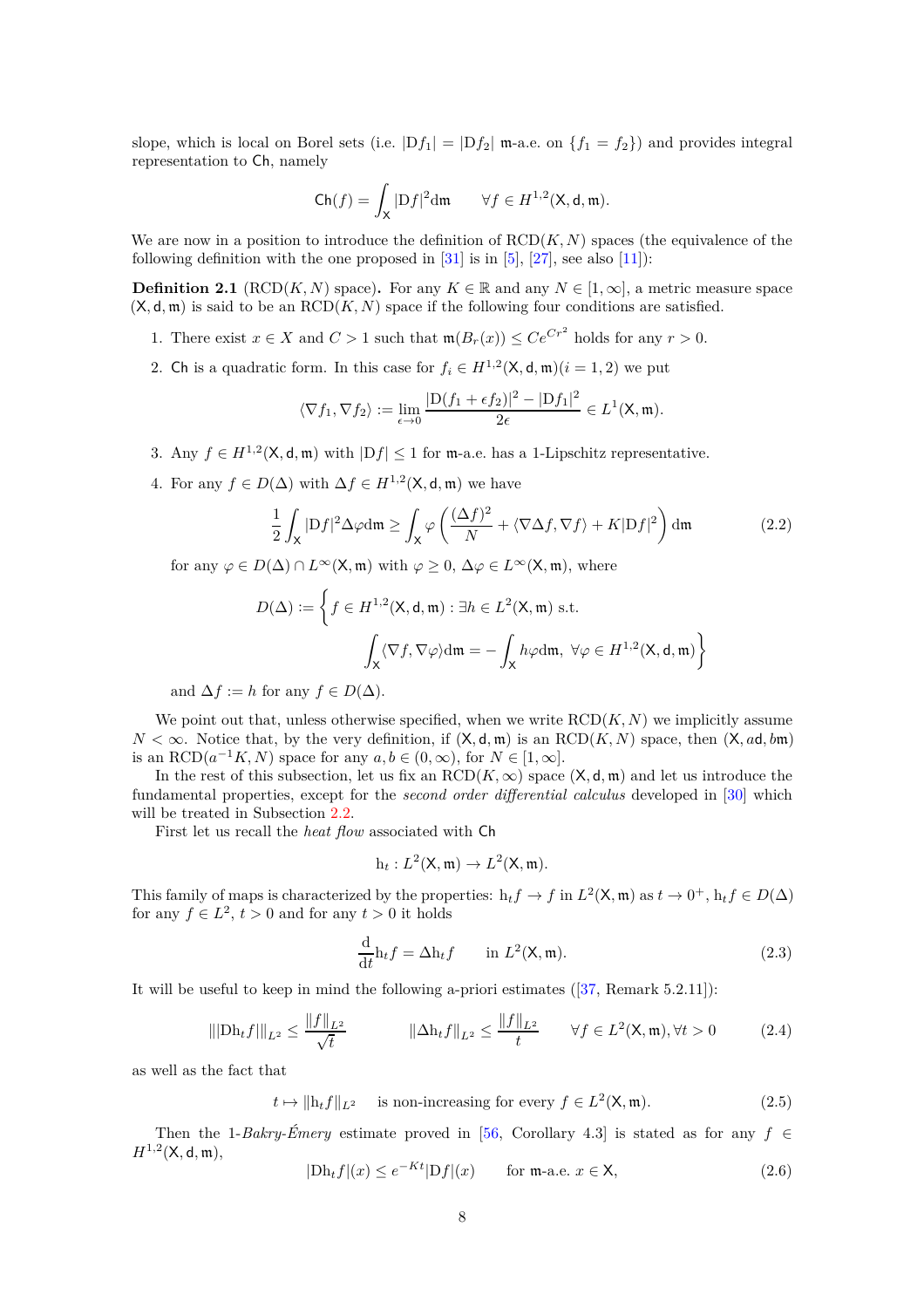which in particular implies

$$
h_t f \to f \qquad \text{in } H^{1,2}(\mathsf{X}, \mathsf{d}, \mathfrak{m}).
$$

It is also worth pointing out that the heat flow  $h_t$  also acts on  $L^p(\mathsf{X}, \mathfrak{m})$  for any  $p \in [1, \infty]$  with

$$
\|\mathrm{h}_t f\|_{L^p} \le \|f\|_{L^p} \qquad \forall f \in L^p(\mathsf{X}, \mathfrak{m}).
$$

Finally let us recall that the following (1*,* 1)-Poincaré inequality is satisfied:

<span id="page-8-2"></span>
$$
\int_{B_r(x)} \left| f - \frac{1}{\mathfrak{m}(B_r(x))} \int_{B_r(x)} f d\mathfrak{m} \right| d\mathfrak{m} \le 4e^{|K|r^2} r \int_{B_{3r}(x)} |Df| d\mathfrak{m} \qquad \forall f \in H^{1,2}(\mathsf{X}, \mathsf{d}, \mathfrak{m}), \forall r > 0
$$
\n(2.7)

which is also valid for larger class,  $CD(K, \infty)$  spaces. See [\[55\]](#page-30-12) for the detail.

### <span id="page-8-0"></span>**2.2** Calculus on  $RCD(K,\infty)$  spaces

Let  $(X, d, \mathfrak{m})$  be a metric measure space. We assume that the readers are familiar with the notion of normed module, introduced in [\[30\]](#page-29-12), inspired by the theory developed in [\[62\]](#page-30-13). Here we just recall few basic definitions, mostly to fix the notation. Unless otherwise stated, the material comes form [\[30\]](#page-29-12), [\[32\]](#page-29-15).

 $A L^0$ -normed module is a topological vector space  $\mathscr M$  that is also a module over the commutative ring with unity  $L^0(\mathsf{X}, \mathfrak{m})$ , possessing a *pointwise norm*, i.e. a map  $|\cdot|: \mathscr{M} \to L^0(\mathsf{X}, \mathfrak{m})$  such that

$$
|fv+gw|\leq |f||v|+|g||w| \qquad \text{m-a.e., } \forall v,w \in \mathscr{M}, \forall f,g \in L^0(\mathsf{X},\mathfrak{m}),
$$

and such that the distance

<span id="page-8-1"></span>
$$
\mathsf{d}_{\mathscr{M}}(v,w) := \int_{\mathsf{X}} 1 \wedge |v - w| \, \mathsf{d}\mathfrak{m}' \tag{2.8}
$$

is complete and induces the topology of  $\mathcal{M}$ , where here  $\mathfrak{m}'$  is a Borel probability measure such that  $m \ll m' \ll m$  (the actual choice of m' affects the distance but not the topology nor completeness).

 $\mathcal M$  is said to be a Hilbert module provided

$$
|v+w|^2 + |v-w|^2 = 2(|v|^2 + |w|^2) \qquad \text{m-a.e., } \forall v, w \in \mathcal{M}
$$

and in this case by polarization we can define a pointwise scalar product as

$$
\langle v, w \rangle := \frac{1}{2}(|v + w|^2 - |v|^2 - |w|^2) \qquad \text{m-a.e., } \forall v, w \in \mathcal{M}
$$

that turns out to be  $L^0$ -bilinear and continuous. The tensor product of two Hilbert modules  $\mathcal{M}_1, \mathcal{M}_2$  is defined as the completion of the algebraic tensor product as  $L^0$ -modules w.r.t. the distance induced by the pointwise norm that in turn is induced by the pointwise scalar product characterized by

$$
\langle v_1 \otimes w_1, v_2 \otimes w_2 \rangle_{\mathsf{HS}} := \langle v_1, v_2 \rangle_1 \langle w_1, w_2 \rangle_2.
$$

The pointwise norm and scalar product on a tensor product will often be denoted with the subscript HS, standing for *Hilbert-Schmidt*. The dual  $M^*$  of  $M$  is defined as the collection of  $L^0$ -linear and continuous maps  $L: \mathcal{M} \to L^0(\mathsf{X}, \mathfrak{m})$ , is equipped with the natural multiplication by  $L^0$  functions  $(f \cdot L(v) := L(fv))$  and the pointwise norm

$$
|L|_* := \operatorname*{ess\,sup}_{v:|v| \leq 1} L(v).
$$

It is then easy to check that  $\mathcal{M}^*$  equipped with the topology induced by the distance defined as in [\(2.8\)](#page-8-1) is a *L*<sup>0</sup>-normed module. If M is Hilbert, then so is M<sup>\*</sup> and the map sending  $v \in M$  to  $(w \mapsto \langle v, w \rangle) \in \mathcal{M}^*$  is an isomorphism of  $L^0$ -modules, called Riesz isomorphism.

The kind of differential calculus on metric measure spaces we are going to use in this manuscript is based around the following result, that defines both the *cotangent module* and the *differential* of Sobolev functions: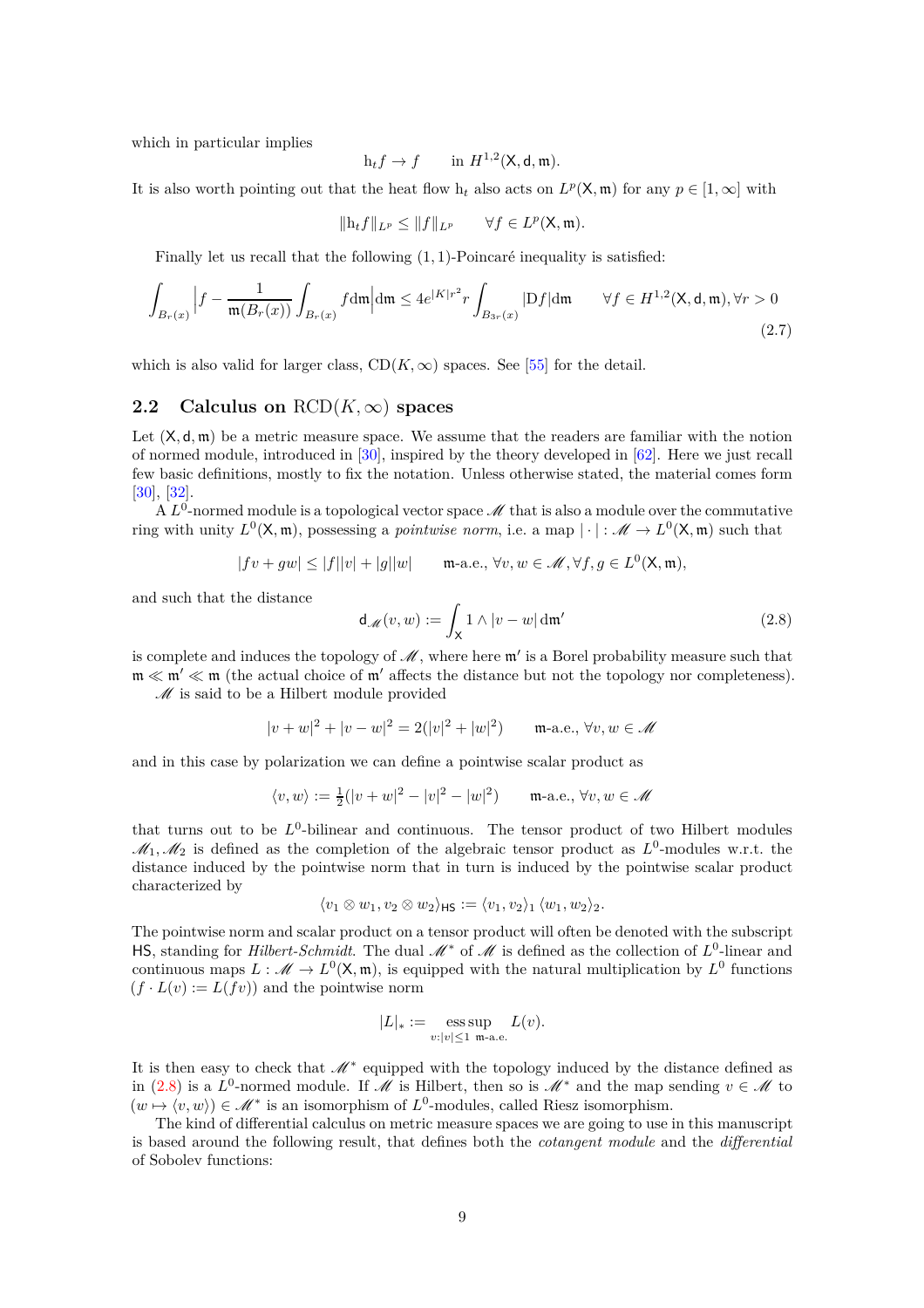**Theorem 2.2.** *Let* (X*,* d*,* m) *be a metric measure space. Then there is a unique, up to unique isomorphism, couple*  $(L^0(T^*(X, d, m)), d)$  *such that*  $L^0(T^*(X, d, m))$  *is a*  $L^0$ -normed module, d:  $H^{1,2}(\mathsf{X}, \mathsf{d}, \mathfrak{m}) \to L^0(T^*(\mathsf{X}, \mathsf{d}, \mathfrak{m}))$  *is linear and such that:* 

*1*)  $|df| = |Df|$  **m**-a.e. for every  $f \in H^{1,2}(\mathsf{X}, \mathsf{d}, \mathfrak{m})$ *,* 

*2)*  $L^0$ -linear combinations of elements of the form  $df$  for  $f \in H^{1,2}(\mathsf{X}, \mathsf{d}, \mathfrak{m})$  are dense in  $L^0(T^*(\mathsf{X}, \mathsf{d}, \mathfrak{m}))$ .

The dual of  $L^0(T^*(X, d, \mathfrak{m}))$  is denoted  $L^0(T(X, d, \mathfrak{m}))$  and called *tangent module*. Elements of  $L^0(T^*(X, \mathsf{d}, \mathfrak{m}))$  are called 1-forms and elements of  $L^0(T(X, \mathsf{d}, \mathfrak{m}))$  are called vector fields on X.

In this case we shall denote by  $\nabla f \in L^0(T(\mathsf{X}, \mathsf{d}, \mathfrak{m}))$  the image of df under the Riesz isomorphism.

The tensor product of  $L^0(T(\mathsf{X}, \mathsf{d}, \mathfrak{m}))$  with itself will be denoted  $L^0(T^{\otimes 2}(\mathsf{X}, \mathsf{d}, \mathfrak{m}))$ , similarly for  $L^0(T^*(X, \mathsf{d}, \mathfrak{m}))$ . Notice that, rather trivially,  $L^0(T^{\otimes 2}(X, \mathsf{d}, \mathfrak{m}))$  and  $L^0((T^*)^{\otimes 2}(X, \mathsf{d}, \mathfrak{m}))$  are one the dual of each other, in a natural way.

For  $p \in [1, \infty]$ , the collection of 1-forms  $\omega$  with  $|\omega| \in L^p(\mathsf{X}, \mathfrak{m})$  (resp.  $L^p_{loc}(\mathsf{X}, \mathfrak{m})$ ) will be denoted  $L^p(T^*(X, \mathsf{d}, \mathfrak{m}))$  (resp.  $L^p_{loc}(T^*(X, \mathsf{d}, \mathfrak{m}))$ ). Similarly for vector fields and other tensors. Convergence in the spaces  $L^p(T^*(X, \mathbf{d}, \mathfrak{m}))$  (resp.  $L^p_{loc}(T^*(X, \mathbf{d}, \mathfrak{m}))$ ) is defined in the obvious way.

All this for general metric measure spaces. In the  $RCD(K,\infty)$  case we now recall the definition of the set of *test* functions (introduced in [\[56\]](#page-30-11)):

$$
\mathrm{Test}F(\mathsf{X},\mathsf{d},\mathfrak{m}):=\left\{f\in\mathrm{Lip}(\mathsf{X},\mathsf{d})\cap D(\Delta)\cap L^\infty(\mathsf{X},\mathfrak{m}):\Delta f\in H^{1,2}(\mathsf{X},\mathsf{d},\mathfrak{m})\right\}
$$

which is an algebra. It is known ([\[56\]](#page-30-11)) that  $|\nabla f|^2 \in H^{1,2}(\mathsf{X},\mathsf{d},\mathfrak{m})$  for any  $f \in \text{Test}F(\mathsf{X},\mathsf{d},\mathfrak{m})$ , that Test $F(\mathsf{X}, \mathsf{d}, \mathfrak{m})$  is dense in  $(D(\Delta), \| \cdot \|_D)$ , where  $||f||_D^2 := ||f||_{H^{1,2}}^2 + ||\Delta f||_{L^2}^2$ , and that if  $f \in L^2 \cap L^\infty(\mathsf{X}, \mathfrak{m})$ , then  $h_t f \in TestF(\mathsf{X}, \mathsf{d}, \mathfrak{m})$  for any  $t > 0$ . The following result is proved in [\[30\]](#page-29-12).

**Theorem 2.3.** *Let*  $(X, d, m)$  *be an*  $RCD(K, \infty)$  *space. For any*  $f \in TestF(X, d, m)$  *there exists a unique*  $T \in L^2((T^*)^{\otimes 2}(\mathsf{X}, \mathsf{d}, \mathfrak{m}))$  *such that for all*  $f_i \in \text{Test}F(\mathsf{X}, \mathsf{d}, \mathfrak{m}),$ 

<span id="page-9-1"></span>
$$
T(\nabla f_1, \nabla f_2) = \frac{1}{2} \left( \langle \nabla f_1, \nabla \langle \nabla f_2, \nabla f \rangle \rangle + \langle \nabla f_2, \nabla \langle \nabla f_1, \nabla f \rangle \rangle - \langle f, \nabla \langle \nabla f_1, \nabla f_2 \rangle \rangle \right) \tag{2.9}
$$

*holds for*  $m-a.e.$   $x \in X$ *. Since T is unique, we denote it by* Hess*f* and call *it the Hessian of*  $f$ *. Moreover for any*  $f \in \text{Test } F(\mathsf{X}, \mathsf{d}, \mathfrak{m})$  *and any*  $\varphi \in D(\Delta) \cap L^{\infty}(\mathsf{X}, \mathfrak{m})$  *with*  $\Delta \varphi \in L^{\infty}(\mathsf{X}, \mathfrak{m})$  *and*  $\varphi \geq 0$ *, we have* 

<span id="page-9-0"></span>
$$
\int_{\mathsf{X}} \varphi |\text{Hess} f|_{\text{H}\mathsf{S}}^2 \text{d}\mathfrak{m} \le \int_{\mathsf{X}} \frac{1}{2} \Delta \varphi \cdot |\nabla f|^2 - \varphi \langle \nabla \Delta f, \nabla f \rangle - K \varphi |\nabla f|^2 \text{d}\mathfrak{m} \tag{2.10}
$$

*and*

<span id="page-9-2"></span>
$$
\int_{\mathsf{X}} |\text{Hess} f|_{\text{HS}}^2 \text{d}\mathfrak{m} \le \int_{\mathsf{X}} (\Delta f)^2 - K |\nabla f|^2 \text{d}\mathfrak{m}.\tag{2.11}
$$

Thanks to [\(2.10\)](#page-9-0) with the density of Test $F(\mathsf{X}, \mathsf{d}, \mathfrak{m})$  in  $D(\Delta)$ , for any  $f \in D(\Delta)$  we can also define  $\text{Hess} f \in L^2((T^*)^{\otimes 2}(\mathsf{X}, \mathsf{d}, \mathfrak{m}))$  with the equality  $(2.9)$ , where  $\langle \nabla f, \nabla f_i \rangle \in H^{1,1}(\mathsf{X}, \mathsf{d}, \mathfrak{m})$ .

**Definition 2.4** (Divergence div). Let  $(X, d, m)$  be an  $RCD(K, \infty)$  space. Denote by  $D(\text{div})$  (resp.  $D_{loc}(\text{div}))$  the set of all  $V \in L^2(T(\mathsf{X},\mathsf{d},\mathfrak{m}))$  (resp.  $V \in L^2_{loc}(T(\mathsf{X},\mathsf{d},\mathfrak{m}))$ ) for which there exists  $f \in L^2(\mathsf{X}, \mathfrak{m})$  (resp.  $f \in L^2_{loc}(\mathsf{X}, \mathfrak{m})$ ) such that

$$
\int_{\mathsf{X}} \langle V, \nabla h \rangle \mathrm{d}\mathfrak{m} = \int_{\mathsf{X}} f h \, \mathrm{d}\mathfrak{m} \qquad \forall h \in \text{Lip}_{bs}(\mathsf{X}, \mathsf{d}).
$$

Since *f* is unique (because  $\text{Lip}_{bs}(\mathsf{X}, \mathsf{d})$  is dense in  $L^2(\mathsf{X}, \mathfrak{m})$ ), we define div $V := f$ .

Note that for any  $f \in H^{1,2}(\mathsf{X},\mathsf{d},\mathfrak{m})$ ,  $f \in D(\Delta)$  if and only if  $\nabla f \in D(\text{div})$ . Moreover if  $f \in D(\Delta)$ , then for any  $\varphi \in \text{Lip}_b(\mathsf{X}, \mathsf{d})$  we have  $\varphi \nabla f \in D(\text{div})$  with

$$
\operatorname{div}(\varphi \nabla f) = \langle \nabla \varphi, \nabla f \rangle + \varphi \Delta f.
$$

Recalling that the covariant derivative of  $f dh$  is given by  $df \otimes dh + f$ Hess*h*, the following definition is justified: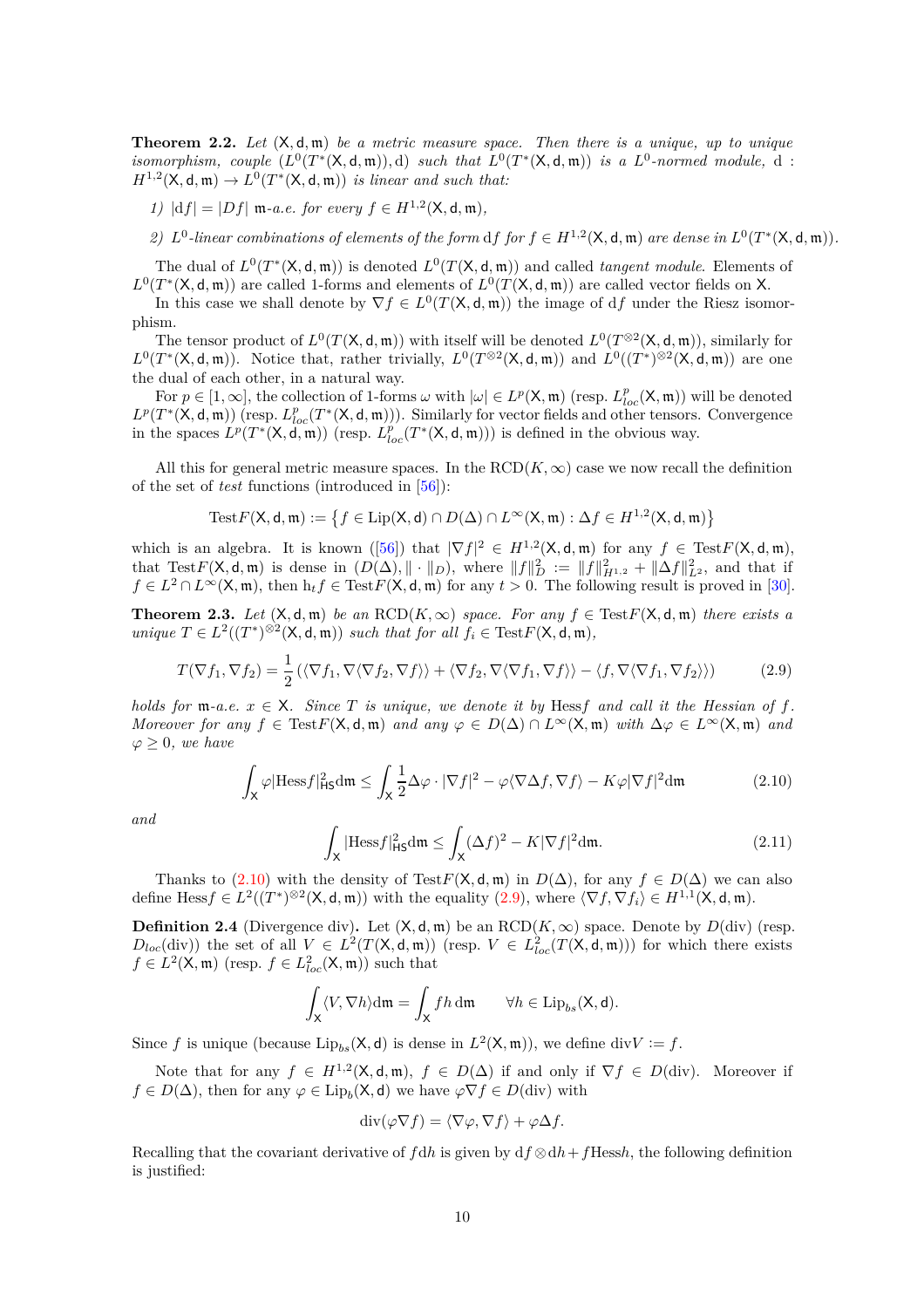**Definition 2.5** (Adjoint operator  $\nabla^*$ ). Let  $(X, d, m)$  be an RCD( $K, \infty$ ) space. Denote by  $D(\nabla^*)$ (resp.  $D_{loc}(\nabla^*)$ ) the set of all  $T \in L^2((T^*)^{\otimes 2}(\mathsf{X},\mathsf{d},\mathfrak{m}))$  (resp.  $T \in L^2_{loc}((T^*)^{\otimes 2}(\mathsf{X},\mathsf{d},\mathfrak{m}))$ ) for which there exists  $\eta \in L^2(T^*(\mathsf{X}, \mathsf{d}, \mathfrak{m}))$  (resp.  $\eta \in L^2_{loc}(T^*(\mathsf{X}, \mathsf{d}, \mathfrak{m}))$ ) such that

$$
\int_{\mathsf{X}} \langle T, \mathrm{d} f \otimes \mathrm{d} h + f \operatorname{Hess} h \rangle_{\mathsf{H}\mathsf{S}} \, \mathrm{d}\mathfrak{m} = \int_{\mathsf{X}} \langle \eta, f \mathrm{d} h \rangle \mathrm{d}\mathfrak{m} \qquad \forall f \in \operatorname{Lip}_{bs}(\mathsf{X},\mathsf{d}), \forall h \in D(\Delta).
$$

Since  $\eta$  is unique (because objects of the form  $f dh$  generate  $L^2(T^*(X, d, m)))$ , we denote it by  $\nabla^* T$ .

It follows from a direct calculation that the following holds. See [\[41,](#page-29-16) Proposition 2.18] for the proof.

<span id="page-10-6"></span>**Proposition 2.6.** *Let*  $(X, d, m)$  *be an* RCD $(K, \infty)$  *space and let*  $f \in TestF(X, d, m)$ *. Then we have*  $df \otimes df \in D(\nabla^*)$  *with* 

$$
\nabla^*(\mathrm{d}f\otimes\mathrm{d}f)=-\Delta f\mathrm{d}f-\frac{1}{2}\mathrm{d}|\mathrm{d}f|^2.
$$

## <span id="page-10-0"></span>**2.3 Structure of** RCD(*K, N*) **spaces and convergence**

Let  $(X, \mathsf{d}, \mathfrak{m})$  be an RCD $(K, N)$  space for some  $K \in \mathbb{R}$  and some  $N \in [1, \infty)$ . The main purpose of this subsection is to provide a more detailed metric measure structure theory of (X*,* d*,* m) we will need later. For our purpose it is enough to discuss the case when  $K < 0$ .

First let us recall the Bishop-Gromov inequality (which is also valid for larger class, so-called  $CD(K, N)$  spaces, see [\[52,](#page-30-0) Theorem 5.31], [\[60,](#page-30-2) Theorem 2.3]).

<span id="page-10-1"></span>
$$
\frac{\mathfrak{m}(B_R(x))}{\mathfrak{m}(B_r(x))} \le \frac{\int_0^R \sinh\left(t\sqrt{\frac{-K}{N-1}}\right)^{N-1} dt}{\int_0^r \sinh\left(t\sqrt{\frac{-K}{N-1}}\right)^{N-1} dt} \qquad \forall x \in \mathsf{X}, \forall r < R,\tag{2.12}
$$

where, in the case  $N = 1$ ,  $\sinh(t\sqrt{\frac{-K}{N-1}})$  $N^{-1}$  has to be interpreted as 1. It then follows from  $(2.12)$ that

<span id="page-10-3"></span>
$$
\frac{\mathfrak{m}(B_R(x))}{\mathfrak{m}(B_r(x))} \le C(K, N) \exp\left(C(K, N)\frac{R}{r}\right) \qquad \forall x \in \mathsf{X}, \forall r < R \tag{2.13}
$$

and

<span id="page-10-4"></span>
$$
\frac{\mathfrak{m}(B_r(x))}{\mathfrak{m}(B_r(y))} \le C(K, N) \exp\left(C(K, N) \frac{\mathsf{d}(x, y)}{r}\right) \qquad \forall x, y \in \mathsf{X}, \forall r > 0 \tag{2.14}
$$

are satisfied. It is well-known that from the Bishop-Gromov inequality it follows that the metric structure  $(X, d)$  is proper, hence geodesic, being  $(X, d)$  a length space. The length space property of RCD spaces follows quite easily from the so called *Sobolev to Lipschitz* property, namely item 3) of Definition [2.1](#page-7-0) (e.g. [\[5,](#page-28-7) Theorem 3.10] and references therein).

The following elementary lemma will play a role later.

<span id="page-10-5"></span>**Lemma 2.7.** *Let*  $(X, d, m)$  *be an*  $RCD(K, N)$  *space. Then for any*  $t \in (0, 1]$ *, any*  $\alpha \in \mathbb{R}$ *, any*  $\beta \in (0, \infty)$  *and any*  $x \in \mathsf{X}$  *we have* 

<span id="page-10-2"></span>
$$
\int_{\mathsf{X}} \mathfrak{m}(B_{\sqrt{t}}(y))^{\alpha} \exp\left(-\frac{\beta \mathsf{d}^{2}(x, y)}{t}\right) \mathrm{d}\mathfrak{m}(y) \le C(K, N, \alpha, \beta) \mathfrak{m}(B_{\sqrt{t}}(x)))^{\alpha+1}.
$$
 (2.15)

*Proof.* Considering a rescaling  $\sqrt{\beta/t} \cdot d$  with [\(2.12\)](#page-10-1), it is enough to prove [\(2.15\)](#page-10-2) assuming  $\beta = t = 1$ .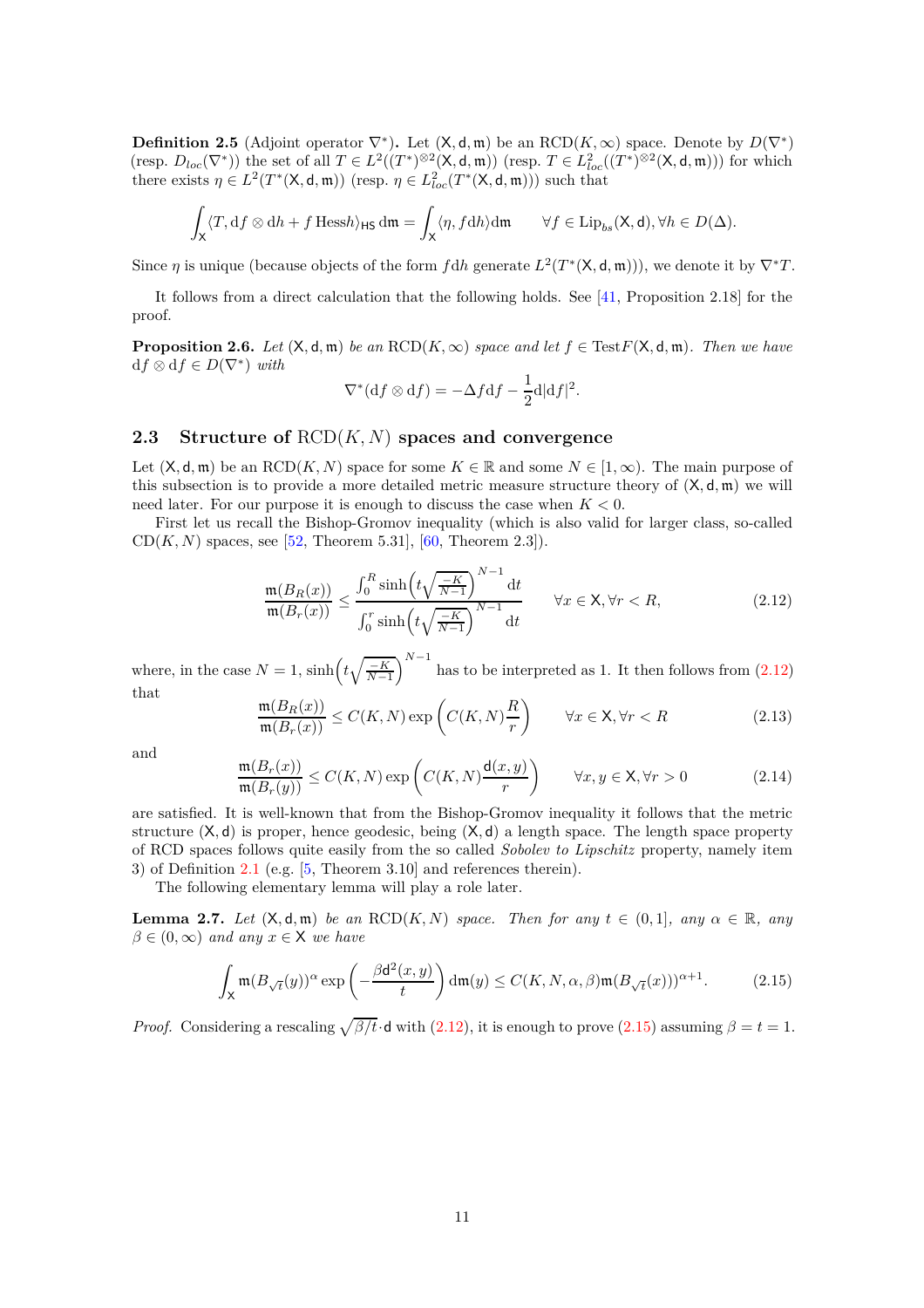Then by [\(2.13\)](#page-10-3) and [\(2.14\)](#page-10-4)

$$
\int_{X} \mathfrak{m}(B_{1}(y))^{\alpha} \exp(-d^{2}(x, y)) d\mathfrak{m}(y)
$$
\n
$$
= \sum_{j=-\infty}^{\infty} \int_{B_{2^{j+1}}(x) \backslash B_{2^{j}}(x)} \mathfrak{m}(B_{1}(y))^{\alpha} \exp(-d^{2}(x, y)) d\mathfrak{m}(y)
$$
\n
$$
\leq C(K, N) \mathfrak{m}(B_{1}(x))^{\alpha} \sum_{j=-\infty}^{\infty} \int_{B_{2^{j+1}}(x) \backslash B_{2^{j}}(x)} \exp(C(\alpha, K, N)2^{j+1} - 2^{2j}) d\mathfrak{m}(y)
$$
\n
$$
= C(K, N) \mathfrak{m}(B_{1}(x))^{\alpha} \sum_{j=-\infty}^{\infty} \mathfrak{m}(B_{2^{j+1}}(x) \backslash B_{2^{j}}(x)) \exp(C(\alpha, K, N)2^{j+1} - 2^{2j})
$$
\n
$$
\leq C(K, N) \mathfrak{m}(B_{1}(x))^{\alpha} \sum_{j=-\infty}^{\infty} \mathfrak{m}(B_{1}(x)) \cdot \exp(C(K, N)2^{j}) \cdot \exp(C(\alpha, K, N)2^{j+1} - 2^{2j})
$$
\n
$$
\leq C(\alpha, K, N) \mathfrak{m}(B_{1}(x))^{\alpha+1}.
$$

For the definition of *pointed measured Gromov-Hausdorff convergence* and the following compactness result we refer, for instance, to [\[34,](#page-29-13) Section 3].

<span id="page-11-0"></span>**Theorem 2.8.** If a sequence of pointed  $\text{RCD}(K, N)$  spaces  $(X_i, d_i, m_i, x_i)$  satisfies

$$
0 < \liminf_{i \to \infty} \mathfrak{m}_i(B_1(x_i)) \le \limsup_{i \to \infty} \mathfrak{m}_i(B_1(x_i)) < \infty,
$$

*then the sequence has a subsequence*  $(X_{i_j}, d_{i_j}, m_{i_j}, x_{i_j})$  pmGH *converging to a pointed* RCD $(K, N)$ *space* (X*,* d*,* m*, x*)*.*

Next we introduce the notion of *tangent cones*

**Definition 2.9** (Tangent cones). Let  $(X, d, m)$  be an  $RCD(K, N)$  space. For  $x \in X$ , we denote by Tan( $X, d, m, x$ ) the set of tangent cones to  $(X, d, m)$  at x; the collection of all isomorphism classes of pointed metric measure spaces  $(Y, d_Y, m_Y, y)$  such that, as  $i \to \infty$ , one has

<span id="page-11-3"></span>
$$
\left(\mathsf{X}, \frac{1}{r_i}\mathsf{d}, \frac{1}{\mathfrak{m}(B_{r_i}(x))}\mathfrak{m}, x\right) \stackrel{\text{pmGH}}{\rightarrow} (\mathsf{Y}, \mathsf{d}_{\mathsf{Y}}, \mathfrak{m}_{\mathsf{Y}}, y) \tag{2.16}
$$

for some  $r_i \to 0^+$ .

Note that Theorem [2.8](#page-11-0) proves  $\text{Tan}(X, d, \mathfrak{m}, x) \neq \emptyset$  for any  $x \in X$ . We are now in a position to introduce the key notions of *regular sets* and the *essential dimension* as follows.

**Definition 2.10** (Regular set  $\mathcal{R}_k$ ). Let  $(X, \mathsf{d}, \mathfrak{m})$  be an RCD $(K, N)$  space. For any  $k \geq 1$ , we denote by  $\mathcal{R}_k$  the *k*-dimensional regular set of  $(X, \mathsf{d}, \mathfrak{m})$ , namely the set of points  $x \in \mathsf{X}$  such that

$$
\mathrm{Tan}(X,\mathsf{d},\mathfrak{m},x)=\left\{\left(\mathbb{R}^k,\mathsf{d}_{\mathbb{R}^k},(\omega_k)^{-1}\mathscr{H}^k,0_k\right)\right\},\,
$$

where  $\omega_k$  is the *k*-dimensional volume of the unit ball in  $\mathbb{R}^k$  with respect to the *k*-dimensional Hausdorff measure  $\mathscr{H}^k$ .

The following result is proved in [\[17,](#page-28-8) Theorem 0.1].

<span id="page-11-2"></span>**Theorem 2.11** (Essential dimension). Let  $(X, d, m)$  be an  $RCD(K, N)$  space. Then there exists a *unique integer*  $n \in [1, N]$ *, called the essential dimension of*  $(X, d, m)$ *, denoted by* essdim(X)*, such that*

$$
\mathfrak{m}(X\setminus \mathcal{R}_n)=0.
$$

<span id="page-11-1"></span>*Remark* 2.12*.* The essential dimension is a purely metric concept, actually it is equal to the maximal number  $n \in \mathbb{N}$  satisfying

$$
\left(\mathsf{X}, \frac{1}{r_i}\mathsf{d}, x\right) \stackrel{\mathrm{pGH}}{\rightarrow} (\mathbb{R}^n, \mathsf{d}_{\mathbb{R}^n}, 0_n)
$$

for some  $x \in X$  and some  $r_i \to 0^+$  because of the splitting theorem [\[29,](#page-29-17) Theorem 1.4] and the phenomenon of *propagation of regularity*. See [\[51,](#page-30-14) Remark 4.3], [\[43,](#page-30-10) Proposition 2.4] and [\[16\]](#page-28-12).  $\blacksquare$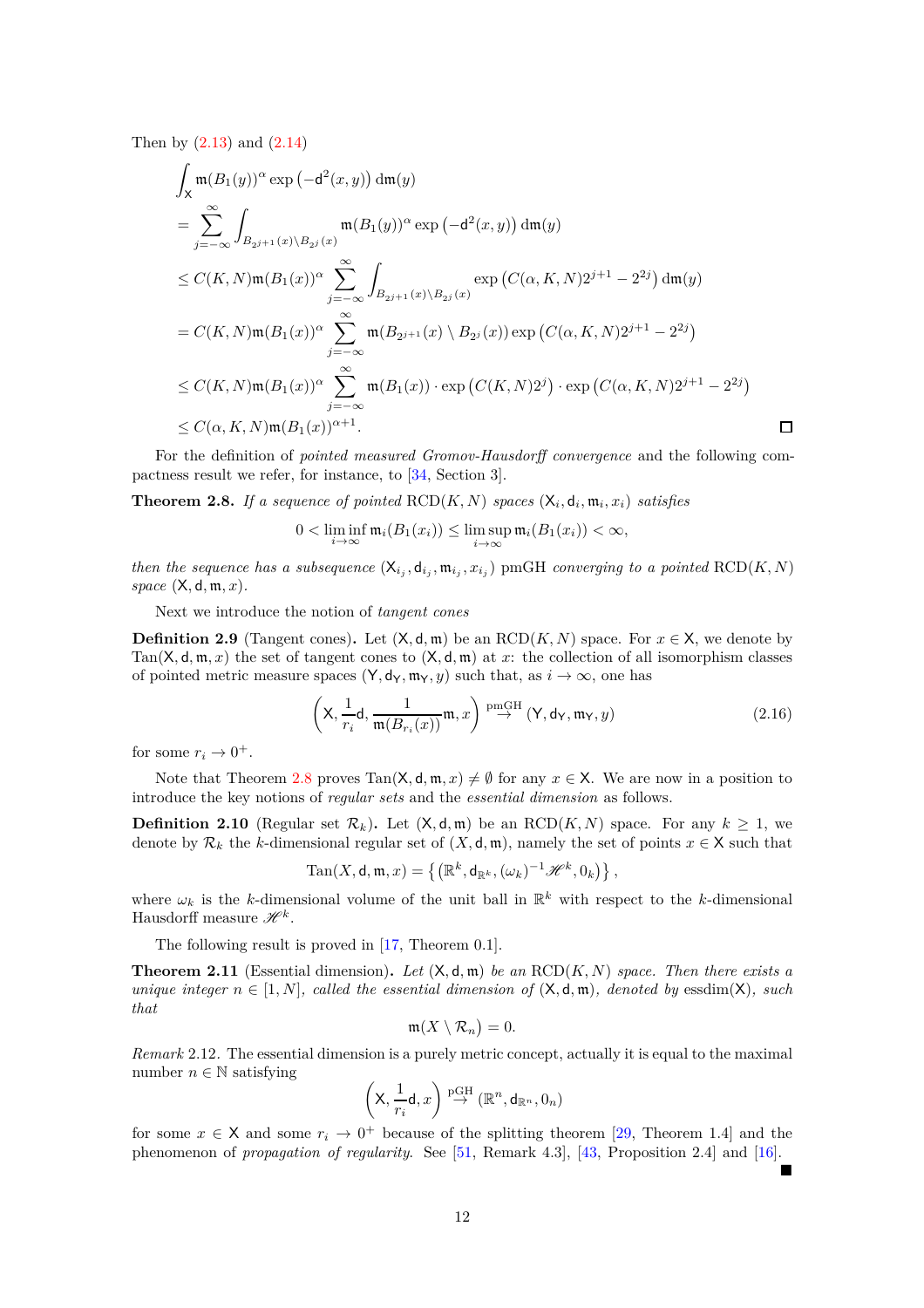Next let us introduce a relationship between m and the Hausdorff measure of the essential dimension. See  $[9, 25, 35, 49]$  $[9, 25, 35, 49]$  $[9, 25, 35, 49]$  $[9, 25, 35, 49]$  $[9, 25, 35, 49]$  $[9, 25, 35, 49]$  for the detail.

<span id="page-12-4"></span>**Theorem 2.13.** Let  $(X, d, m)$  be an  $RCD(K, N)$  space and let *n* be its essential dimension. Then  $\mathfrak{m} \ll \mathscr{H}^n \square \mathcal{R}_n$ . Also, letting  $\mathfrak{m} = \theta \mathscr{H}^n \square \mathcal{R}_n$  and

<span id="page-12-1"></span>
$$
\mathcal{R}_n^* := \left\{ x \in \mathcal{R}_n : \exists \lim_{r \to 0^+} \frac{\mathfrak{m}(B_r(x))}{\omega_n r^n} \in (0, \infty) \right\}
$$
 (2.17)

*we have that*  $m(\mathcal{R}_n \setminus \mathcal{R}_n^*) = 0$ ,  $m \sqcup \mathcal{R}_n^*$  *and*  $\mathcal{H}^n \sqcup \mathcal{R}_n^*$  *are mutually absolutely continuous and* 

$$
\lim_{r \to 0^+} \frac{\mathfrak{m}(B_r(x))}{\omega_n r^n} = \theta(x) \quad \text{for } \mathfrak{m}\text{-}a.e. \ x \in \mathcal{R}_n^*.
$$

*Moreover*  $\mathscr{H}^n(\mathcal{R}_n \setminus \mathcal{R}_n^*) = 0$  *if*  $n = N$ *.* 

A more general and classical result concerning densities, that we shall use later on, is the following (see e.g.  $[12,$  Theorem 2.4.3] for a proof):

<span id="page-12-5"></span>**Lemma 2.14.** *Let*  $(X, d, m)$  *be a metric measure space,*  $\alpha \geq 0$  *and*  $A \subseteq X$  *a Borel subset such that* 

$$
\limsup_{r \to 0^+} \frac{\mathfrak{m}(B_r(x))}{r^{\alpha}} > 0 \quad \forall x \in A.
$$

*Then*  $\mathscr{H}^{\alpha} \mathsf{L}$  *A is a Radon measure absolutely continuous w.r.t.* **m**.

The fact that  $L^0(T(\mathsf{X}, \mathsf{d}, \mathfrak{m}))$  is a Hilbert module is an indication of the existence of some (weak) Riemannian metric on X. This statement can easily be made more explicit by building upon the fact that such module has local dimension equal to the essential dimension of  $X$  (see [\[36\]](#page-29-19)):

**Proposition 2.15.** *Let* (X*,* d*,* m) *be an* RCD(*K, N*) *space of essential dimension n. Then there is a* unique  $g \in L^0((T^*)^{\otimes 2}(\mathsf{X}, \mathsf{d}, \mathfrak{m}))$  *such that* 

$$
g(V_1 \otimes V_2) = \langle V_1, V_2 \rangle \qquad \mathfrak{m}\text{-}a.e., \ \forall V_1, V_2 \in L^0(T(\mathsf{X}, \mathsf{d}, \mathfrak{m})).
$$

*Moreover, g satisfies*

<span id="page-12-3"></span>
$$
|g|_{\text{HS}} = \sqrt{n}, \qquad \mathfrak{m}\text{-}a.e.. \tag{2.18}
$$

We can use this 'metric tensor' to define the *trace* of any  $T \in L^0((T^*)^{\otimes 2}(\mathsf{X}, \mathsf{d}, \mathfrak{m}))$  by

$$
\operatorname{tr}(T) := \langle T, g \rangle_{\mathsf{HS}} \in L^0(\mathsf{X}, \mathfrak{m}).
$$

Notice that by  $(2.18)$  and the Cauchy-Schwarz inequality it follows that if  $T \in L_{loc}^p((T^*)^{\otimes 2}(\mathsf{X},\mathsf{d},\mathfrak{m})),$ then  $\mathrm{tr}(T) \in L_{loc}^p(\mathsf{X}, \mathsf{d}, \mathfrak{m}).$ 

Finally let us end this subsection by recalling the lower semicontinuity of the essential dimensions with respect to pmGH convergence proved in [\[50,](#page-30-6) Theorem 1.5], where this is also understood as a consequence of  $L^2_{loc}$ -weak convergence of Riemannian metrics (see [\[8,](#page-28-10) Remark 5.20]), and an alternative proof of the theorem below can be based on Remark [2.12.](#page-11-1)

<span id="page-12-2"></span>**Theorem 2.16.** *Let*

$$
(\mathsf{X}_i,\mathsf{d}_i,\mathfrak{m}_i,x_i)\stackrel{\mathrm{pmGH}}{\rightarrow}(\mathsf{X},\mathsf{d},\mathfrak{m},x)
$$

*be a* pmGH *convergent sequence of pointed* RCD(*K, N*) *spaces. Then*

$$
\liminf_{i \to \infty} \operatorname{essdim}(\mathsf{X}_i) \ge \operatorname{essdim}(\mathsf{X}).
$$

## <span id="page-12-0"></span>**2.4 Non-collapsed** RCD(*K, N*) **spaces**

Let us start recalling the following:

**Definition 2.17** (Non-collapsed RCD(*K, N*) space). An RCD(*K, N*) space ( $X$ ,  $d$ ,  $m$ ) is said to be *non-collapsed* if  $m = \mathcal{H}^N$ .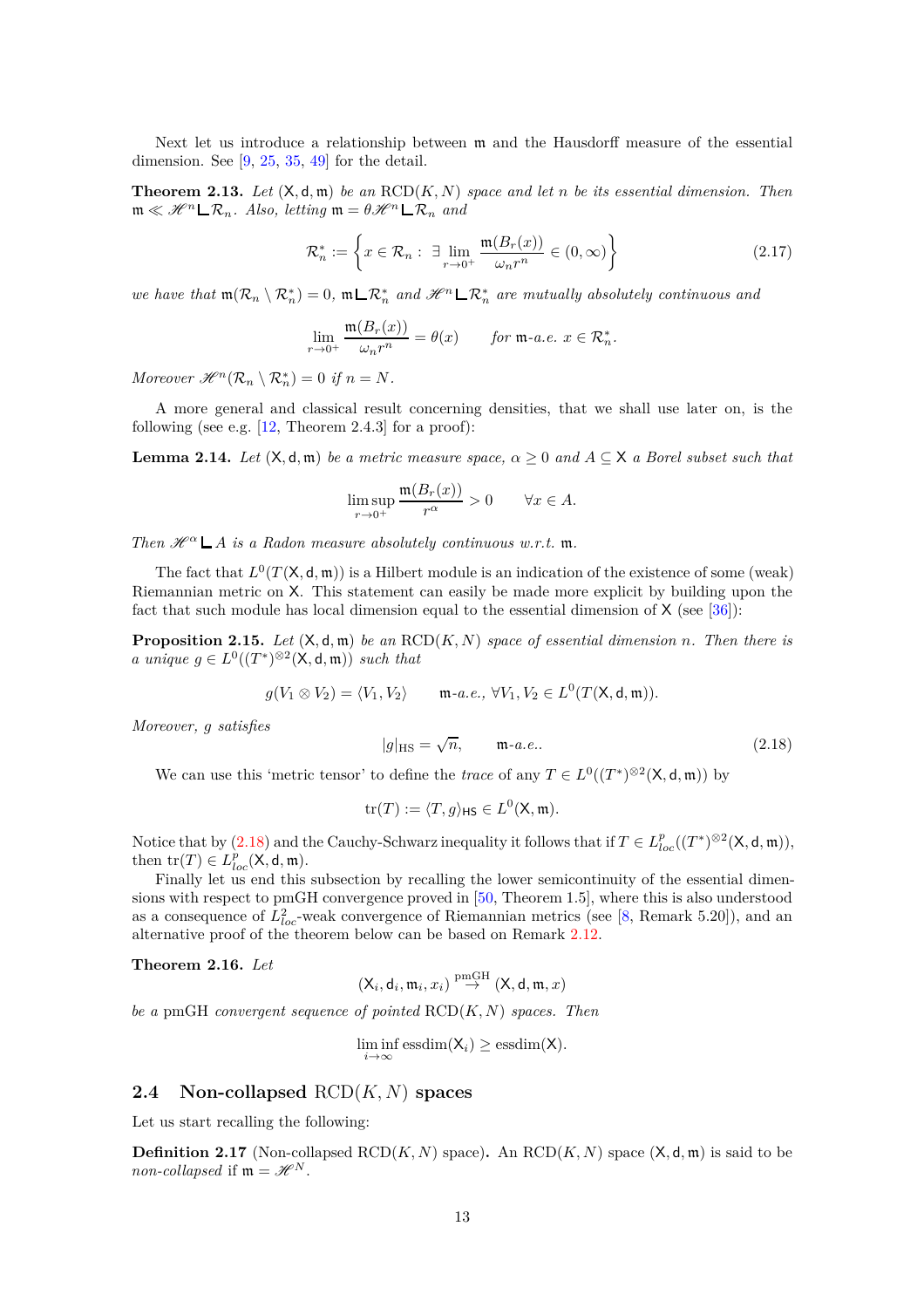This definition was introduced in [\[24,](#page-29-5) Definition 1.1] as a synthetic counterpart of non-collapsed Ricci limit spaces. As explained in the introduction, non-collapsed  $RCD(K, N)$  spaces have finer properties rather than general  $RCD(K, N)$  spaces already introduced in subsection [2.2.](#page-8-0) Let us give one of the properties as follows (see [\[24,](#page-29-5) Theorem 1.2]).

<span id="page-13-1"></span>**Theorem 2.18** (From pGH to pmGH). Let  $K \in \mathbb{R}$ ,  $N \in \mathbb{N}$  and  $(X_i, d_i, \mathcal{H}^N, x_i)$  be a sequence *of pointed non-collapsed* RCD(*K, N*) *spaces. Then after passing to a subsequence, there exists a pointed proper geodesic space* (X*,* d*, x*) *such that*

$$
(\mathsf{X}_i,\mathsf{d}_i,x_i)\stackrel{\mathrm{pGH}}{\rightarrow}(\mathsf{X},\mathsf{d},x).
$$

*Moreover, if*  $\inf_i \mathcal{H}^N(B_1(x_i)) > 0$ , then  $(X, d, \mathcal{H}^N, x)$  *is also a pointed non-collapsed* RCD $(K, N)$ *space and the convergence of the*  $(X_i, d_i, \mathcal{H}^N, x_i)$ 's to such space is in the pmGH topology.

We remark that the above theorem is tightly related to the following continuity result, which is the generalization to the RCD class of the classical statement by Colding about volume convergence under lower Ricci bounds [\[23\]](#page-29-4) (see [\[24,](#page-29-5) Theorem 1.3]):

<span id="page-13-7"></span>**Theorem 2.19** (Continuity of  $\mathcal{H}^N$ ). For  $K \in \mathbb{R}$ ,  $N \in [1,\infty)$  let  $\mathbb{B}(K,N)$  be the collection of  $(i$ sometry classes of) open unit balls on  $\text{RCD}(K, N)$  spaces. Equip  $\mathbb{B}(K, N)$  with the Gromov-*Hausdorff distance.*

*Then the map*  $\mathbb{B}(K,N) \ni B \mapsto \mathcal{H}^N(B) \in \mathbb{R}$  *is continuous.* 

For our main purpose, we need a notion weaker than the non-collapsed one. In order to give the precise definition, let us recall the following result which is just a combination from previous known ones:

<span id="page-13-2"></span><span id="page-13-0"></span>**Theorem 2.20.** Let  $(X, d, m)$  be an  $RCD(K, N)$  space. Then the following five conditions are *equivalent.*

- <span id="page-13-3"></span>*1. The essential dimension of* X *is N.*
- <span id="page-13-4"></span>2. **m** *is absolutely continuous with respect to*  $\mathcal{H}^N$ .
- <span id="page-13-5"></span>*3. [\(1.2\)](#page-1-0) holds.*
- <span id="page-13-6"></span>*4.*  $N \in \mathbb{N}$  and the Hausdorff dimension of  $(X, d)$  *is greater than*  $N - 1$ *.*
- *5. The Hausdorff dimension of* (X*,* d) *is N.*

*Proof.* The equivalence between item [1](#page-13-2) and item [2](#page-13-3) is proved in [\[24,](#page-29-5) Theorem 1.12]. Since the implication from item [2](#page-13-3) to item [3](#page-13-4) is a direct consequence of Theorem [2.13,](#page-12-4) let us check the implication from item [3](#page-13-4) to [1](#page-13-2) as follows. The positivity  $(1.2)$  with Theorems [2.11](#page-11-2) and [2.13](#page-12-4) yields

$$
\mathcal{H}^N(\mathcal{R}_n^*)>0,
$$

where *n* denote the essential dimension. In particular  $N \leq n$ . Since the converse inequality is always satisfied by Theorem [2.13,](#page-12-4) we have item [1.](#page-13-2)

Notice that item [2](#page-13-3) implies item [4,](#page-13-5) we show now that item [4](#page-13-5) implies item [1.](#page-13-2) To see this, notice that the proof of  $[24,$  $[24,$  $[24,$  Theorem 1.4] shows that if item 4 holds, then there is an iterated tangent space isomorphic to R *<sup>N</sup>* . Since the essential dimension of the *N*-dimensional Euclidean space is *N*, the conclusion follows from Theorem [2.16.](#page-12-2)

If we assume item [5,](#page-13-6) then, since the Hausdorff dimension of (X*,* d) is at most the integer part of *N* (by [\[24,](#page-29-5) Corollary 1.5]), we see that *N* is an integer so that item [4](#page-13-5) holds. Finally, if item [2](#page-13-3) holds, then the Hausdorff dimension of  $(X, d)$  is at least N, so that we conclude by [\[24,](#page-29-5) Corollary 1.5] again.  $\Box$ 

We are now in a position to introduce the notion of weakly non-collapsed  $RCD(K, N)$  spaces (our definition is trivially equivalent to the one in [\[24\]](#page-29-5)):

**Definition 2.21** (Weakly non-collapsed  $\text{RCD}(K, N)$  space). An  $\text{RCD}(K, N)$  space is said to be *weakly non-collapsed* if one (and thus any) of the items in Theorem [2.20](#page-13-0) is satisfied.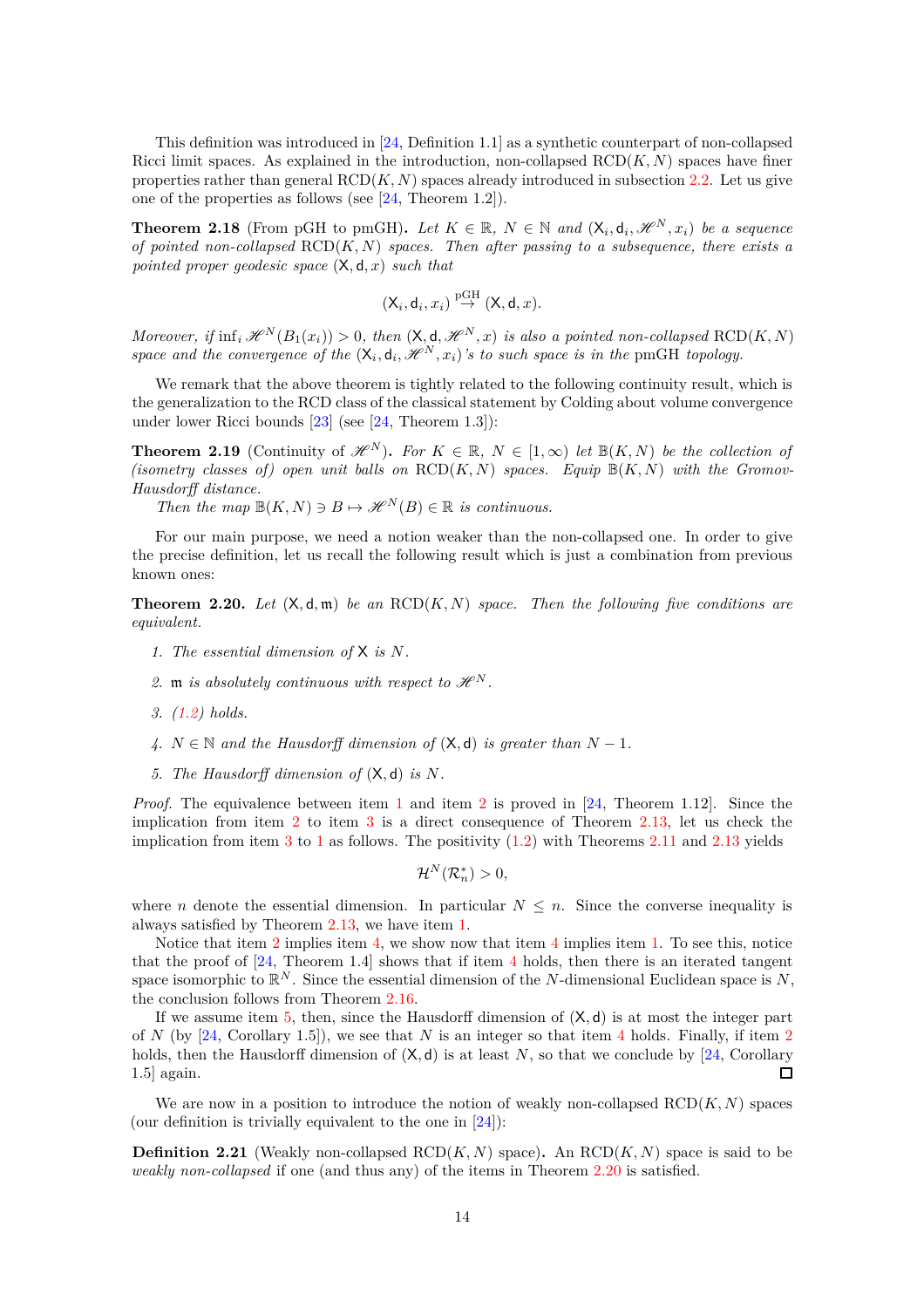Note that any non-collapsed RCD(*K, N*) space is a weakly non-collapsed RCD(*K, N*) space.

We conclude the section recalling - see e.g. the introduction - that one expects the notion of non-collapsed space to be related to the fact that the trace of the Hessian is the Laplacian. A first instance of this behaviour is contained in the following result, that is basically extracted from [\[38,](#page-29-11) Proposition 3.2] (notice that Definition [2.1](#page-7-0) tells that if the stated inequality [\(2.19\)](#page-14-2) holds without restrictions on the support of  $\varphi$ , then the space is an RCD(*K, n*) space and thus, since *n* is assumed to be the essential dimension, the space is weakly non-collapsed).

<span id="page-14-6"></span><span id="page-14-4"></span>**Theorem 2.22.** *Let*  $(X, d, m)$  *be an*  $RCD(K, N)$  *space of essential dimension n and let*  $U \subseteq X$  *be open. Then the following two conditions are equivalent:*

*1. For any*  $f \in TestF(\mathsf{X}, \mathsf{d}, \mathfrak{m})$  *and* any  $\varphi \in D(\Delta)$  *non-negative with* supp $(\varphi) \subseteq U$  *and*  $\Delta \varphi \in$  $L^{\infty}(\mathsf{X}, \mathfrak{m})$  *we have* 

<span id="page-14-2"></span>
$$
\frac{1}{2} \int_{U} \Delta \varphi \, |\nabla f|^2 \, \mathrm{d}\mathfrak{m} \ge \int_{U} \varphi \left( \frac{(\Delta f)^2}{n} + \langle \nabla \Delta f, \nabla f \rangle + K |\nabla f|^2 \right) \, \mathrm{d}\mathfrak{m}.\tag{2.19}
$$

<span id="page-14-3"></span>*2. For any*  $f \in D(\Delta)$  *we have* 

<span id="page-14-5"></span>
$$
\Delta f = \text{tr}(\text{Hess}f) \qquad \text{m-a.e. in } U. \tag{2.20}
$$

*Proof.* It is easy to see the implication from item [2](#page-14-3) to item [1](#page-14-4) is trivial because we know

$$
|\text{tr}(\text{Hess} f)| = |\langle \text{Hess} f, g \rangle_{\text{HS}}| \leq |\text{Hess} f|_{\text{HS}} |g|_{\text{HS}} = |\text{Hess} f|_{\text{HS}} \cdot \sqrt{n}.
$$

Thus item [2](#page-14-3) gives  $|Hess f|_{\text{HS}}^2 \geq (\Delta f)^2/n$ , and therefore item [1](#page-14-4) follows directly from [\(2.10\)](#page-9-0).

For the reverse implication we closely follow the proof of [\[38,](#page-29-11) Proposition 3.2] keeping in mind  $(2.19)$  and the existence, for any  $A \subseteq U$  with *A* compact and *U* open, of a test function identically 1 on *A* and with support in *U* (see e.g. [\[10\]](#page-28-15) or [\[37,](#page-29-14) Lemma 6.2.15]). In this way we easily obtain that [\(2.20\)](#page-14-5) holds for any *f* ∈ TestF( $X$ ,  $d$ ,  $m$ ). Then by the density of Test*F*( $X$ ,  $d$ ,  $m$ ) in *D*( $\Delta$ ) (see<br>for example [42, Lemma 2.2]) (2.20) holds for *f* ∈ *D*( $\Delta$ ). for example  $[42, \text{Lemma } 2.2]$  [\(2.20\)](#page-14-5) holds for  $f \in D(\Delta)$ .

## <span id="page-14-0"></span>**3 Smoothing of the Riemannian metric by the heat kernel**

#### <span id="page-14-1"></span>**3.1 Local Hille's theorem**

In this section we collect some basic results about local (differentiation) operators: the main result we have in mind is the version of Hille's theorem stated in Lemma [3.3](#page-15-0) below. We shall apply the notions presented here to the operators  $d, \Delta, \nabla^*$ , but in order to highlight the similarities among the various approaches we shall give a rather abstract presentation.

Thus let us fix a metric measure space  $(X, d, m)$  and two  $L^0$ -normed modules  $\mathcal{M}, \mathcal{N}$ . For  $p \in$ [1, ∞] we shall denote by  $L^p(\mathcal{M})$  (resp.  $L^p_{loc}(\mathcal{M})$ ) the collection of those  $v \in \mathcal{M}$  with  $|v| \in L^p(\mathsf{X}, \mathfrak{m})$ (resp.  $|v| \in L^p_{loc}(\mathsf{X}, \mathfrak{m})$ ). Similarly for  $\mathcal N$ .

**Definition 3.1** (Weakly local operators). Let  $p \in [1, \infty]$  and  $L : D(L) \subseteq L^p(\mathcal{M}) \to L^p(\mathcal{N})$  be a linear operator. We say that *L* is *weakly local* provided

 $L(v) = L(w)$  m-a.e. on the essential interior of  $\{v = w\}$  for any  $v, w \in D(L)$ .

In other words, *L* is weakly local provided for any  $v, w \in D(L)$  and  $U \subseteq X$  open such that  $v = w$  m-a.e. on *U*, we have  $L(v) = L(w)$  m-a.e. on *U*.

Weakly local operators can naturally be extended as follows (variants of this definition are possible, but for us the following is sufficient):

**Definition 3.2** (Extension of weakly local operators). Let  $p \in [1, \infty]$  and  $L : D(L) \subseteq L^p(\mathcal{M}) \to$  $L^p(\mathcal{N})$  be a weakly local operator. We then define  $D_{loc}(L) \subseteq L^p_{loc}(\mathcal{M})$  as the collection of those *v*'s such that for every  $U \subseteq X$  bounded and open there is  $v_U \in D(L) \subseteq L^p(\mathcal{M})$  with  $v_U = v$  m-a.e. on *U*.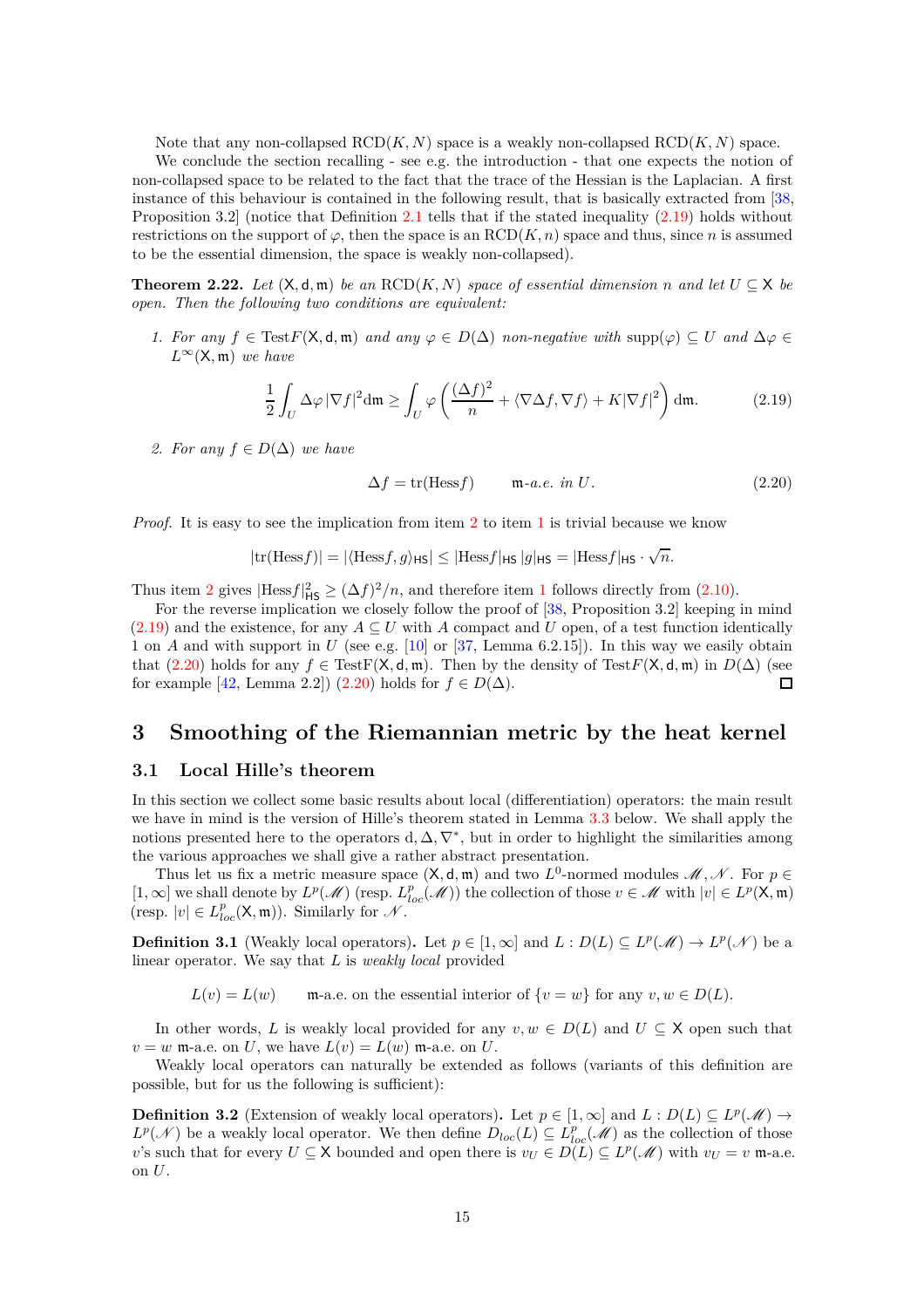For  $v \in D_{loc}(L)$  we define  $L(v) \in L_{loc}^p(\mathcal{N})$  via

 $L(v) = L(v_U)$  m-a.e. *on U,*  $\forall U \subseteq \mathsf{X}$  open and bounded,

where  $v_U$  is as above.

It is clear from the definition that  $L: D_{loc}(L) \subseteq L_{loc}^p(\mathcal{M}) \to L_{loc}^p(\mathcal{M})$  is well-posed and that the resulting operator is linear. We are interested in a version of Hille's theorem for this kind of operators and to this aim we need first to introduce the notion of integrable function with values in  $L^p(\mathcal{M})$ .

For the standard notion of Bochner integration of Banach valued maps we refer to [\[26\]](#page-29-20). Given a metric measure space  $(Y, d_Y, \mu)$  (the topology here is not really relevant, but in our applications we shall mostly have  $Y = X$ ) we shall denote by  $L^1(Y, \mu; L_{loc}^p(\mathcal{M}))$  the collection of (equivalence classes up to *µ*-a.e. equality of) maps  $y \mapsto v_y \in L_{loc}^p(\mathcal{M})$  such that for any  $A \subseteq X$  Borel and bounded the map  $y \mapsto \chi_A v_y$  is in  $L^1(\mathsf{Y}, \mu; L^p(\mathscr{M}))$  (here we are endowing  $L^p(\mathscr{M})$  with its natural Banach structure).

With these definitions, the following result is rather trivial (but nevertheless useful):

<span id="page-15-0"></span>**Lemma 3.3** (Local Hille's theorem - abstract version). Let  $(X, d, m)$ ,  $(Y, d_Y, \mu)$  be metric measure *spaces,*  $M, \mathcal{N}$  *two*  $L^0$ -normed modules,  $p \in [1, \infty]$  and  $L : D(L) \subseteq L^p(\mathcal{M}) \to L^p(\mathcal{N})$  *a weakly local and closed linear operator. Also, let*  $y \mapsto v_y \in L_{loc}^p(\mathcal{M})$  *be in*  $L^1(\mathsf{Y}, \mu; L_{loc}^p(\mathcal{M}))$ *. Assume that* 

- *i*)  $v_y \in D_{loc}(L)$  *for*  $\mu$ *-a.e. y*,
- *ii) L has the following 'stability under cut-off' property: for every*  $V \subseteq U \subseteq X$  *bounded and open with*  $d(V, X \setminus U) > 0$  *there is a linear map*  $T: L^p_{loc}(\mathcal{M}) \to L^p(\mathcal{M})$  *such that:*

$$
T(v) = v \qquad \mathfrak{m}\text{-}a.e. \text{ on } V,
$$

$$
T(v) = T(\chi_{U}v) \qquad \mathfrak{m}\text{-}a.e.
$$

$$
||T(v)||_{L^{p}(\mathcal{M})} \leq C||\chi_{U}v||_{L^{p}(\mathcal{M})}
$$
(3.1)

 $\Box$ 

<span id="page-15-1"></span>*for every*  $v \in L^p_{loc}(\mathcal{M})$  *and some*  $C > 0$  *independent on v,* 

*iii)* for any  $V, U$  as above and  $T$  given by item (*ii*) we have  $T(v_y) \in D(L)$  for  $\mu$ -a.e.  $y$  and the  $map y \mapsto L(T(v_y))$  *is in*  $L^1(\mathsf{Y}, \mu; L^p_{loc}(\mathscr{N})).$ 

*Then*  $\int_Y v_y \, dm(y) \in D_{loc}(L)$ , the map  $y \mapsto L(v_y)$  is in  $L^1(Y, \mu; L^p_{loc}(\mathcal{M}))$  and

$$
L\Big(\int_{\mathsf{Y}} v_y \, \mathrm{d}\mathfrak{m}(y)\Big) = \int_{\mathsf{Y}} L(v_y) \, \mathrm{d}\mathfrak{m}(y).
$$

*Proof.* Fix  $V \subseteq X$  open bounded and then let  $U \supseteq V$  open bounded be with  $d(V, X \setminus U) > 0$ . Let  $T: L_{loc}^p(\mathcal{M}) \to L^p(\mathcal{M})$  be given by item (*ii*). By the assumption (*i*) we know that  $y \mapsto \chi_U v_y \in L^p(\mathcal{M})$  $L^p(\mathcal{M})$  is in  $L^1(\mathsf{X}, \mathfrak{m}; L^p(\mathcal{M}))$  and the third in [\(3.1\)](#page-15-1) gives that *T* is continuous as map from  $L^p(\mathcal{M})$ to itself. It follows that  $y \mapsto T(\chi_U v_y) = T(v_y)$  is in  $L^1(\mathsf{Y}, \mu; L^p(\mathscr{M}))$ . Then assumption *(iii)* and the classical theorem by Hille ensure that

<span id="page-15-2"></span>
$$
\int_{\mathsf{Y}} T(v_y) \, \mathrm{d}\mu(y) \in D(L) \qquad \text{and} \qquad L\Big(\int_{\mathsf{Y}} T(v_y) \, \mathrm{d}\mu(y)\Big) = \int_{\mathsf{Y}} L(T(v_y)) \, \mathrm{d}\mu(y). \tag{3.2}
$$

Now notice that the first in [\(3.1\)](#page-15-1) give that  $T(v_y) = v_y$  on *V* for every *y*, thus the weak locality of *L* also gives that  $L(T(v_y)) = L(v_y)$  on *V* for every *y*. It follows that  $y \mapsto \chi_V L(v_y)$  is in  $L^1(\mathsf{Y}, \mu; L^p(\mathcal{N}))$  and that

$$
\int_{\mathsf{Y}} \chi_V v_y \, \mathrm{d}\mu(y) = \int_{\mathsf{Y}} \chi_V T(v_y) \, \mathrm{d}\mu(y) \quad \text{and} \quad \int_{\mathsf{Y}} \chi_V L(v_y) \, \mathrm{d}\mu(y) = \int_{\mathsf{Y}} \chi_V L(T(v_y)) \, \mathrm{d}\mu(y).
$$

Thus using again the weak locality of *L* it follows that

$$
\chi_V L\Big(\int_Y v_y d\mu(y)\Big) = \chi_V L\Big(\int_Y T(v_y) d\mu(y)\Big)
$$
  
(by (3.2)) 
$$
= \chi_V \int_Y L(T(v_y)) d\mu(y) = \int_Y \chi_V L(T(v_y)) d\mu(y) = \int_Y \chi_V L(v_y) d\mu(y).
$$

Since *V* was arbitrary, this is the conclusion.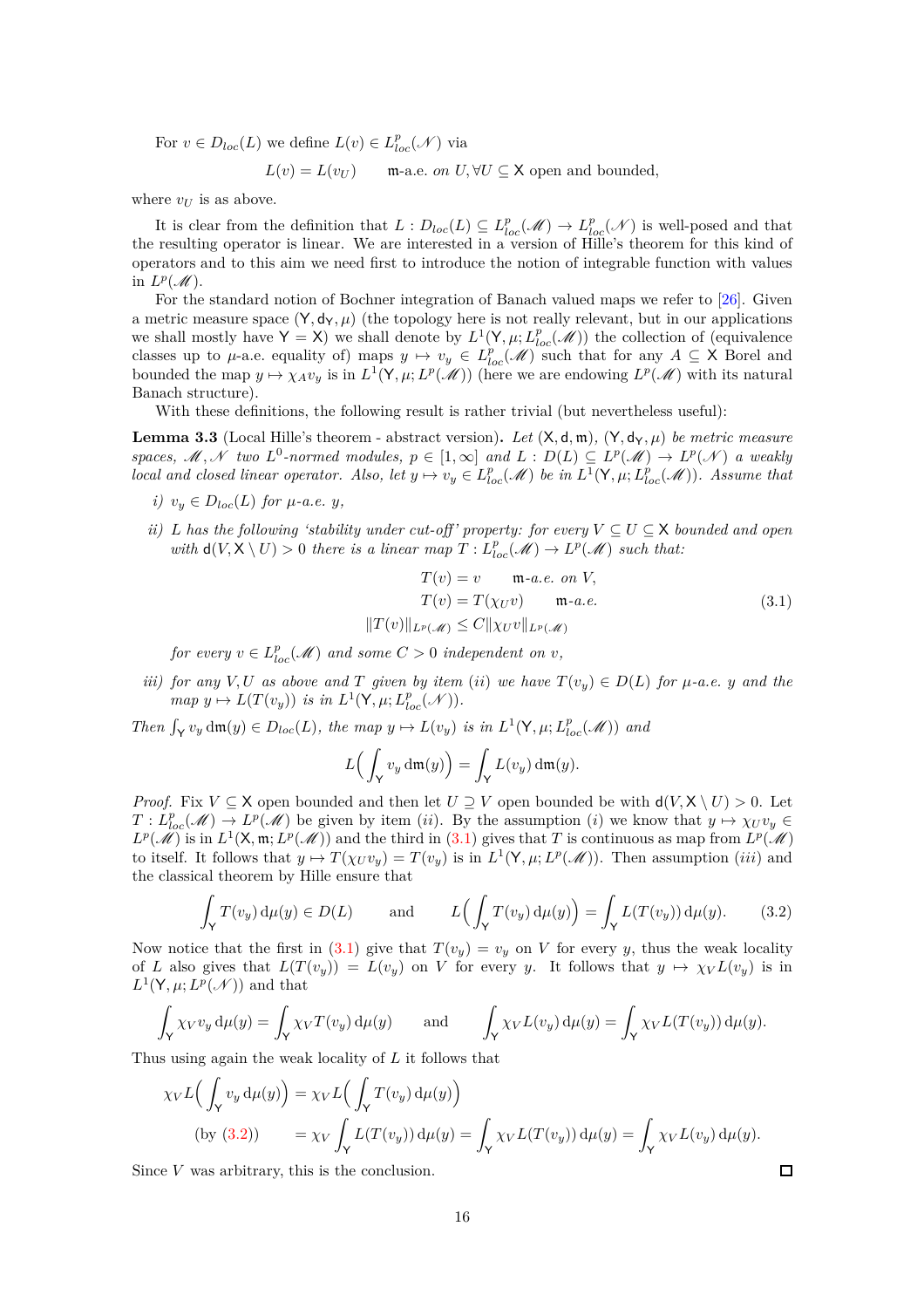We now see how to apply this general statement to the concrete cases of  $L = d, \Delta, \nabla^*$ . The idea is to use, as map *T*, the multiplication with a Lipschitz cut-off function  $\varphi$  with support in *U* and identically 1 on *V* . For the case of the Laplacian this does not really work, as one would need to multiply by a Lipschitz function with bounded Laplacian in order to remain in the domain of the operator. The problem is that on general  $RCD(K,\infty)$  spaces it is not clear whether this sort of cut-off functions exist (but see [\[10\]](#page-28-15) or [\[37,](#page-29-14) Lemma 6.2.15] for the case of proper RCD spaces). This issue is, however, easily dealt with by recalling that the Laplacian is the divergence of the gradient and applying the above theorem twice (this amount at localizing  $\Delta f$  by looking at div( $\varphi \nabla (\varphi f)$ )).

Let us start recalling that the differential  $d : H^{1,2}(\mathsf{X}, \mathsf{d}, \mathfrak{m}) \subseteq L^2(\mathsf{X}, \mathfrak{m}) \to L^2(T^*(\mathsf{X}, \mathsf{d}, \mathfrak{m}))$  is weakly local (in fact even more, as there is locality on Borel sets and not just on open ones) by [\[30,](#page-29-12) Theorem 2.2.3]. The same holds for the divergence operator div:  $D(\text{div}) \subseteq L^2(T(\mathsf{X}, \mathsf{d}, \mathfrak{m})) \rightarrow$  $L^2(\mathsf{X}, \mathfrak{m})$ . Indeed, for  $v, w \in D(\text{div})$  equal on some open set *U*, we have

$$
\int_{\mathsf{X}} \varphi \operatorname{div} v \operatorname{d}\!{\mathfrak{m}} = -\int_{\mathsf{X}} d\varphi(v) \operatorname{d}\!{\mathfrak{m}} \stackrel{(*)}{=} -\int_{\mathsf{X}} d\varphi(w) \operatorname{d}\!{\mathfrak{m}} = \int_{\mathsf{X}} \varphi \operatorname{div} w \operatorname{d}\!{\mathfrak{m}}
$$

for any  $\varphi \in \text{Lip}(X, d)$  with supp $(\varphi) \subseteq U$ , having used the locality of the differential and the assumption  $v = w$  on *U* in the starred equality (\*). This is sufficient to prove the claim. Similarly, starting from the locality of the covariant derivative (see [\[30,](#page-29-12) Proposition 3.4.9]) it follows the weak locality of ∇<sup>∗</sup> . Finally, the weak locality of the Laplacian follows from that of the differential and of the divergence.

Below for the domain  $D_{loc}(d) \subseteq L^2_{loc}(\mathsf{X}, \mathfrak{m})$  we shall use the more standard notation  $H^{1,2}_{loc}(\mathsf{X}, \mathsf{d}, \mathfrak{m})$ . We then have the following.

<span id="page-16-1"></span>**Proposition 3.4** (Local Hille's theorem - concrete version). Let  $(X, d, m)$  be an  $RCD(K, \infty)$  space and  $(Y, d_Y, \mu)$  a metric measure space. Let  $(f_y) \in L^1(Y, \mu; L^2_{loc}(X, \mathfrak{m}))$  (resp.  $(f_y) \in L^1(Y, \mu; L^2_{loc}(X, \mathfrak{m})),$ resp.  $(A_y) \in L^1(\mathsf{Y}, \mu; L^2_{loc}(T^{\otimes 2}(\mathsf{X}, \mathsf{d}, \mathfrak{m}))))$  be with  $f_y \in H^{1,2}_{loc}(\mathsf{X}, \mathsf{d}, \mathfrak{m})$  (resp.  $f_y \in D_{loc}(\Delta)$ , resp.  $A_y \in D_{loc}(\nabla^*)$ *) for*  $\mu$ *-a.e.*  $y \in \mathsf{Y}$ *.* 

*Then for every*  $U \subseteq X$  *open bounded we have that*  $y \mapsto \chi_U \mathrm{d} f_y$  *(resp.*  $y \mapsto \chi_U \Delta f_y$ *, resp.*  $y \mapsto \chi_U \nabla^* A_y$  is - the equivalence class up to  $\mu$ -a.e. equality of - a strongly Borel function (i.e. *Borel and essentially separably valued).*

*Now assume also that for every*  $U \subseteq X$  *open bounded we have*  $\int_Y ||\chi_U| \mathrm{d} f_y||_{L^2} \, \mathrm{d}\mu(y) < \infty$  (resp.  $\int_{\mathsf{Y}} ||\chi_{U} \Delta f_{y}||_{L^{2}} \, \mathrm{d}\mu(y) < \infty$ , resp.  $\int_{\mathsf{Y}} ||\chi_{U}|\nabla^{*} A_{y}|| ||_{L^{2}} \, \mathrm{d}\mu(y) < \infty$ ).

Then  $\int_{\mathsf{Y}} f_y d\mu(y) \in H_{loc}^{1,2}(\mathsf{X},\mathsf{d},\mathfrak{m})$  (resp.  $\int_{\mathsf{Y}} f_y d\mu(y) \in D_{loc}(\Delta)$ , resp.  $\int_{\mathsf{Y}} A_y d\mu(y) \in D_{loc}(\nabla^*)$ ) *with*

$$
\mathrm{d}\int_{\mathsf{Y}} f_y \,\mathrm{d}\mu(y) = \int_{\mathsf{Y}} \mathrm{d} f_y \,\mathrm{d}\mu(y)
$$

 $\label{eq:resp} \text{(resp. } \Delta \int_{\mathsf{Y}} f_y \, \mathrm{d}\mu(y) = \int_{\mathsf{Y}} \Delta f_y \, \mathrm{d}\mu(y), \text{ resp. } \nabla^* \int_{\mathsf{Y}} A_y \, \mathrm{d}\mu(y) = \int_{\mathsf{Y}} \nabla^* A_y \, \mathrm{d}\mu(y) .$ 

*Proof.* We start with the case of differential. We have already noticed that d is weakly local and we know from [\[30,](#page-29-12) Theorem 2.2.9] that it is a closed operator. Let us check that the other assumptions in Lemma [3.3](#page-15-0) are satisfied. (*i*) holds by our assumption, thus we pass to (*ii*). Let *U, V* as in the statement and let  $\varphi \in \text{Lip}(X, d)$  be identically 1 on *V* and with support in *U* (the hypothesis  $d(V, X \setminus U) > 0$  grants that such  $\varphi$  exists). We define  $T(f) := \varphi f$  and notice that the properties in [\(3.1\)](#page-15-1) are trivial. We pass to (*iii*), and notice that by the very definition of extension of d from  $H^{1,2}(\mathsf{X}, \mathsf{d}, \mathfrak{m})$  to  $H^{1,2}_{loc}(\mathsf{X}, \mathsf{d}, \mathfrak{m})$  it follows that the Leibniz rule holds even in  $H^{1,2}_{loc}(\mathsf{X}, \mathsf{d}, \mathfrak{m})$ . It is then clear that we have  $\varphi f \in H_{loc}^{1,2}(X, \mathsf{d}, \mathfrak{m})$  with  $d(\varphi f) = \varphi df + f d\varphi$ . Thus

<span id="page-16-0"></span>
$$
|d(\varphi f)| \leq \chi_U |df| \sup |\varphi| + \chi_U C|f| \in L^2(\mathsf{X}, \mathfrak{m}),\tag{3.3}
$$

where *C* denotes the Lipschitz constant of  $\varphi$ . Therefore  $\varphi f$  is actually in  $H^{1,2}(\mathsf{X}, \mathsf{d}, \mathfrak{m})$ .

With this said, let us verify the first claim. Fix  $U \subseteq X$  open bounded, let  $\varphi \in \text{Lip}_{bs}(X, d)$ be identically 1 on *U* and notice that replacing  $f_y$  with  $\varphi f_y$  it is sufficient to prove that if  $y \mapsto$  $f_y \in L^2(\mathsf{X}, \mathfrak{m})$  is Borel and  $f_y \in H^{1,2}(\mathsf{X}, \mathsf{d}, \mathfrak{m})$  for every  $y \in \mathsf{Y}$ , then  $y \mapsto df_y \in L^2(T^*(\mathsf{X}, \mathsf{d}, \mathfrak{m}))$  is strongly Borel. Since  $L^2(T^*(X, d, m))$  is separable (see [\[2\]](#page-27-1) and [\[30,](#page-29-12) Proposition 2.2.5]), it is enough to check Borel regularity. Also, since  $d: H^{1,2}(\mathsf{X}, \mathsf{d}, \mathfrak{m}) \to L^2(T^*(\mathsf{X}, \mathsf{d}, \mathfrak{m}))$  is continuous, it suffices to prove that  $y \mapsto f_y \in H^{1,2}(\mathsf{X}, \mathsf{d}, \mathfrak{m})$  is Borel. To see this it is sufficient to show that the unit ball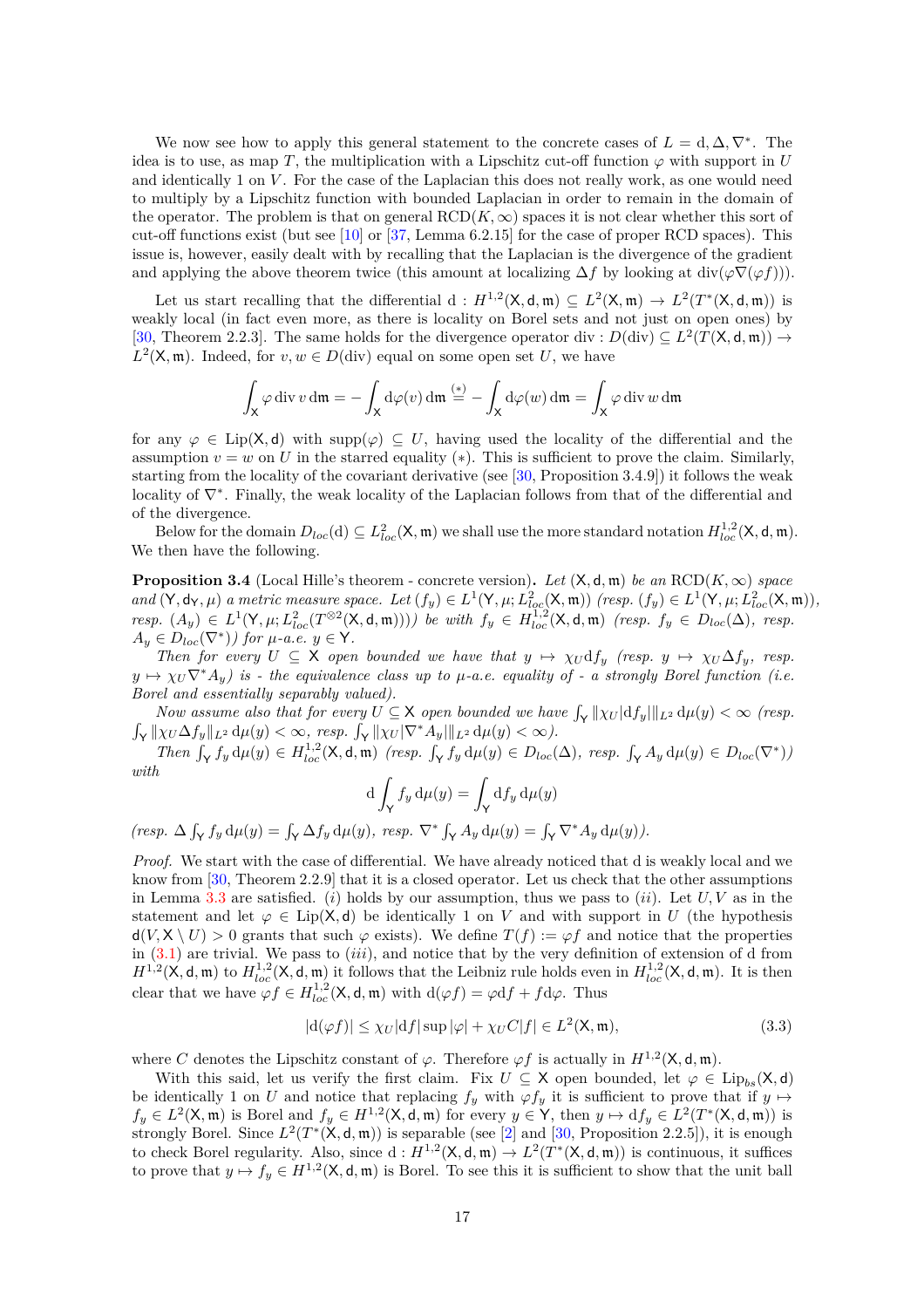in  $H^{1,2}(\mathsf{X}, \mathsf{d}, \mathfrak{m})$  belongs to the  $\sigma$ -algebra A generated by  $L^2$ -open sets in  $H^{1,2}(\mathsf{X}, \mathsf{d}, \mathfrak{m})$ . But this is obvious, because the lower semicontinuity of the  $H^{1,2}$ -norm w.r.t.  $L^2$ -convergence ensures that closed  $H^{1,2}$ -balls are also  $L^2$ -closed, and thus are in A. Since open balls are countable unions of closed balls, the first claim follows.

For the second we now observe that what just proved, our assumption  $\int_{\mathsf{Y}} ||\chi_U| \mathrm{d} f_y||_{L^2} \, \mathrm{d}\mu(y)$  $\infty$  and [\(3.3\)](#page-16-0) ensure that  $y \mapsto d(\varphi f_y)$  is in  $L^1(\mathsf{Y}, \mu; L^2(T^*(\mathsf{X}, \mathsf{d}, \mathfrak{m})))$ , i.e. *(iii)* of Lemma [3.3](#page-15-0) holds and the conclusion follows from such lemma.

The same line of thought gives the conclusion for  $\nabla^*$ . For the Laplacian we start noticing that for  $V, U$  and  $\varphi$  as above we have

$$
\int_{\mathsf{X}} |\varphi|^2 |\mathrm{d} f|^2 \, \mathrm{d}\mathfrak{m} = -\int_{\mathsf{X}} 2f \varphi \langle \mathrm{d} f, \mathrm{d}\varphi \rangle + \varphi^2 f \Delta f \, \mathrm{d}\mathfrak{m}
$$
\n
$$
\leq \int_{\mathsf{X}} \frac{1}{2} |\varphi|^2 |\mathrm{d} f|^2 + 2|\mathrm{d}\varphi|^2 |f|^2 + \frac{1}{2} |\varphi|^2 (|f|^2 + |\Delta f|^2) \, \mathrm{d}\mathfrak{m},
$$

i.e.  $\frac{1}{2} \int_{\mathsf{X}} |\varphi|^2 |df|^2 dm \leq C \int_U |f|^2 + |\Delta f|^2 dm$ . This proves that if  $f \in D_{loc}(\Delta) \subseteq L^2_{loc}(\mathsf{X}, \mathfrak{m})$  then  $f \in H_{loc}^{1,2}(\mathsf{X}, \mathsf{d}, \mathfrak{m})$  as well. Hence what previously proved tells that for  $y \mapsto f_y \in L_{loc}^2$  Borel with  $f_y \in D_{loc}(\Delta)$  for  $\mu$ -a.e. *y*, we have that  $y \mapsto \chi_U df_y \in L^2(T^*(X, \mathsf{d}, \mathfrak{m}))$  is strongly Borel for any  $U \subseteq X$  open bounded. Now we want to prove that the same assumptions ensure that  $y \mapsto \chi_U \Delta f_y \in L^2(\mathsf{X}, \mathfrak{m})$  is Borel as well. Since the *σ*-algebra generated by the strong topology coincides with that generated by the weak topology (because the closed unit ball can be realized as countable intersection of weakly-closed halfspaces, so that closed balls are weakly Borel and thus the same holds for open balls since they are countable union of closed balls), by approximation to get the desired Borel regularity it is sufficient to prove that  $y \mapsto \int_X \psi \xi \Delta f_y$  dm is Borel for any  $\psi \in \text{Lip}_{bs}(\mathsf{X}, \mathsf{d})$  and  $\xi$  varying in a countable dense subset of  $L^2(\mathsf{X}, \mathfrak{m})$ . We pick  $\xi \in H^{1,2}(\mathsf{X}, \mathsf{d}, \mathfrak{m})$ and notice that

$$
\int_{\mathsf{X}} \psi \xi \Delta f_y \, \mathrm{d}\mathfrak{m} = -\int_{\mathsf{X}} \langle \nabla(\psi \xi), \nabla f_y \rangle \, \mathrm{d}\mathfrak{m} = -\int_{U} \langle \nabla(\psi \xi), \nabla f_y \rangle \, \mathrm{d}\mathfrak{m}
$$

for any  $U \subseteq X$  open bounded and containing the support of  $\psi$ . By what already proved we see that the RHS is a Borel function of *y*, hence the desired Borel regularity follows.

With this said, the conclusion for the Laplacian follows by first applying the result to the differential and then to the divergence (the study of the divergence operator closely follows that of  $\nabla^*$  that in turn, as said, is largely based on that of d).  $\Box$ 

*Remark* 3.5*.* The above version of Hille's theorem is compatible with the more general one recently discussed in [\[18,](#page-28-16) Section 3.3]. However, being the presentation here substantially simpler we preferred giving a direct proof, rather than linking the terminology to that in [\[18\]](#page-28-16).

#### <span id="page-17-0"></span>**3.2 Gaussian estimates and their consequences**

Thanks to  $(2.7)$  and  $(2.12)$ , it follows from [\[58,](#page-30-15) Proposition 3.1] that there exists a unique (locally Hölder) continuous function  $p: X \times X \times (0, \infty) \rightarrow (0, \infty)$ , called the *heat kernel* of  $(X, d, m)$ , such that the following holds;

<span id="page-17-2"></span>
$$
h_t f(x) = \int_X p(x, y, t) f(y) dm(y) \qquad \forall f \in L^2(\mathsf{X}, \mathfrak{m}), \forall x \in \mathsf{X}.
$$
 (3.4)

Let us denote by  $p_{y,t}(x) = p(x, y, t)$  when we consider p as a function on X for fixed  $y \in X$  and  $t > 0$ .

Let us recall the Gaussian estimates for the heat kernel p proved in [\[46\]](#page-30-16), where we are going to use them only specialized to the case  $\epsilon = 1$ : for any  $\epsilon \in (0, 1]$  there exists a positive constant  $C := C(K, N, \epsilon)$  depending only on *K, N* and  $\epsilon$  such that for any  $x, y \in X$  and any  $0 < t < 1$ ,

<span id="page-17-1"></span>
$$
\frac{C}{\mathfrak{m}(B_{\sqrt{t}}(x))} \exp\left(-\frac{\mathsf{d}(x,y)^2}{(4-\epsilon)t} - Ct\right) \le p(x,y,t) \le \frac{C}{\mathfrak{m}(B_{\sqrt{t}}(x))} \exp\left(-\frac{\mathsf{d}(x,y)^2}{(4+\epsilon)t} + Ct\right),\tag{3.5}
$$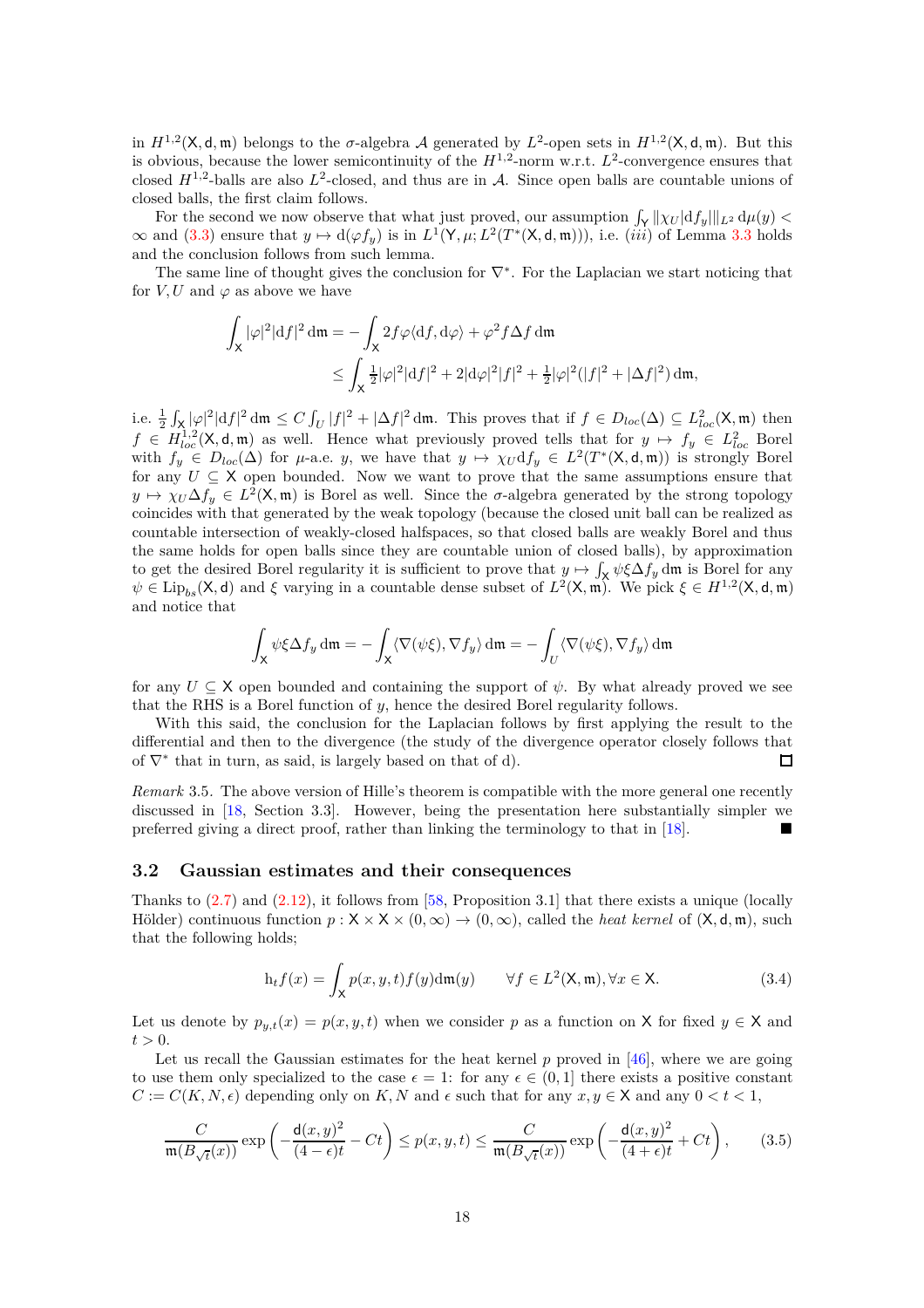and for every  $y \in \mathsf{X}$  and  $t > 0$  we have

<span id="page-18-2"></span>
$$
|\mathrm{d}p_{y,t}|(x) \le \frac{C}{\sqrt{t}\mathfrak{m}(B_{\sqrt{t}}(x))} \exp\left(-\frac{\mathsf{d}(x,y)^2}{(4+\epsilon)t} + Ct\right) \qquad \text{m-a.e. } x \in \mathsf{X}.\tag{3.6}
$$

Notice that [\(3.5\)](#page-17-1) and Lemma [2.7](#page-10-5) ensure that  $p(\cdot, y, t) \in L^2(\mathsf{X}, \mathfrak{m})$  for every  $y \in \mathsf{X}, t > 0$ , therefore from [\(3.4\)](#page-17-2) we deduce the Chapman-Kolmogorov equation:

<span id="page-18-1"></span>
$$
p(x, y, t+s) = h_t p(\cdot, y, s)(x) = \int_X p(x, z, t) p(z, y, s) d\mathfrak{m}(z) \quad \forall t, s > 0, \forall x, y \in \mathsf{X}.
$$
 (3.7)

Also, from  $(2.3)$ ,  $[57, Corollary 2.7]$  and  $(3.5)$  we deduce the estimate

<span id="page-18-3"></span>
$$
|\Delta p(\cdot, y, t)| (x) \le \frac{C}{t \mathfrak{m}(B_{\sqrt{t}}(x))} \exp\left(-\frac{\mathsf{d}(x, y)^2}{(4 + \epsilon)t} + Ct\right) \qquad \text{m-a.e. } x \in \mathsf{X}, \tag{3.8}
$$

for every  $y \in X$ ,  $t > 0$ . Notice that the above discussion and estimates easily imply that

$$
p_{y,t} \in TestF(\mathsf{X},\mathsf{d},\mathfrak{m})
$$

for every  $y \in X$ , and  $t > 0$ . We shall frequently use this fact. For future reference we also notice that  $(3.7)$  and the estimate  $(3.5)$  together with  $(2.4)$ ,  $(2.12)$  and Lemma [2.7](#page-10-5) give

<span id="page-18-4"></span>
$$
||p_{y,t}||_{H^{1,2}} + ||\Delta p_{y,t}||_{H^{1,2}} \le C(K, N, t) \mathfrak{m}(B_{\sqrt{t}}(y))^{-\frac{1}{2}}.
$$
\n(3.9)

We also notice that the identity  $\partial_t p(x, y, t) = \partial_t p_{y,t}(x) = \Delta p_{y,t}(x) = \Delta_x p(x, y, t)$  valid for any  $t > 0, y \in X$  and a.e. *x* together with the symmetry in *x, y* of the heat kernel - and thus of the LHS - gives

<span id="page-18-5"></span>
$$
\Delta_x p(x, y, t) = \Delta_y p(x, y, t) \qquad (\mathfrak{m} \times \mathfrak{m})\text{-a.e. } (x, y), \ \forall t > 0. \tag{3.10}
$$

We conclude pointing out that the continuity of the heat kernel and the estimates  $(3.5)$  ensure that for any  $t > 0$  the map  $y \mapsto p_{y,t} \in L^2(\mathsf{X}, \mathfrak{m})$  is continuous. Thus by the first claim in Proposition [3.4](#page-16-1) we deduce that  $y \mapsto dp_{y,t} \in L^2(T^*(\mathsf{X},\mathsf{d},\mathfrak{m}))$  is strongly Borel. Similarly for  $y \mapsto \Delta p_{y,t}$  and  $y \mapsto d\Delta p_{y,t}.$ 

# <span id="page-18-0"></span>**3.3** Smoothing metrics  $g_t$  and computation of  $\nabla^* g_t$

In order to introduce the main tool in this paper, i.e. the *smoothing metrics*  $g_t$ , let us start this subsection by observing the smooth case as follows.

For an *n*-dimensional weighted complete Riemannian manifold (*M, g, e*−*<sup>V</sup>* dVol*g*) satisfying  $\text{Ric}_N \geq Kg$  for some  $K \in \mathbb{R}$  and some  $N \in [n, \infty)$  (namely  $(M, d_g, e^{-V} \text{Vol}_g)$ ) is an  $\text{RCD}(K, N)$ space, recall  $(1.3)$  and  $(1.4)$ ), for any  $t > 0$ , define the map  $\Phi_t : M \to L^2(M, e^{-V} \text{Vol}_g)$  by

$$
\Phi_t(x) := (y \mapsto p(x, y, t)) \in L^2(M, e^{-V} \text{Vol}_g).
$$

Then the pull-back  $g_t := (\Phi_t)^* g_{L^2}$  is well-defined as a smooth tensor of type  $(0, 2)$  and it satisfies

$$
g_t(x) = \int_M \mathrm{d}_x p_{y,t}(x) \otimes \mathrm{d}_x p_{y,t}(x) e^{-V(y)} \mathrm{dVol}_g(y) \qquad \forall x \in M
$$

where it is emphasized that the RHS of the above makes sense as Bochner integral for  $any \, x \in M$ because of [\(3.6\)](#page-18-2). In particular, thanks to Fubini's theorem for all smooth vector fields  $V_i$  ( $i = 1, 2$ ) on *M* with bounded supports we have

$$
\int_M g_t(V_1, V_2) e^{-V} dVol_g = \int_M \int_M d_x p_{y,t}(V_1)(x) d_x p_{y,t}(V_2)(x) e^{-V(x) - V(y)} dVol_g(x) dVol_g(y)
$$

and it is easy to see that this equation also characterizes *gt*.

Let us generalize this observation to an  $RCD(K, N)$  space  $(X, d, \mathfrak{m})$  as follows. Start noticing that the identity  $|dp_{y,t} \otimes dp_{y,t}|_{\text{HS}} = |dp_{y,t}|^2$ , the bound [\(3.6\)](#page-18-2) and Lemma [2.7](#page-10-5) ensure that for every  $t > 0$  the map  $y \mapsto dp_{y,t} \otimes dp_{y,t}$  is in  $L^1(\mathsf{X}, \mathfrak{m}; L^2_{loc}((T^*)^{\otimes 2}(\mathsf{X}, \mathsf{d}, \mathfrak{m})))$ . Hence the following definition is well-posed: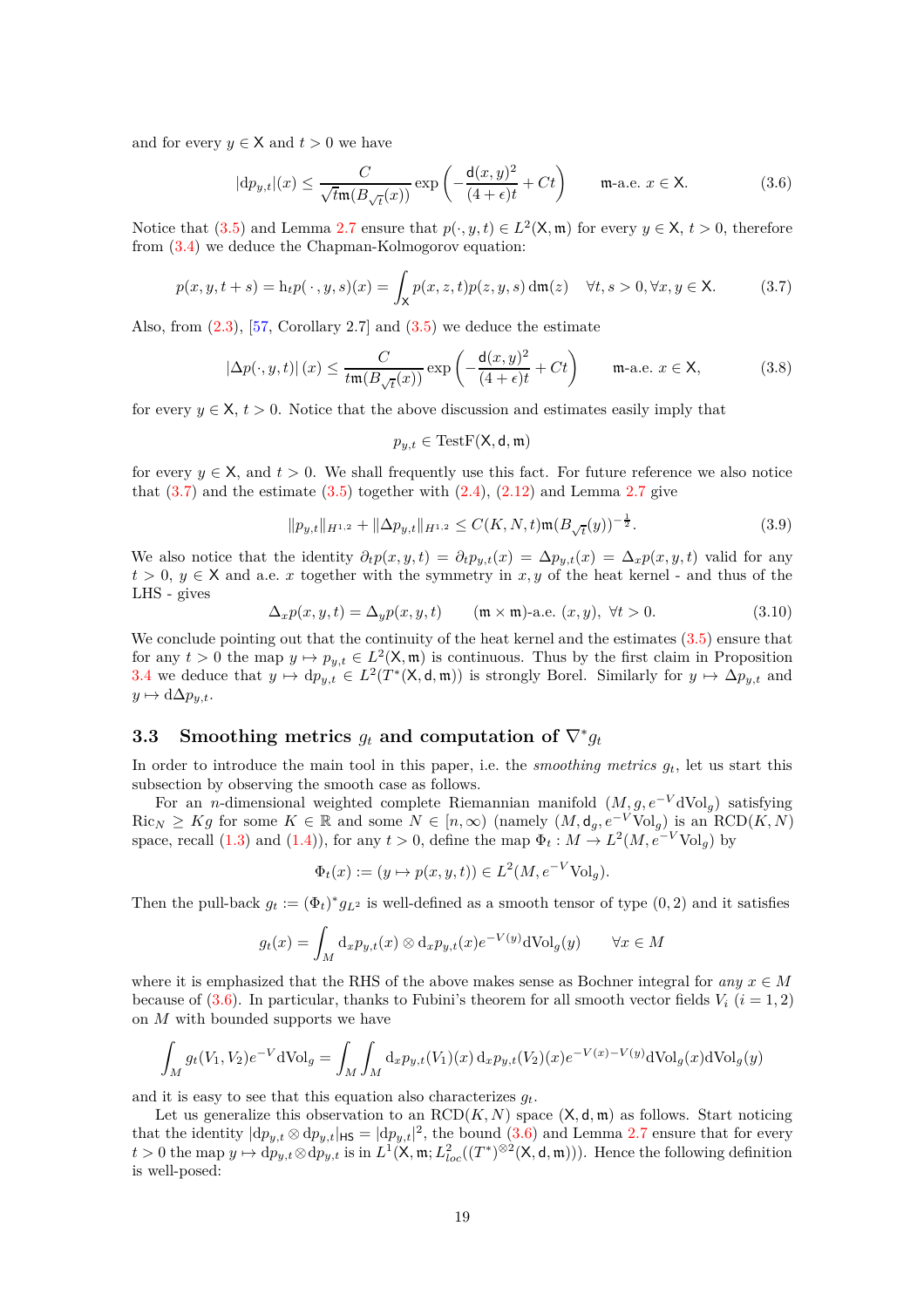**Definition 3.6** (Smoothing metrics  $g_t$ ). Let  $(X, d, m)$  be an  $RCD(K, N)$  space. We define the  $(0, 2)$  tensor  $g_t \in L^0((T^*)^{\otimes 2}(\mathsf{X}, \mathsf{d}, \mathfrak{m}))$  on **X** as

$$
g_t := \int_{\mathsf{X}} \mathrm{d}_x p_{y,t} \otimes \mathrm{d}_x p_{y,t} \, \mathrm{d}\mathfrak{m}(y).
$$

Notice that the basic properties of Bochner integration (Hille's Theorem) ensure that for  $V_1, V_2 \in L^2(T(\mathsf{X}, \mathsf{d}, \mathfrak{m}))$  with bounded support we have

$$
\int_{\mathsf{X}} g_t(V_1, V_2) \, \mathrm{d}\mathfrak{m} = \int_{\mathsf{X}} \int_{\mathsf{X}} \mathrm{d}p_{y,t}(V_1) \, \mathrm{d}p_{y,t}(V_2) \mathrm{d}\mathfrak{m} \mathrm{d}\mathfrak{m}(y).
$$

After a normalization of  $g_t$  as follows, the smoothing metrics are uniformly bounded in  $L^\infty$ :

**Proposition 3.7.** *Let*  $(X, d, m)$  *be an*  $RCD(K, N)$  *space. Then we have* 

<span id="page-19-4"></span>
$$
tm(B_{\sqrt{t}}(\cdot))g_t \le C(K,N)g \qquad \mathfrak{m}\text{-}a.e., \ \forall t \in (0,1] \tag{3.11}
$$

*in the sense of symmetric tensors. In particular we have*  $g_t \in L^{\infty}_{loc}((T^*)^{\otimes 2}(\mathsf{X},\mathsf{d},\mathfrak{m}))$  and moreover  $t\mathfrak{m}(B_{\sqrt{t}}(\cdot))g_t \in L^\infty((T^*)^{\otimes 2}(\mathsf{X},\mathsf{d},\mathfrak{m})).$ 

*Proof.* Fix  $V \in L^0(T(\mathsf{X}, \mathsf{d}, \mathfrak{m}))$  and notice that for m-a.e. *x* we have

$$
t\mathfrak{m}(B_{\sqrt{t}}(x))g_t(V,V)(x) \leq t\mathfrak{m}(B_{\sqrt{t}}(x))|V|^2(x)\int_X|\mathrm{d}p_{y,t}|^2(x)\,\mathrm{d}\mathfrak{m}(y)
$$
  
(by (3.6)) 
$$
\leq \frac{C|V|^2(x)}{\mathfrak{m}(B_{\sqrt{t}}(x))}\int_X \exp\left(-\frac{\mathrm{d}(x,y)^2}{5t} + Ct\right)\,\mathrm{d}\mathfrak{m}(y).
$$

The conclusion follows from Lemma [2.7](#page-10-5) (with  $\alpha = 0$ ).

We now turn to the computation of  $\nabla^* g_t$ . To this aim, it is convenient to introduce the following function:

$$
p_t(x) := p(x, x, t) \stackrel{(3.7)}{=} \int_X p_{y, t/2}^2(x) \, dm(y).
$$

Notice that thanks to the bounds [\(3.5\)](#page-17-1) it is easy to see that for every  $t > 0$  the map  $y \mapsto p_{y,t/2}^2$  is in  $L^1(\mathsf{X}, \mathfrak{m}; L^2(\mathsf{X}, \mathfrak{m}))$ . It is then clear that the identity  $p_t = \int_{\mathsf{X}} p_{y,t/2}^2 d\mathfrak{m}(y)$  holds also in the sense of Bochner integrals.

Let us start collecting some estimates for this function:

<span id="page-19-3"></span>**Lemma 3.8.** *Let*  $(X, d, m)$  *be an*  $RCD(K, N)$  *space.* 

*Then for any*  $t > 0$  *we have*  $p_{2t}(x) \in D_{loc}(\Delta)$  *with* 

<span id="page-19-0"></span>
$$
\mathrm{d}p_{2t} = 2 \int_X p_{y,t/2} \mathrm{d}p_{y,t/2} \,\mathrm{d}\mathfrak{m}(y) \qquad and \qquad |\mathrm{d}p_{2t}| \le \frac{C(K,N)}{\sqrt{t}\mathfrak{m}(B_{\sqrt{t}}(\cdot))} \qquad \mathfrak{m}\text{-}a.e. \tag{3.12}
$$

*and*

<span id="page-19-2"></span>
$$
\Delta p_{2t} = 2 \int_X p_{y,t/2} \Delta p_{y,t/2} + |\mathrm{d}p_{y,t}|^2 \, \mathrm{d}\mathfrak{m}(y) \qquad \text{and} \qquad |\Delta p_{2t}| \le \frac{C(K,N)}{t \mathfrak{m}(B_{\sqrt{t}}(\cdot))} \qquad \mathfrak{m}\text{-}a.e.. \tag{3.13}
$$

*Finally, we also have*  $\Delta p_{2t} \in H_{loc}^{1,2}(\mathsf{X}, \mathsf{d}, \mathfrak{m})$  *with* 

<span id="page-19-1"></span>
$$
d\Delta p_{2t} = 2\int_{\mathsf{X}} dp_{y,t/2} \Delta p_{y,t/2} + p_{y,t/2} d\Delta p_{y,t/2} + d|dp_{y,t}|^2 dm(y).
$$
 (3.14)

*It is part of the claim the fact that the integrands in [\(3.12\)](#page-19-0) and [\(3.14\)](#page-19-1) belong to the space*  $L^1(\mathsf{X}, \mathfrak{m}; L^2_{loc}(T^*(\mathsf{X}, \mathsf{d}, \mathfrak{m})))$ and the one in [\(3.13\)](#page-19-2) belongs to the space  $L^1(\mathsf{X}, \mathfrak{m}; L^2_{loc}(\mathsf{X}, \mathfrak{m}))$ .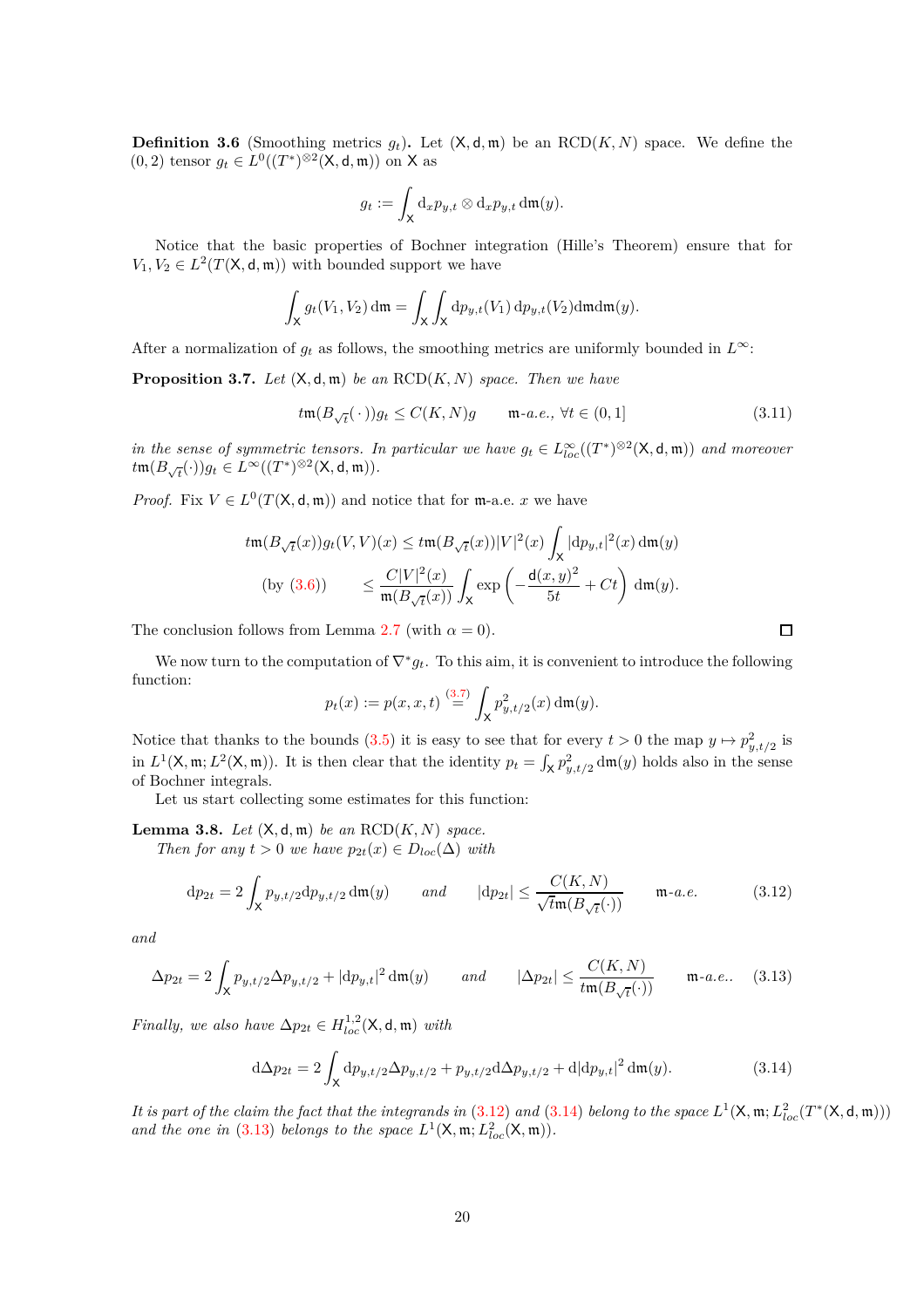*Proof.* Using  $(3.5)$  and  $(3.6)$  we get

$$
\int_{\mathsf{X}}|\mathrm{d}(p_{y,t/2}^2)|\,\mathrm{d}\mathfrak{m}(y)\leq 2\int_{\mathsf{X}}p_{y,t/2}|\mathrm{d} p_{y,t/2}|\,\mathrm{d}\mathfrak{m}(y)\leq \frac{C}{\sqrt{t}\mathfrak{m}(B_{\sqrt{t}}(\cdot))^2}\int_{\mathsf{X}}\exp\!\left(-\frac{2\mathsf{d}^2(\cdot,y)}{5t}+Ct\right)\mathrm{d}\mathfrak{m}(y).
$$

Thus from Lemma [2.7](#page-10-5) and Proposition [3.4](#page-16-1) we deduce that  $p_{2t} \in H_{loc}^{1,2}(\mathsf{X}, \mathsf{d}, \mathfrak{m})$  and that [\(3.12\)](#page-19-0) holds. Similarly, starting from

$$
\int_{\mathsf{X}} |\Delta(p_{y,t/2}^2)| \, \mathrm{d}\mathfrak{m}(y) \leq 2 \int_{\mathsf{X}} p_{y,t/2} |\Delta p_{y,t/2}| + |\mathrm{d} p_{y,t/2}|^2 \, \mathrm{d}\mathfrak{m}(y)
$$

and using the estimates  $(3.5)$ ,  $(3.6)$  and  $(3.8)$  and then again Lemma [2.7](#page-10-5) and Proposition [3.4,](#page-16-1) we conclude that  $p_{2t}(x) \in D_{loc}(\Delta)$  and that [\(3.13\)](#page-19-2) holds.

For the last claim we recall that  $p_{y,t} \in TestF(X, d, \mathfrak{m})$ , thus the Leibniz rule for the Laplacian and the basic properties of test functions give  $p_{y,t/2} \Delta p_{y,t/2} + |\mathrm{d}p_{y,t}|^2 \in H^{1,2}(\mathsf{X}, \mathsf{d}, \mathfrak{m})$  with

$$
\mathrm{d}(p_{y,t/2}\Delta p_{y,t/2} + |\mathrm{d}p_{y,t}|^2) = \mathrm{d}p_{y,t/2}\Delta p_{y,t/2} + p_{y,t/2}\mathrm{d}\Delta p_{y,t/2} + 2\mathrm{Hess}\, p_{y,t}(\nabla p_{y,t}, \cdot).
$$

The fact that the first two addends in the RHS are in  $L^1(\mathsf{X}, \mathfrak{m}; L^2_{loc}(T^*(\mathsf{X}, \mathsf{d}, \mathfrak{m})))$  can be proved as before. For the last one we let  $A \subseteq X$  be Borel and bounded and  $\bar{x} \in X$ . Then we have  $d(x, y) \ge d(y, \bar{x}) - R$  for any  $x \in A$ ,  $y \in X$  and some  $R > 0$  independent on  $x, y$ . Hence [\(3.6\)](#page-18-2) implies that  $\| |dp_{y,t}||_{L^{\infty}(A)} \leq Ce^{-\frac{d^2(y,\bar{x})}{5t}}$  for some  $C = C(t, K, N, A, \bar{x})$ , thus

$$
\int_{\mathsf{X}} \sqrt{\int_{A} |\text{Hess}\, p_{y,t}(\nabla p_{y,t}, \cdot)|^2 \, d\mathfrak{m}(x)} \, d\mathfrak{m}(y) \le \int_{\mathsf{X}} |||\text{Hess}\, p_{y,t}|\text{Hs}||_{L^2} |||d p_{y,t}|||_{L^{\infty}(A)} \, d\mathfrak{m}(y)
$$
\n
$$
\text{(by (2.11))} \qquad \le C \int_{\mathsf{X}} (||\Delta p_{y,t}||_{L^2} + |||d p_{y,t}|||_{L^2}) e^{-\frac{d^2(y,\bar{x})}{5t}} \, d\mathfrak{m}(y)
$$
\n
$$
\text{(by (3.9))} \qquad \le C \int_{\mathsf{X}} \mathfrak{m}(B_{\sqrt{t}}(y))^{-\frac{1}{2}} e^{-\frac{d^2(y,\bar{x})}{5t}} \, d\mathfrak{m}(y) < \infty,
$$

where the last inequality comes from Lemma [2.7.](#page-10-5) The conclusion follows.

To further analyze the link between  $g_t$  and  $p_t$  the following result will be crucial:

<span id="page-20-1"></span>**Lemma 3.9.** *Let*  $(X, d, m)$  *be an*  $RCD(K, N)$  *space. Then for every*  $t > 0$  *we have that*  $y \mapsto$  $\Delta p_{y,t} dp_{y,t}$  *and*  $y \mapsto p_{y,t} d\Delta p_{y,t}$  *are both in*  $L^1(\mathsf{X}, \mathfrak{m}; L^2_{loc}(T^*(\mathsf{X}, \mathsf{d}, \mathfrak{m})))$  *and* 

$$
\int_{\mathsf{X}} \Delta p_{y,t} \mathrm{d}p_{y,t} \mathrm{d}\mathfrak{m}(y) = \int_{\mathsf{X}} p_{y,t} \mathrm{d} \Delta p_{y,t} \mathrm{d}\mathfrak{m}(y).
$$

*Proof.* For the first part of the claim we argue as in the proof of Lemma [3.8](#page-19-3) above: let  $A \subseteq X$  be Borel and bounded and  $\bar{x} \in X$ . Then  $d(x, y) \geq d(y, \bar{x}) - R$  for any  $x \in A$ ,  $y \in X$  and some  $R > 0$ independent on  $x, y$ . Hence  $(3.6)$  implies that

<span id="page-20-0"></span>
$$
\| |dp_{y,t}||_{L^{\infty}(A)} \leq Ce^{-\frac{d^2(y,\bar{x})}{5t}} \tag{3.15}
$$

for some  $C = C(t, K, N, A, \bar{x})$ , and therefore

$$
\int_{\mathsf X} \sqrt{\int_{A} |\Delta p_{y,t} dp_{y,t}|^2 \, \mathrm{d}\mathfrak m(x)} \, \mathrm{d}\mathfrak m(y) \leq C \int_{\mathsf X} ||\Delta p_{y,t}||_{L^2} e^{-\frac{d^2(y,\bar x)}{5t}} \, \mathrm{d}\mathfrak m(y) < \infty,
$$

having used the bound [\(3.9\)](#page-18-4) and Lemma [2.7](#page-10-5) in the last step. This proves that  $y \mapsto \Delta p_{y,t} d p_{y,t}$  is in  $L^1(\mathsf{X}, \mathfrak{m}; L^2_{loc}(T^*(\mathsf{X}, \mathsf{d}, \mathfrak{m})))$  and an analogous argument gives the same for  $y \mapsto p_{y,t}d\Delta p_{y,t}$ .

Now write the Chapman-Kolmogorov equation [\(3.7\)](#page-18-1) as

$$
\int_{\mathsf{X}} p(y, z, s) p_{z,t} \, \mathrm{d}\mathfrak{m}(z) = p_{y,t+s}
$$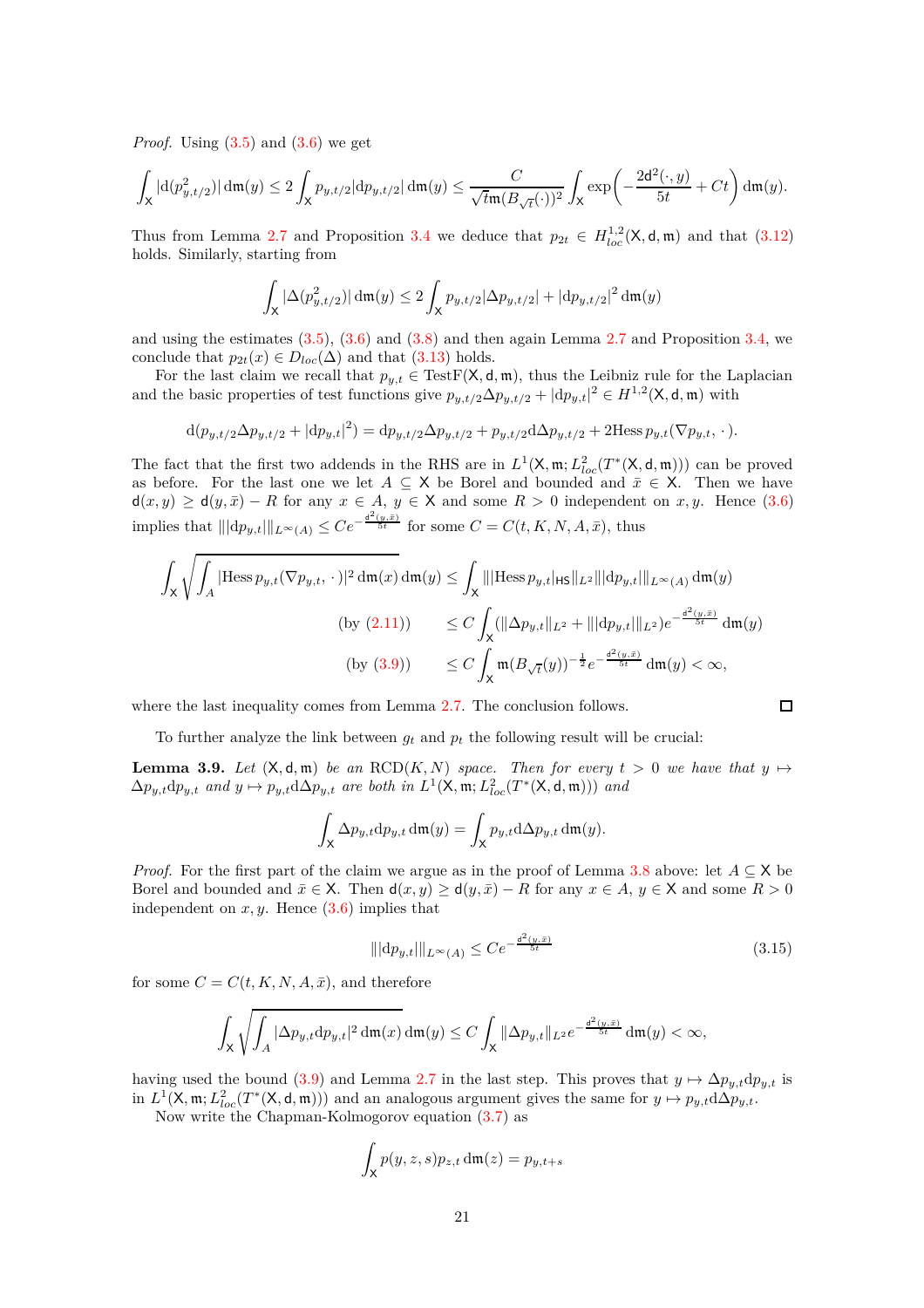and observe that the estimates  $(3.5)$ ,  $(3.6)$  and the same arguments just used ensure that for any  $y \in X$  the maps  $z \mapsto p(y, z, s)p_{z,t}$  and  $z \mapsto p(y, z, s)dp_{z,t}$  are in  $L^1(X, \mathfrak{m}; L^2_{loc}(X, \mathfrak{m}))$  and  $L^1(\mathsf{X}, \mathfrak{m}; L^2_{loc}(T^*(\mathsf{X}, \mathsf{d}, \mathfrak{m}))$  respectively. Thus Proposition [3.4](#page-16-1) gives

$$
\int_X p(y, z, s) dp_{z,t} d\mathfrak{m}(z) = dp_{y,t+s}.
$$

Multiplying both sides by  $p_{y,t}$ , integrating in *y* and using Fubini's theorem we obtain

$$
\int_{\mathsf{X}} p_{z,t+s} dp_{z,t} \, \mathrm{d}\mathfrak{m}(z) \stackrel{(3.7)}{=} \int_{\mathsf{X}} \int_{\mathsf{X}} p_{y,t} \, p(y,z,s) \mathrm{d}p_{z,t} \, \mathrm{d}\mathfrak{m}(z) \, \mathrm{d}\mathfrak{m}(y) = \int_{\mathsf{X}} p_{y,t} \mathrm{d}p_{y,t+s} \, \mathrm{d}\mathfrak{m}(y).
$$

Thus to conclude it is sufficient to prove that as  $s \to 0^+$  we have

$$
\int_{X} \frac{p_{y,t+s} - p_{y,t}}{s} dp_{y,t} dm(y) \to \int_{X} \Delta p_{y,t} dp_{y,t} dm(y),
$$
\n
$$
\int_{X} p_{y,t} d\left(\frac{p_{y,t+s} - p_{y,t}}{s}\right) dm(y) \to \int_{X} p_{y,t} d\Delta p_{y,t} dm(y)
$$
\n(3.16)

<span id="page-21-1"></span>in  $L^2_{loc}(T^*(\mathsf{X},\mathsf{d},\mathfrak{m}))$ . We start noticing that from  $(3.7)$  we have

$$
F_{y,t} := \frac{p_{y,t+s} - p_{y,t}}{s} - \Delta p_{y,t} = \int_0^1 \Delta(p_{y,t+rs} - p_{y,t}) dr
$$
  

$$
= s \int_0^1 r \Delta \left( \int_0^1 \Delta p_{y,t+rsh} dh \right) dr
$$
  

$$
= s \int_0^1 r \Delta h_{t/3} \left( \int_0^1 \Delta h_{t/3} p_{y,t/3+rsh} dh \right) dr
$$

and therefore using twice [\(2.4\)](#page-7-2) we obtain

<span id="page-21-0"></span>
$$
||F_{y,t}||_{L^2} \le sC(t) \int_0^1 \int_0^1 ||p_{y,t/3+rsh}||_{L^2} \, dh \, dr \stackrel{(2.5)}{\le} sC(t) ||p_{y,t/3}||_{L^2} \stackrel{(3.9)}{\le} sC(K,N,t) \mathfrak{m}(B_{\sqrt{\frac{t}{3}}}(y))^{-\frac{1}{2}}.
$$
\n
$$
(3.17)
$$

Thus for  $A \subseteq \mathsf{X}$  Borel and bounded we have

$$
\int_{\mathsf X} \sqrt{\int_{A} |F_{y,t} \mathrm d p_{y,t}|^2 \, \mathrm{d}\mathfrak m \, \mathrm d \mathfrak m(y)} \stackrel{(3.15)}{\leq} C \int_{\mathsf X} \|F_{y,t}\|_{L^2} e^{-\frac{\mathrm{d}^2(y,\bar x)}{5t}} \, \mathrm{d}\mathfrak m(y) \stackrel{(3.17)}{\leq} s \, C \int_{\mathsf X} \frac{e^{-\frac{\mathrm{d}^2(y,\bar x)}{5t}}}{\mathfrak m(B_{\sqrt{\frac{t}{3}}}(y))^{\frac{1}{2}}} \, \mathrm{d}\mathfrak m(y)
$$

for some  $C = C(K, N, t, A, \bar{x})$ . Since the last integral is finite by Lemma [2.7,](#page-10-5) the LHS goes to 0 as  $s \to 0^+$ . This proves the first in [\(3.16\)](#page-21-1). The second follows along very similar lines, we omit the details. 口

We are now in a position to prove the main result of this subsection:

**Theorem 3.10.** *Let*  $(X, d, m)$  *be an*  $\text{RCD}(K, N)$  *space. Then for every*  $t > 0$  *we have*  $g_t \in D_{loc}(\nabla^*)$ *with*

<span id="page-21-2"></span>
$$
\nabla^* g_t = -\frac{1}{4} \mathrm{d} \Delta p_{2t}.\tag{3.18}
$$

*Proof.* For any  $y \in \mathsf{X}$  Proposition [2.6](#page-10-6) tells  $\nabla^*(dp_{y,t} \otimes dp_{y,t}) = -\Delta p_{y,t} dp_{y,t} - \frac{1}{2}d|\nabla p_{y,t}|^2$ . Also, arguing as in Lemma [3.8](#page-19-3) it is easy to see that  $y \mapsto -\Delta p_{y,t} dp_{y,t} - \frac{1}{2} d|\nabla p_{y,t}|^2$  belongs to the space  $L^1(\mathsf{X}, \mathfrak{m}; L^2_{loc}(T^*(\mathsf{X}, \mathsf{d}, \mathfrak{m})))$ . Thus taking into account Lemma [3.9](#page-20-1) we obtain

$$
\int_{\mathsf{X}} \nabla^*(\mathrm{d}p_{y,t} \otimes \mathrm{d}p_{y,t}) \, \mathrm{d}\mathfrak{m}(y) = -\frac{1}{2} \int_{\mathsf{X}} \Delta p_{y,t} \mathrm{d}p_{y,t} + p_{y,t} \mathrm{d}\Delta p_{y,t} + \mathrm{d}|\mathrm{d}p_{y,t}|^2 \, \mathrm{d}\mathfrak{m}(y) \stackrel{(3.14)}{=} -\frac{1}{4} \mathrm{d}\Delta p_{2t}.
$$

The conclusion comes from the very definition of *g<sup>t</sup>* and Proposition [3.4.](#page-16-1)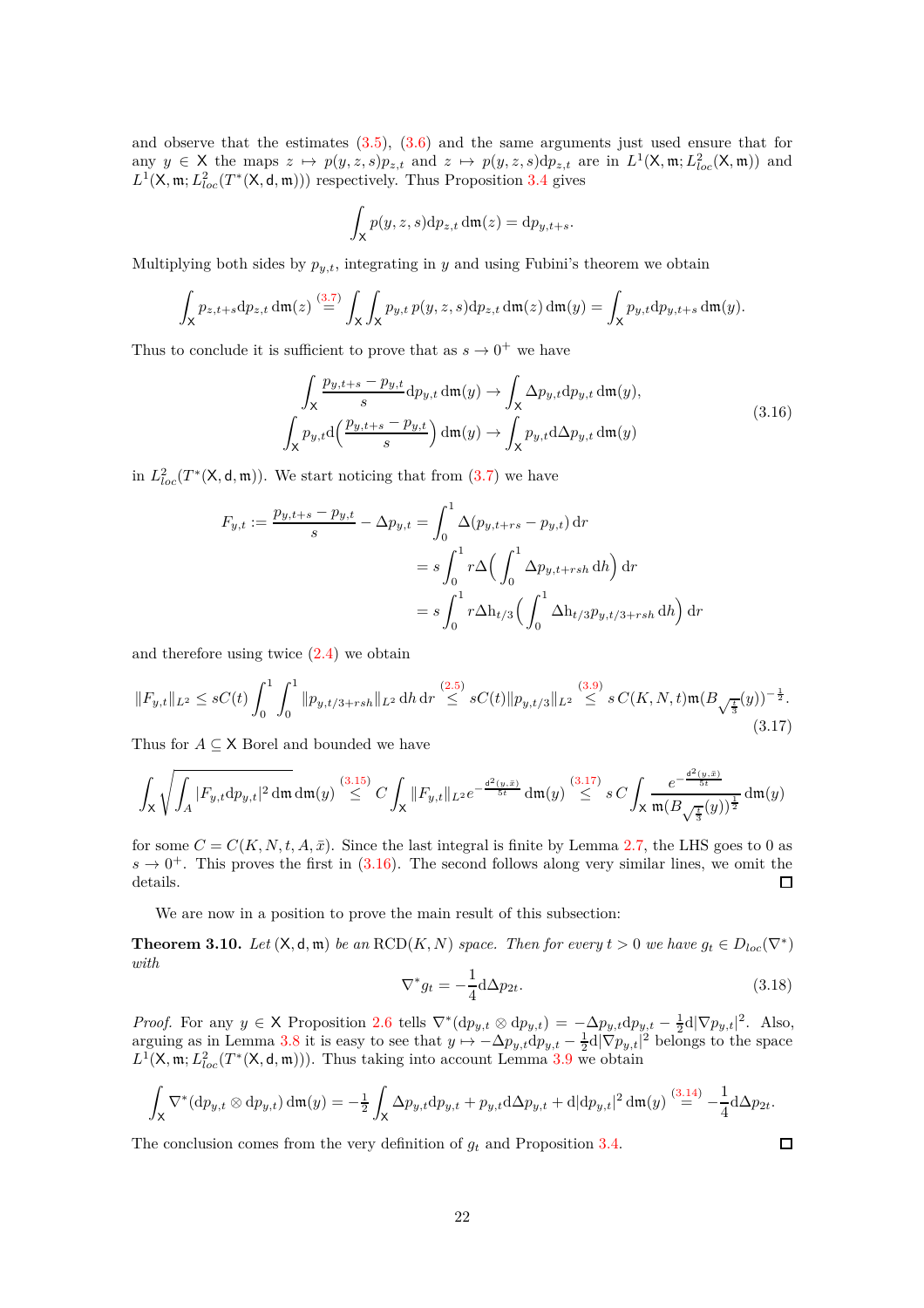# <span id="page-22-0"></span>**3.4** Asymptotic behaviour as  $t \to 0^+$

The goal of this subsection is to study the behaviour of  $g_t$  and  $\nabla^* g_t$  as  $t \to 0^+$ .

We start with the following result, which generalizes to the non-compact setting the analogous statement [\[8,](#page-28-10) Theorem 5.10]:

<span id="page-22-4"></span>**Theorem 3.11.** *Let*  $(X, d, \mathfrak{m})$  *be an*  $RCD(K, N)$  *space of essential dimension n*.

Then  $tm(B_{\sqrt{t}}(\cdot))g_t \to c_n g$  strongly in  $L_{loc}^p$  for any  $p \in [1,\infty)$ , where  $c_n$  is a positive constant *depending only on n.*

*Proof.* Since the proof is essentially same to that in [\[8,](#page-28-10) Theorem 5.10] after replacing  $L^p$  by  $L^p_{loc}$ (recall that [\[8,](#page-28-10) Theorem 5.10] discussed only on the case when (X*,* d) is compact), we shall only give a sketch of the proof.

Fix  $V \in L^{\infty}(T(\mathsf{X},\mathsf{d},\mathfrak{m}))$  with bounded support. First let us discuss the asymptotic behaviour of the following as  $t \to 0^+$  for fixed  $y \in \mathsf{X}$  and  $L > 0$ ;

$$
\int_{\mathsf{X}} t \mathfrak{m}(B_{\sqrt{t}}(x)) |\mathrm{d}p_{y,t}(V)|^2(x) \mathrm{d}\mathfrak{m}(x)
$$
\n
$$
= \int_{B_{L\sqrt{t}}(y)} t \mathfrak{m}(B_{\sqrt{t}}(\cdot)) |\mathrm{d}p_{y,t}(V)|^2 \mathrm{d}\mathfrak{m} + \int_{\mathsf{X}\backslash B_{L\sqrt{t}}(y)} t \mathfrak{m}(B_{\sqrt{t}}(\cdot)) |\mathrm{d}p_{y,t}(V)|^2 \mathrm{d}\mathfrak{m}.
$$
\n(3.19)

<span id="page-22-1"></span>The key idea to control the each terms in the RHS of [\(3.19\)](#page-22-1) is to apply *blow-up arguments* (i.e. we discuss the behaviour of the rescaled spaces  $(X, \sqrt{t}^{-1}d, m(B_{\sqrt{t}}(y))^{-1}m, y)$  with respect to the pointed measured Gromov-Hausdorff convergence as  $t \to 0^+$  in conjunction with the stability of the heat flow first observed in [\[28\]](#page-29-0). More precisely, we use the stability results proved in [\[7,](#page-28-17) Corollary 5.5, Theorem 5.7, Lemma 5.8], [\[6,](#page-28-18) Theorem 4.4], [\[9,](#page-28-13) Theorem 3.3] (with [\[8,](#page-28-10) Theorem 2.19]), [\[34,](#page-29-13) Theorem 6.8] with Theorem [2.13](#page-12-4) and [\(3.6\)](#page-18-2). Combining these, letting  $t \to 0^+$  and then letting  $L \to \infty$  in the RHS of [\(3.19\)](#page-22-1), the following hold for m-a.e.  $y \in X$ :

- 1. The first term of the RHS of  $(3.19)$  converges to  $c_n|V|^2(y)$ .
- 2. The second term of the RHS of [\(3.19\)](#page-22-1) converges to 0.

Thus as  $t \to 0^+$  we obtain

$$
\int_{\mathsf X} t \mathfrak m(B_{\sqrt{t}}(x)) |\mathrm{d} p_{y,t}(V)|^2(x) \mathrm{d}\mathfrak m(x) \to c_n |V|^2(y) \qquad \text{m-a.e. } y \in \mathsf X.
$$

Thus combining this with [\(3.11\)](#page-19-4) and the dominated convergence theorem we get

$$
\int_{\mathsf{X}} t \mathfrak{m}(B_{\sqrt{t}}(\cdot)) g_t(V, V) d\mathfrak{m} \to c_n \int_{\mathsf{X}} |V|^2 d\mathfrak{m}
$$

which proves that  $t \mathfrak{m}(B_{\sqrt{t}}(\cdot))g_t$  *L*<sup>*p*</sup>-weakly converge to  $c_n g$  on any bounded subset *A* of **X** because  $g_t$  is symmetric and  $V$  is arbitrary.

In order to get the  $L_{loc}^p$ -strong convergence it suffices to check

<span id="page-22-2"></span>
$$
\lim_{t \to 0^+} \int_{\mathsf{X}} \varphi |t \mathfrak{m}(B_{\sqrt{t}}(\cdot)) g_t|_{\text{HS}}^2 \text{d}\mathfrak{m} = c_n^2 \int_{\mathsf{X}} \varphi |g|_{\text{HS}}^2 \text{d}\mathfrak{m} = c_n^2 n \int_{\mathsf{X}} \varphi \text{d}\mathfrak{m}
$$
(3.20)

for every  $\varphi \in \text{Lip}_{bs}(\mathsf{X},\mathsf{d})$ , because this implies the  $L^2_{loc}$ -strong convergence and the improvement to the  $L_{loc}^p$ -strong one comes from  $(3.11)$ . Let us check  $(3.20)$  as follows.

For any  $z \in \mathcal{R}_n$ , applying blow-up arguments as explained above again allows us to deduce

$$
F(z,t) := \frac{1}{\mathfrak{m}(B_{\sqrt{t}}(z))} \int_{B_{\sqrt{t}}(z)} |t\mathfrak{m}(B_{\sqrt{t}}(\cdot))g_t|^2_{\mathrm{HS}} \mathrm{d}\mathfrak{m} \to c_n^2 n
$$

and thus (recalling [\(3.11\)](#page-19-4) to use the dominate convergence theorem) for  $\varphi \in \text{Lip}_{bs}(\mathsf{X},\mathsf{d})$  we have

<span id="page-22-3"></span>
$$
\lim_{t \to 0^+} \int_{\mathsf{X}} \varphi(z) F(z, t) \, \mathrm{d}\mathfrak{m}(z) = c_n^2 n \int_{\mathsf{X}} \varphi \, \mathrm{d}\mathfrak{m}.
$$
 (3.21)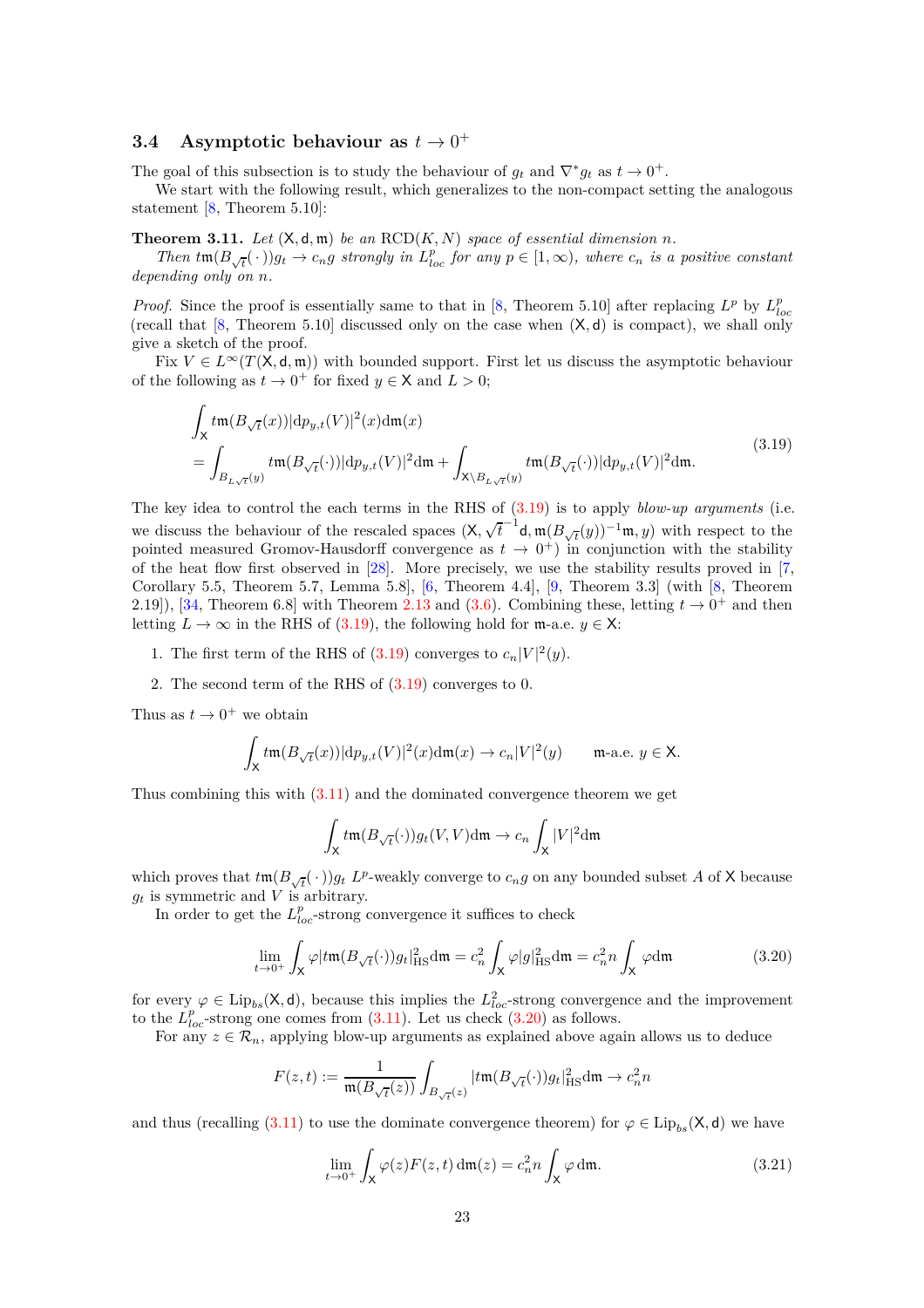On the other hand, we have

<span id="page-23-0"></span>
$$
\int_{\mathsf{X}} \varphi(z) F(z, t) \, \mathrm{d}\mathfrak{m}(z) = \int_{\mathsf{X}} |t\mathfrak{m}(B_{\sqrt{t}}(\cdot)) g_t|_{\mathrm{HS}}^2(x) \underbrace{\int_{B_{\sqrt{t}}(x)} \frac{\varphi(z)}{\mathfrak{m}(B_{\sqrt{t}}(z))} \mathrm{d}\mathfrak{m}(z) \, \mathrm{d}\mathfrak{m}(x)}_{=:G(x, t)}.
$$
\n(3.22)

Now notice that  $\sup_{t,x} G(x,t) < \infty$  (because of [\(2.14\)](#page-10-4)) and  $\lim_{t\to 0^+} G(x,t) = \varphi(x)$  for m-a.e. *x* (because of the convergence of the blow-ups to the Euclidean space). It follows (again using [\(3.11\)](#page-19-4) to use the dominate convergence theorem) that

$$
\lim_{t \to 0^+} \int_{\mathsf{X}} |\mathit{tm}(B_{\sqrt{t}}(\cdot))g_t|_{\mathrm{HS}}^2(x) \Big| \int_{B_{\sqrt{t}}(x)} \frac{\varphi(z)}{\mathfrak{m}(B_{\sqrt{t}}(z))} \mathrm{d}\mathfrak{m}(z) - \varphi(x) \Big| \mathrm{d}\mathfrak{m}(x) = 0
$$

which together with  $(3.21)$  and  $(3.22)$  gives  $(3.20)$  and the conclusion.

*Remark* 3.12. In Theorem [3.11,](#page-22-4) the conclusion can not be improved to the case when  $p = \infty$  in general. For example, the RCD $(0, 1)$  space  $([0, \pi], \mathbf{d}_{\mathbb{R}}, \mathcal{H}^1)$  satisfies

$$
\liminf_{t \to 0^+} ||t\mathcal{H}^1(B_{\sqrt{t}}(\cdot))g_t - c_1 g_{\mathbb{R}}||_{L^{\infty}} > 0.
$$

See [\[8,](#page-28-10) Remark 5.11] for details. It is worth pointing out that the verification of

<span id="page-23-1"></span>
$$
||tm(B_{\sqrt{t}}(\cdot))g_t - c_n g||_{L^{\infty}_{loc}} \to 0
$$
\n(3.23)

is closely related to the nonexistence of singular points (actually the singular points are  $\{0, \pi\}$  in this example). See also [\[44,](#page-30-18) Theorem 1.1].

In connection with this pointing out, if  $(M, g, e^{-V}dVol_q)$  is any weighted complete *n*-dimensional Riemannian manifold with  $\text{Ric}_N \geq Kg$  for some  $K \in \mathbb{R}$  and some  $N \in [n, \infty)$ , applying a construction of the heat kernel by *parametrix*, we can actually prove that [\(3.23\)](#page-23-1) holds. More precisely we have as  $t \to 0^+$ .

$$
4(8\pi)^{n/2}t^{(n+2)/2}g_t
$$
  
=  $e^Vg - e^V\left(\frac{2}{3}\left(\text{Ric}_g - \frac{1}{2}\text{Scal}_gg\right) - dV \otimes dV - \Delta^gVg + \frac{|\nabla^gV|^2}{2}g\right)t + O(t^2),$ 

which is uniform on any bounded set. See  $[15,$  Theorem 5 and  $[45,$  Theorem 3.5 for details.

<span id="page-23-4"></span>**Corollary 3.13.** Let  $(X, d, m)$  be an  $RCD(K, N)$  space of essential dimension *n*. Let A be a *bounded Borel subset of X with*  $\sqrt{B}$ 

<span id="page-23-2"></span>
$$
\inf_{r \in (0,1), x \in A} \frac{\mathfrak{m}(B_r(x))}{r^n} > 0.
$$
\n(3.24)

*Then*  $\mathscr{H}^n \mathsf{L}$  *A is a Radon measure absolutely continuous w.r.t.* m *and* 

$$
\chi_A \omega_n t^{(n+2)/2} g_t \to \chi_A c_n \frac{\mathrm{d} \mathscr{H}^n \mathsf{L} A}{\mathrm{d} \mathfrak{m}} g \qquad \text{in } L^p((T^*)^{\otimes 2}(\mathsf{X}, \mathsf{d}, \mathfrak{m})), \ \forall p \in [1, \infty).
$$

*Proof.* The first part of the claim follows from Lemma [2.14](#page-12-5) and [\(3.24\)](#page-23-2). Then Theorem [2.13](#page-12-4) ensures that as  $r \to 0^+$ dH *<sup>n</sup> A*

$$
\frac{\omega r^n}{\mathfrak{m}(B_r(x))}\to \frac{\mathrm{d}\mathscr{H}^n\,\mathsf{L}\,A}{\mathrm{d}\mathfrak{m}}\qquad\text{m-a.e. }x\in A.
$$

Thus [\(3.24\)](#page-23-2), the dominated convergence theorem and Theorem [3.11](#page-22-4) give the conclusion.

We now turn to the asymptotic of  $\Delta p_{2t}$ :

<span id="page-23-3"></span>**Proposition 3.14.** *Let*  $(X, d, \mathfrak{m})$  *be an*  $RCD(K, N)$  *space,*  $K \in \mathbb{R}$ ,  $N \in [1, \infty)$ *. Then as*  $t \to 0^+$ *we have t*m(*B*<sup>√</sup>

$$
t\mathfrak{m}(B_{\sqrt{t}}(\cdot))\Delta p_{2t}(\cdot)\to 0\qquad\text{ in }L^p_{loc}(\mathsf{X},\mathfrak{m}),~\forall p\in[1,\infty).
$$

 $\Box$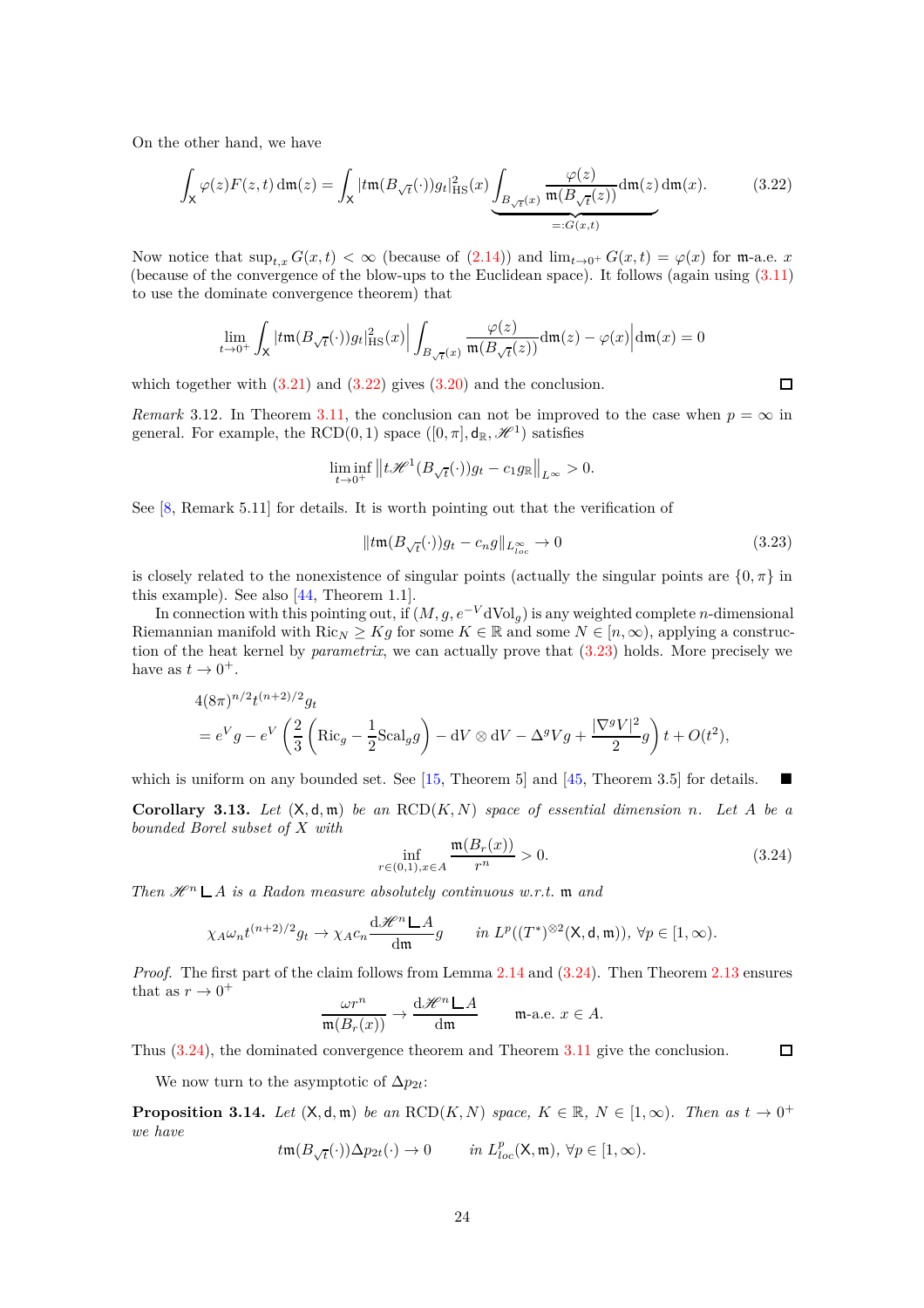*Proof.* The proof is based on blow-up arguments which is similar to that of Theorem [3.11.](#page-22-4) Therefore we give only a sketch of the proof (see also [\[8\]](#page-28-10)).

Let us first prove that for any  $z \in \mathcal{R}_n$ , as  $t \to 0^+$ ,

<span id="page-24-0"></span>
$$
\frac{1}{\mathfrak{m}(B_{\sqrt{t}}(z))} \int_{B_{\sqrt{t}}(z)} t \mathfrak{m}(B_{\sqrt{t}}(x)) |\Delta p_{2t}(x)| d\mathfrak{m}(x) \to 0. \tag{3.25}
$$

In order to prove this, consider the pointed measured Gromov-Hausdorff convergent sequence of the rescaled space:

<span id="page-24-1"></span>
$$
(\mathsf{X}^{t,z},\mathsf{d}^{t,z},\mathfrak{m}^{t,z},z) := \left(\mathsf{X},\frac{1}{\sqrt{t}}\mathsf{d},\frac{1}{\mathfrak{m}(B_{\sqrt{t}}(z))}\mathfrak{m},z\right) \stackrel{\text{pmGH}}{\rightarrow} \left(\mathbb{R}^n,\mathsf{d}_{\mathbb{R}^n},\frac{1}{\omega_n}\mathcal{H}^n,0_n\right) \tag{3.26}
$$

and denote by  $p^{t,z}$ ,  $\Delta^{t,z}$ , the heat kernel, the Laplacian of  $(\mathsf{X}^{t,z}, \mathsf{d}^{t,z}, \mathfrak{m}^{t,z})$ , respectively, namely  $p^{t,z}(x, y, s) = \mathfrak{m}(B_{\sqrt{t}}(z))p(x, y, ts), \Delta^{t,z}f = t\Delta f$ . Thus the LHS of [\(3.25\)](#page-24-0) is equal to

<span id="page-24-2"></span>
$$
\int_{B_1^{d^{t,z}}(z)} \mathfrak{m}^{t,z}(B_1^{d^{t,z}}(x)) |\Delta^{t,z} p_2^{t,z}(x)| dm^{t,z}(x).
$$
 (3.27)

Applying the stability results already used in the proof of Theorem [3.11](#page-22-4) shows that  $\Delta^{t,z} p_2^{t,z} L_{loc}^2$ strongly converge to  $\Delta^{g_{\mathbb{R}^n}}(\omega_n\tilde{p}_2)$  with respect to [\(3.26\)](#page-24-1), where  $\tilde{p}(x)$  denotes the heat kernel of the *n*-dimensional Euclidean space evaluated at  $(x, x)$ . Since  $\Delta^{g_{\mathbb{R}^n}}(\omega_n \tilde{p}_2) = 0$  because  $\tilde{p}_2$  is constant, [\(3.27\)](#page-24-2) converges to

$$
\int_{B_1(0_n)}|\Delta^{g_{\mathbb{R}^n}}(\omega_n\tilde{p}_2)|\mathrm{d}\left(\frac{1}{\omega_n}\mathscr{H}^n\right)=0
$$

as  $t \to 0^+$ , which proves [\(3.25\)](#page-24-0).

Fix a  $\varphi \in \text{Lip}_{bs}(\mathsf{X},\mathsf{d})$ . Applying [\(3.25\)](#page-24-0) with [\(3.13\)](#page-19-2), the dominated convergence theorem yields

$$
\int_{\mathsf X} \frac{\varphi(z)}{\mathfrak m(B_{\sqrt{t}}(z))} \int_{B_{\sqrt{t}}(z)} t \mathfrak m(B_{\sqrt{t}}(x)) |\Delta p_{2t}(x)| {\rm d}\mathfrak m(x){\rm d}\mathfrak m(z) \to 0.
$$

On the other hand  $(3.13)$  and dominated convergence (recall  $(2.14)$ ) imply

$$
\begin{aligned}&\left|\int_{\mathsf X} \frac{\varphi(z)}{\mathfrak m(B_{\sqrt{t}}(z))} \int_{B_{\sqrt{t}}(z)} t \mathfrak m(B_{\sqrt{t}}(x)) |\Delta p_{2t}(x)| \mathrm{d}\mathfrak m(x) \mathrm{d}\mathfrak m(z) - \int_{\mathsf X} \varphi(z) t \mathfrak m(B_{\sqrt{t}}(z)) |\Delta p_{2t}(z)| \mathrm{d}\mathfrak m(z)\right|\\&\leq C(K,N) \int_{\mathsf X} \Big| \varphi(z) - \int_{B_{\sqrt{t}}(z)} \frac{\varphi(x)}{\mathfrak m(B_{\sqrt{t}}(x))} \mathrm{d}\mathfrak m(x) \Big| \mathrm{d}\mathfrak m(z) \to 0.\end{aligned}
$$

Thus

<span id="page-24-3"></span>
$$
\int_{X} \varphi(x)t \mathfrak{m}(B_{\sqrt{t}}(x)) |\Delta p_{2t}(x)| d\mathfrak{m}(x) \to 0.
$$
\n(3.28)  
argence comes from (3.28) and (3.13).

The desired  $L_{loc}^p$ -strong convergence comes from  $(3.28)$  and  $(3.13)$ .

<span id="page-24-4"></span>**Corollary 3.15.** Let  $(X, d, m)$  be an  $RCD(K, N)$  space. Also, let A be a bounded Borel subset of *X and n* ∈ N *be such that*

$$
\inf_{r \in (0,1), x \in A} \frac{\mathfrak{m}(B_r(x))}{r^n} > 0.
$$

*Then as*  $t \to 0^+$ 

$$
t^{(n+2)/2} \Delta p_{2t} \to 0 \quad in \, L^2(A, \mathfrak{m}).
$$

*Proof.* Direct consequence of Proposition [3.14.](#page-23-3)

*Remark* 3.16*.* Although the above convergence results are stated for the strong convergence in order to get our best knowledges, their weak convergences are enough to justify our main results as easily seen in the next section.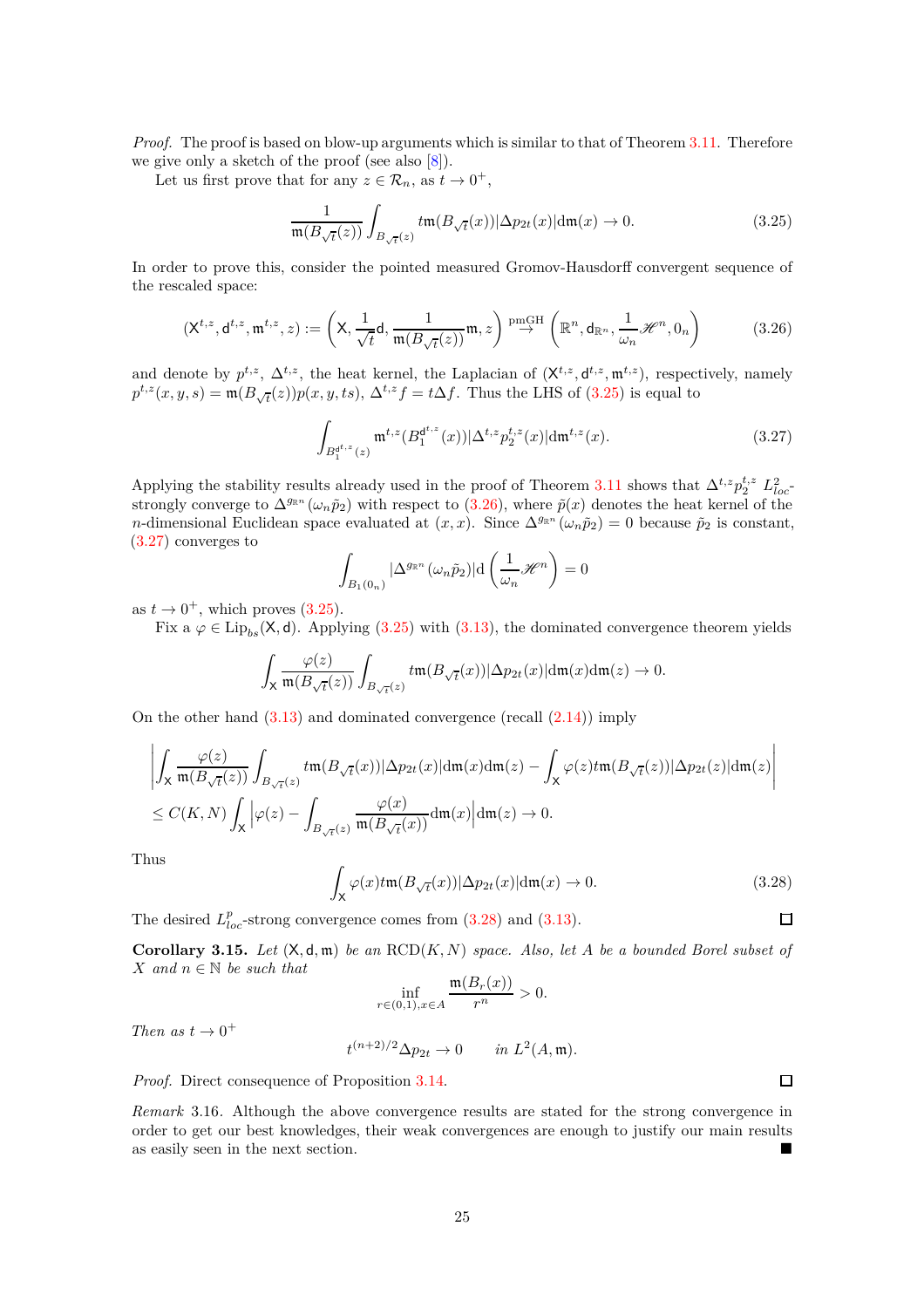## <span id="page-25-0"></span>**4 Proof of the main results**

From both the technical and conceptual points of view, the following is the crucial result in this paper. Its proof is basically a combination of the convergence results established in Corollaries [3.13,](#page-23-4) [3.15](#page-24-4) together with formula [\(3.18\)](#page-21-2):

<span id="page-25-1"></span>**Theorem 4.1** (Integration-by-parts formula)**.** *Let* (X*,* d*,* m) *be an* RCD(*K, N*) *space of essential dimension n.* Let also  $U \subseteq X$  be open and assume that

$$
\inf_{r \in (0,1), x \in A} \frac{\mathfrak{m}(B_r(x))}{r^n} > 0
$$

*for every compact subset A of U. Then for any*  $\varphi \in \text{Lip}_{bs}(\mathsf{X}, \mathsf{d})$  *with*  $\text{supp}(\varphi) \subseteq U$  *and*  $f \in D(\Delta)$ *, it holds that*

$$
\int_{\mathsf{X}} \langle d\varphi, df \rangle d\mathscr{H}^n = -\int_{\mathsf{X}} \varphi \operatorname{tr}(\operatorname{Hess} f) d\mathscr{H}^n.
$$

*Proof.* The assumptions on  $\varphi$ , f ensure that  $\varphi$ df is in the domain of the covariant derivative with  $\nabla(\varphi df) = d\varphi \otimes df + \varphi \text{Hess} f$  (see [\[30,](#page-29-12) Theorem 3.4.2, Proposition 3.4.5]), with identifications under the Riesz isomorphisms. Thus [\(3.18\)](#page-21-2) gives

$$
\int_{\mathsf{X}} \langle t^{(n+2)/2} g_t, \nabla(\varphi df) \rangle_{\text{HS}} \, \mathrm{d}\mathfrak{m} = -\frac{1}{4} \int_{\mathsf{X}} \langle \nabla \Delta(t^{(n+2)/2} p_{2t}), \varphi \nabla f \rangle \mathrm{d}\mathfrak{m}
$$
\n
$$
= \frac{1}{4} \int_{\mathsf{X}} \Delta(t^{(n+2)/2} p_{2t}) \mathrm{div}(\varphi \nabla f) \mathrm{d}\mathfrak{m}.
$$
\n(4.1)

<span id="page-25-2"></span>Let us take the limit  $t \to 0^+$  in [\(4.1\)](#page-25-2). The RHS converge to 0 because of Corollary [3.15](#page-24-4) applied with  $A := \text{supp}(\varphi)$ . On the other hand by Corollary [3.13](#page-23-4) applied with  $A := \text{supp}(\varphi)$ , the LHS of [\(4.1\)](#page-25-2) converges to, up to multiplying by a constant,

$$
\int_{\mathsf{X}} \langle g, \nabla(\varphi \mathrm{d} f) \rangle_{\mathsf{HS}} \, \mathrm{d} \mathscr{H}^n = \int_{\mathsf{X}} \langle \mathrm{d} \varphi, \mathrm{d} f \rangle \mathrm{d} \mathscr{H}^n + \int_{\mathsf{X}} \varphi \, \mathrm{tr}(\mathrm{Hess} f) \mathrm{d} \mathscr{H}^n.
$$

This completes the proof.

To deduce from the above the equivalence of the 'weak' and 'strong' non-collapsed conditions we shall use the following simple result:

<span id="page-25-4"></span>**Lemma 4.2.** *Let*  $(X, d, m)$  *be an* RCD $(K, N)$  *space. Also, let*  $U \subseteq X$  *be an open connected set and*  $let \xi \in L^{\infty}_{loc}(U, \mathfrak{m})$ *. Assume that for every*  $\psi \in \text{Lip}_{bs}(\mathsf{X}, \mathsf{d})$  *with support in*  $U$  *and*  $f \in D(\Delta)$  *it holds* 

<span id="page-25-3"></span>
$$
\int_{\mathsf{X}} \xi \langle \nabla \psi, \nabla f \rangle \, \mathrm{d}\mathfrak{m} = -\int_{\mathsf{X}} \xi \psi \Delta f \mathrm{d}\mathfrak{m}.\tag{4.2}
$$

 $\Box$ 

*Then ξ is constant on U.*

*Proof.* It suffices to check that  $\xi$  is locally constant on *U* because *U* is connected. Let  $z \in X$  and  $r \in (0, \frac{1}{6})$  with  $B_{3r}(z) \subseteq U$  and let  $\psi \in \text{Lip}(\mathsf{X}, \mathsf{d})$  be identically 1 on  $B_{2r}(z)$  and with support in  $B_{3r}(z)$ . Also, set  $\xi_t := h_t(\chi_{B_{2r}(z)}\xi) \in D(\Delta)$ , namely  $\xi_t(y) = \int_{B_{2r}(z)} p(x, y, t)\xi(x) d\mathfrak{m}(x)$  for m-a.e.  $y \in X$  and notice that Hille's theorem (see also Proposition [3.4\)](#page-16-1) gives

$$
\Delta \xi_t(y)=\int_{B_{2r}(z)}\Delta_y p(x,y,t)\xi(x)\mathrm{d}\mathfrak{m}(x)\stackrel{(3.10)}{=}\int_{B_{2r}(z)}\xi\Delta p_{y,t}\,\mathrm{d}\mathfrak{m}\,.
$$

This identity and the assumption  $(4.2)$  (with  $f = p_{y,t}$ ) give

$$
\Delta \xi_t(y) = \int_{\mathsf{X}} (\chi_{B_{2r}(z)} - \psi) \xi \Delta p_{y,t} \, \mathrm{d}\mathfrak{m} - \int_{\mathsf{X}} \xi \langle \nabla \psi, \nabla p_{y,t} \rangle \, \mathrm{d}\mathfrak{m}
$$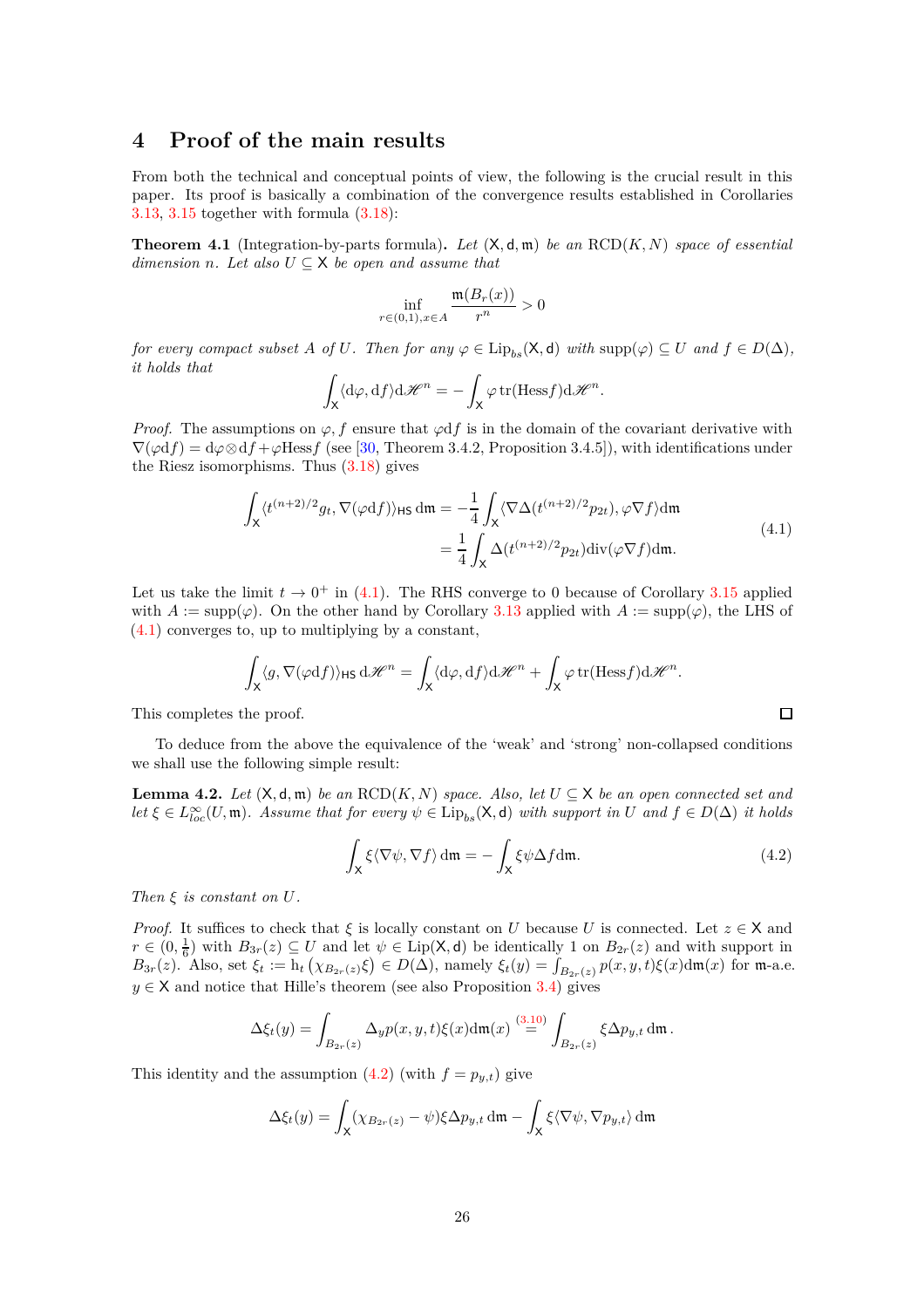for  $\mathfrak{m}$ -a.e.  $y \in \mathsf{X}$ . Therefore the assumption  $\xi \in L^{\infty}_{loc}(U, \mathfrak{m})$  tells that for  $y \in B_r(z)$  we have

$$
|\Delta \xi_t|(y) \le C \int_{B_{3r}(z)\backslash B_{2r}(z)} |\Delta p_{y,t}| \, d\mathfrak{m} + C \int_{B_{3r}(z)\backslash B_{2r}(z)} |\nabla p_{y,t}| \, d\mathfrak{m}
$$
  
(by (3.6), (3.8)) 
$$
\le C \left( t^{-1} + t^{-1/2} \right) \exp\left( -\frac{r^2}{5t} \right) \int_{B_{3r}(z)} \frac{1}{\mathfrak{m}(B_{\sqrt{t}}(x))} \, d\mathfrak{m}(x),
$$

where *C* is a positive constant which is independent with  $t$  and  $y$ . Now notice that  $(2.12)$  and the assumption  $r \in (0, \frac{1}{6})$  ensure that  $\frac{1}{\mathfrak{m}(B_{\sqrt{t}}(x))} \leq \frac{C(K,N)}{\mathfrak{m}(B_1(z))} t^{-\frac{N}{2}}$  for every  $t \in (0,1)$  and  $x \in B_{3r}(z)$ . It then follows that  $\Delta \xi_t$  uniformly converge to 0 on  $B_r(z)$ .

Let now  $\varphi \in \text{Lip}(\mathsf{X}, \mathsf{d})$  be with support in  $B_r(z)$  and notice that

$$
\int_{\mathsf{X}} |\mathrm{d}(\varphi \xi_t)|^2 \, \mathrm{d}\mathfrak{m} = \int_{\mathsf{X}} |\xi_t|^2 |\mathrm{d}\varphi|^2 + 2\xi_t \varphi \langle \mathrm{d}\xi_t, \mathrm{d}\varphi \rangle + |\varphi|^2 |\mathrm{d}\xi_t|^2 \, \mathrm{d}\mathfrak{m} = \int_{\mathsf{X}} |\xi_t|^2 |\mathrm{d}\varphi|^2 - |\varphi|^2 \xi_t \Delta \xi_t \, \mathrm{d}\mathfrak{m}.
$$

By what we proved we see that the RHS is bounded as  $t \to 0^+$ , hence the lower semicontinuity of the Cheeger energy ensures that  $\varphi \xi \in H^{1,2}(\mathsf{X},\mathsf{d},\mathfrak{m})$ . Now choose  $\varphi \in \text{Lip}(\mathsf{X},\mathsf{d})$  identically 1 on  $B_{r/2}(z)$  and with support in  $B_r(z)$  and let  $\eta \in \text{Lip}(\mathsf{X}, \mathsf{d})$  be arbitrary with support in  $B_{r/2}(z)$ . Since  $\text{supp}(\eta) \subseteq {\varphi = 1}$ , from [\(4.2\)](#page-25-3) it follows that

<span id="page-26-0"></span>
$$
\int_{\mathsf{X}} \varphi \xi \langle \nabla \eta, \nabla f \rangle \, \mathrm{d}\mathfrak{m} = -\int_{\mathsf{X}} \eta \xi \varphi \Delta f \mathrm{d}\mathfrak{m} \tag{4.3}
$$

for any  $f \in D(\Delta)$ . Moreover, by what we just proved the following computations are justified:

$$
-\int_{\mathsf{X}}\varphi\xi\eta\Delta f\mathrm{d}\mathfrak{m}=\int_{\mathsf{X}}\langle\nabla(\varphi\xi\eta),\nabla f\rangle\mathrm{d}\mathfrak{m}=\int_{\mathsf{X}}\varphi\xi\langle\nabla\eta,\nabla f\rangle+\eta\langle\nabla(\varphi\xi),\nabla f\rangle\mathrm{d}\mathfrak{m}.
$$

This and [\(4.3\)](#page-26-0) imply that  $\int_X \eta \langle \nabla \xi, \nabla f \rangle dm = \int_X \eta \langle \nabla (\varphi \xi), \nabla f \rangle dm = 0$ . The arbitrariness of  $\eta$ then gives  $\langle \nabla(\varphi \xi), \nabla f \rangle = 0$  m-a.e. on  $B_{r/2}(z)$ . Then the density of  $D(\Delta)$  in  $H^{1,2}(\mathsf{X}, \mathsf{d}, \mathfrak{m})$  gives  $\nabla(\varphi\xi) = 0$  m-a.e. on  $B_{r/2}(z)$ . In turn this implies (e.g. from the Sobolev to Lipschitz property) that  $\varphi\xi$ , and thus  $\xi$ , has a representative which is constant in  $B_{r/2}(z)$ , which is sufficient to conclude.  $\Box$ 

We have now all the ingredients to prove the main equivalence result of this manuscript.

*Proof of Theorem [1.5.](#page-5-1)* Under [\(1.14\)](#page-5-2), we can apply Theorem [4.1](#page-25-1) and deduce the integration-byparts formula:

$$
\int_{\mathsf{X}} \langle d\varphi, df \rangle \frac{\mathrm{d}\mathscr{H}^n}{\mathrm{d}\mathfrak{m}} \mathrm{d}\mathfrak{m} = -\int_{\mathsf{X}} \varphi \,\mathrm{tr}(\text{Hess} f) \frac{\mathrm{d}\mathscr{H}^n}{\mathrm{d}\mathfrak{m}} \mathrm{d}\mathfrak{m},
$$

valid for any  $\varphi \in \text{Lip}(X, \mathsf{d})$  with support in *U* and any  $f \in D(\Delta)$ . Now notice that [\(1.14\)](#page-5-2) together with Theorem [2.13](#page-12-4) imply that  $\frac{d\mathscr{H}^n}{dm} \in L^{\infty}_{loc}(U, \mathfrak{m})$ . Hence if item [1](#page-5-3) holds, we can apply Lemma [4.2](#page-25-4) with  $\xi = \chi_U \frac{d\mathscr{H}^n}{dm}$  to deduce that item [2](#page-5-4) holds as well.

Conversely, if item [2](#page-5-4) holds, for all  $\varphi$  and  $f$  as above, we have

$$
-\int_{\mathsf{X}} \varphi \Delta f \, \mathrm{d}\mathfrak{m} = \int_{\mathsf{X}} \langle \mathrm{d}\varphi, \mathrm{d}f \rangle \, \mathrm{d}\mathfrak{m} = -\int_{\mathsf{X}} \varphi \, \mathrm{tr}(\mathrm{Hess} f) \, \mathrm{d}\mathfrak{m},
$$

having used item [2](#page-5-4) and the integration-by-parts formula in the last step. By the arbitrariness of  $\varphi$ , this proves item [1.](#page-5-3) П

*Proof of Theorem [1.3.](#page-2-3)* From the Bishop-Gromov inequality [\(2.12\)](#page-10-1) it easily follows that for any bounded set *A* of X we have

<span id="page-26-1"></span>
$$
\inf_{r \in (0,1), x \in A} \frac{\mathfrak{m}(B_r(x))}{r^N} > 0.
$$
\n(4.4)

 $\Box$ 

On the other hand, Theorem [2.20](#page-13-0) gives that the essential dimension of X is *N*, thus Theorem [2.22](#page-14-6) with [\(2.2\)](#page-7-4) shows

<span id="page-26-2"></span>
$$
\Delta f = \text{tr}(\text{Hess} f) \qquad \forall f \in D(\Delta). \tag{4.5}
$$

Then the conclusion follows from [\(4.4\)](#page-26-1), [\(4.5\)](#page-26-2) and Theorem [1.5.](#page-5-1)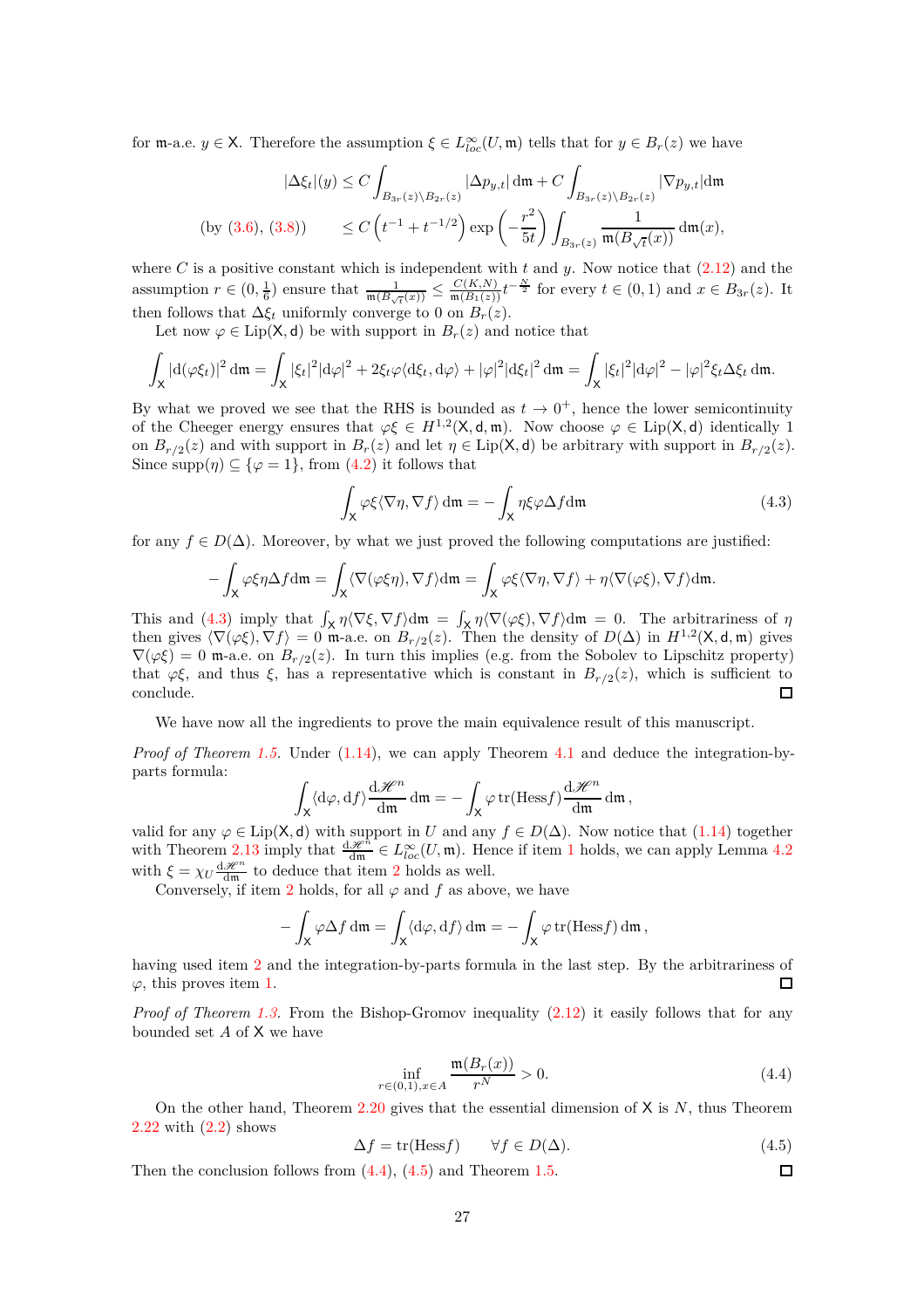*Proof of Theorem [1.6.](#page-5-6)* From the continuity of  $\mathcal{H}^N$  in the compact (as a consequence of Theorem [2.8\)](#page-11-0) space of unit balls in RCD(*K, N*) spaces stated in Theorem [2.19,](#page-13-7) we see that picking  $\epsilon$  sufficiently small, the conclusion  $|\mathcal{H}^N(B_1(x)) - \mathcal{H}^N(B_1(y))| < \delta$  holds true. Thus we concentrate on the first part of the claim.

The proof is done by contradiction. If not, there exist a sequence  $\epsilon_i \to 0^+$ , a sequence of pointed  $\text{RCD}(K, N)$  spaces  $(X_i, d_i, \mathfrak{m}_i, x_i)$  and a sequence of non-collapsed  $\text{RCD}(K, N)$  spaces  $(Y_i, \mathsf{d}_{Y_i}, \mathcal{H}^N, y_i)$  with  $\mathcal{H}^N(B_1(y_i)) \geq v$  such that  $(X_i, \mathsf{d}_i, x_i)$   $\epsilon_i$ -pGH close to  $(Y_i, \mathsf{d}_{Y_i}, y_i)$  and so that  $m_i$  is not proportional to  $\mathscr{H}^N$ .

Thanks to Theorem [2.8,](#page-11-0) after passing to a non-relabelled subsequence, there exists a pointed  $RCD(K, N)$  space  $(Z, d_Z, m_Z, z)$  such that

$$
\left({\mathsf X}_i, {\mathsf d}_i, \frac{1}{\mathfrak m_i(B_1(x_i))}\mathfrak m_i, x_i\right) \stackrel{\text{pmGH}}{\rightarrow} (\mathsf Z, {\mathsf d}_{\mathsf Z}, \mathfrak m_{\mathsf Z}, z)
$$

and

$$
(\mathsf{Y}_i,\mathsf{d}_{\mathsf{Y}_i},y_i)\stackrel{\mathrm{pGH}}{\to}(\mathsf{Z},\mathsf{d}_{\mathsf{Z}},z).
$$

Thanks to Theorem  $2.18$  with  $(1.15)$ , we have

$$
(\mathsf{Y}_i,\mathsf{d}_{\mathsf{Y}_i},\mathscr{H}^N,y_i)\stackrel{\mathrm{pmGH}}{\rightarrow}(\mathsf{Z},\mathsf{d}_{\mathsf{Z}},\mathscr{H}^N,z),
$$

with  $\mathscr{H}^N(B_1(z)) \geq v$ . Recalling Theorem [2.20,](#page-13-0) we see that  $(Z, d_Z, m_Z)$  is weakly non-collapsed, in particular, has essential dimension *N*. Then the lower semicontinuity statement given by Theorem [2.16](#page-12-2) gives

$$
N \ge \liminf_{i \to \infty} \operatorname{essdim}(\mathsf{X}_i) \ge \operatorname{essdim}(\mathsf{Z}) = N.
$$

It follows that  $\text{essdim}(\mathsf{X}_i) = N$  for any sufficiently large *i*. Thus from the characterization of weakly non-collapsed spaces in Theorem [2.20](#page-13-0) and our main result Theorem [1.3](#page-2-3) it follows that  $\mathfrak{m}_i = c_i \mathcal{H}^N$ for every *i* sufficiently large. This provides the desired contradiction.  $\Box$ 

*Proof of Theorem [1.7.](#page-5-5)* Let us take  $r_i \to 0^+$  with [\(2.16\)](#page-11-3), according to the assumption  $(Y, d_Y, m_Y, y) \in$ Tan( $X, d, m, x$ ). As the essential dimension does not change under rescaling as in the LHS of  $(2.16)$ , we see, by Theorem [2.16](#page-12-2) and the assumption essdim( $Y$ ) = *N*, that essdim( $X$ ) = *N*. Thus we conclude by our main result Theorem [1.3,](#page-2-3) taking into account also Theorem [2.20.](#page-13-0)  $\Box$ 

*Proof of Theorem [1.8.](#page-6-5)* Let us take  $r_i \rightarrow \infty$  and a sequence of rescaled spaces as in the LHS of  $(2.16)$ ; by Theorem [2.8](#page-11-0) (here we use the fact that the space is an  $RCD(K, N)$  space with  $K = 0$ ) we can extract a non relabelled subsequence of  $\{r_i\}_i$  such that such rescaled spaces converge to the RCD(0*, N*) space  $(Y, d_Y, m_Y, y)$  in the pmGH topology. Therefore, if  $z \in Y$ , we take a sequence  $\{y_i\}_i \subseteq X$  that converges to *z* under this pmGH convergence,

$$
\frac{\mathfrak{m}_\mathsf{Y}(B_r(z))}{r^N}=\lim_i\frac{\mathfrak{m}(B_{rr_i}(y_i))}{r^N\mathfrak{m}(B_{r_i}(x))}=\lim_i\frac{\mathfrak{m}(B_{rr_i}(y_i))}{(rr_i)^N}\frac{r_i^N}{\mathfrak{m}(B_{r_i}(x))}\leq \limsup_i\mathfrak{m}(B_1(y_i))\frac{r_i^N}{\mathfrak{m}(B_{r_i}(x))}\leq C
$$

where  $C$  is independent of  $r$ . Here we have used the Bishop-Gromov inequality  $(2.12)$  for the first inequality and our assumptions for the last inequality. Therefore, using Theorem [2.20](#page-13-0) we see that essdim(Y) = *N*, so that we can conclude as in the proof of Theorem [1.7.](#page-5-5)  $\Box$ 

# <span id="page-27-0"></span>**References**

- [1] L. Ambrosio, *Calculus, heat flow and curvature-dimension bounds in metric measure spaces*, in Proceedings of the International Congress of Mathematicians—Rio de Janeiro 2018. Vol. I. Plenary lectures, World Sci. Publ., Hackensack, NJ, 2018, pp. 301–340.
- <span id="page-27-1"></span>[2] L. Ambrosio, M. Colombo, and S. Di Marino, *Sobolev spaces in metric measure spaces: reflexivity and lower semicontinuity of slope*, in Variational methods for evolving objects, vol. 67 of Adv. Stud. Pure Math., Math. Soc. Japan, [Tokyo], 2015, pp. 1–58.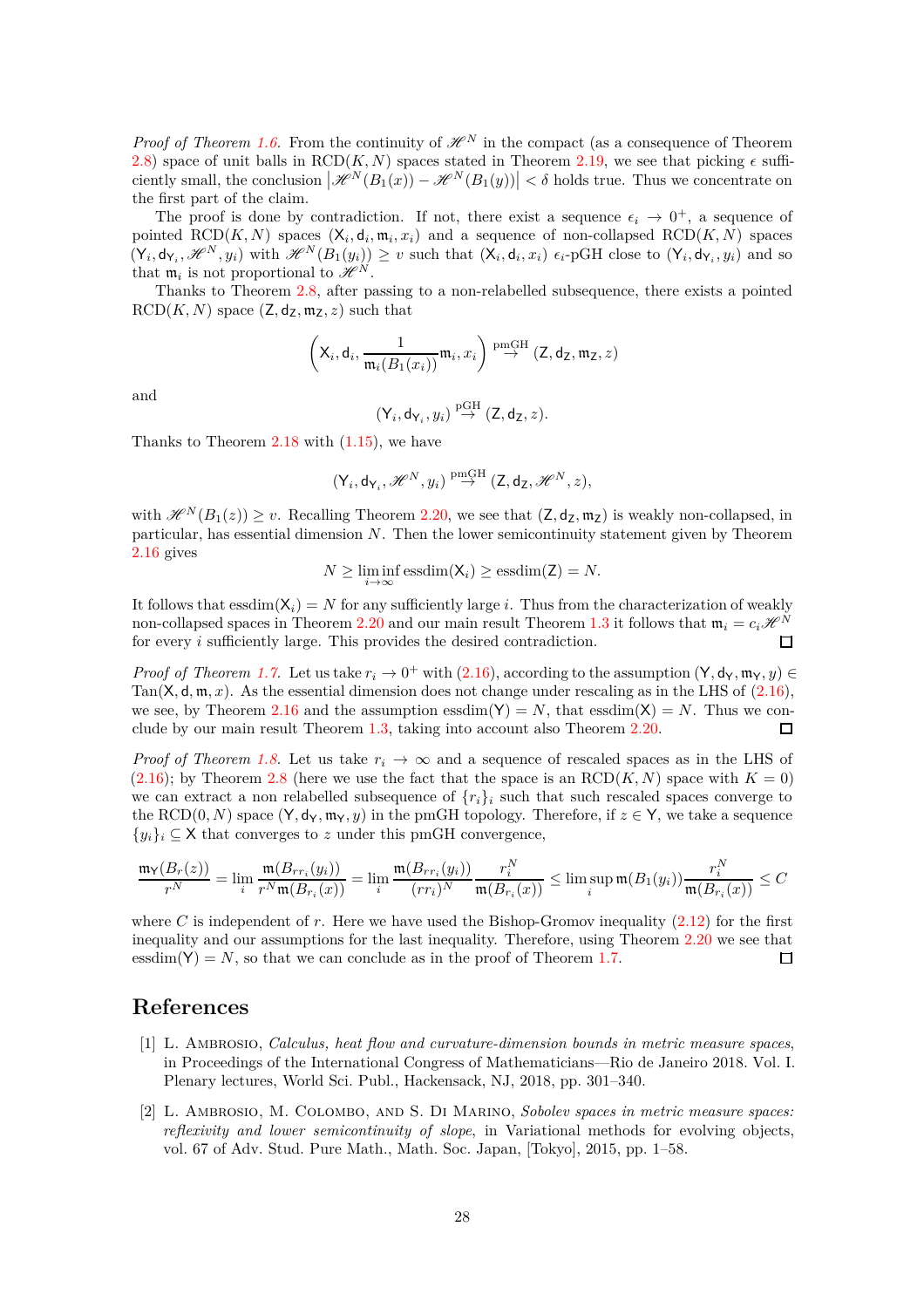- <span id="page-28-0"></span>[3] L. Ambrosio, N. Gigli, and G. Savaré, *Calculus and heat flow in metric measure spaces and applications to spaces with Ricci bounds from below*, Invent. Math., 195 (2014), pp. 289– 391.
- <span id="page-28-1"></span>[4] , *Metric measure spaces with Riemannian Ricci curvature bounded from below*, Duke Mathematical Journal, 163 (2014), pp. 1405–1490.
- <span id="page-28-7"></span>[5] , *Bakry-Émery curvature-dimension condition and Riemannian Ricci curvature bounds*, The Annals of Probability, 43 (2015), pp. 339–404.
- <span id="page-28-18"></span>[6] L. AMBROSIO AND S. HONDA, *New stability results for sequences of metric measure spaces with uniform Ricci bounds from below*, Measure Theory in Non-Smooth Spaces, (2017), pp. 1– 51.
- <span id="page-28-17"></span><span id="page-28-10"></span>[7] , *Local spectral convergence in* RCD<sup>∗</sup> (*K, N*) *spaces*, Nonlinear Anal., 177 (2018), pp. 1– 23.
- [8] L. Ambrosio, S. Honda, J. W. Portegies, and D. Tewodrose, *Embedding of*  $RCD^*(K, N)$  *spaces in*  $L^2$  *via eigenfunctions*, J. Funct. Anal., 280 (2021), pp. Paper No. 108968, 72.
- <span id="page-28-13"></span>[9] L. Ambrosio, S. Honda, and D. Tewodrose, *Short-time behavior of the heat kernel and Weyl's law on* RCD<sup>∗</sup> (*K, N*) *spaces*, Ann. Global Anal. Geom., 53 (2018), pp. 97–119.
- <span id="page-28-15"></span>[10] L. Ambrosio, A. Mondino, and G. Savaré, *On the Bakry-Émery condition, the gradient estimates and the Local-to-Global property of RCD*<sup>∗</sup> (*K, N*) *metric measure spaces*, The Journal of Geometric Analysis, 26 (2014), pp. 1–33.
- <span id="page-28-11"></span>[11] L. Ambrosio, A. Mondino, and G. Savaré, *Nonlinear diffusion equations and curvature conditions in metric measure spaces*, Mem. Amer. Math. Soc., 262 (2019), pp. v+121.
- <span id="page-28-14"></span>[12] L. Ambrosio and P. Tilli, *Topics on analysis in metric spaces*, vol. 25 of Oxford Lecture Series in Mathematics and its Applications, Oxford University Press, Oxford, 2004.
- <span id="page-28-5"></span>[13] G. Antonelli, E. Brué, and D. Semola, *Volume bounds for the quantitative singular strata of non collapsed RCD metric measure spaces*, Anal. Geom. Metr. Spaces, 7 (2019), pp. 158–178.
- <span id="page-28-6"></span>[14] D. Bakry and M. Émery, *Diffusions hypercontractives*, in Séminaire de probabilités, XIX, 1983/84, vol. 1123 of Lecture Notes in Math., Springer, Berlin, 1985, pp. 177–206.
- <span id="page-28-9"></span>[15] P. Bérard, G. Besson, and S. Gallot, *Embedding Riemannian manifolds by their heat kernel*, Geom. Funct. Anal., 4 (1994), pp. 373–398.
- <span id="page-28-12"></span>[16] E. BRUÈ, E. PASQUALETTO, AND D. SEMOLA, *Rectifiability of*  $RCD(K,N)$  *spaces via*  $\delta$ *splitting maps*, Ann. Fenn. Math., 46 (2021), pp. 465–482.
- <span id="page-28-8"></span>[17] E. Brué and D. Semola, *Constancy of the dimension for* RCD(*K, N*) *spaces via regularity of Lagrangian flows*, Comm. Pure Appl. Math., 73 (2020), pp. 1141–1204.
- <span id="page-28-16"></span>[18] E. Caputo, N. Gigli, and E. Pasqualetto, *Parallel transport on non-collapsed* RCD(*K, N*) *spaces*. Preprint, arXiv:2108.07531.
- <span id="page-28-2"></span>[19] J. Cheeger and T. H. Colding, *Lower bounds on Ricci curvature and the almost rigidity of warped products*, Ann. of Math. (2), 144 (1996), pp. 189–237.
- <span id="page-28-3"></span>[20]  $\_\_\_\_\_$  *On the structure of spaces with Ricci curvature bounded below. I, J. Differential Geom.*, 46 (1997), pp. 406–480.
- <span id="page-28-4"></span>[21]  $\_\_\_\_\_$ , *On the structure of spaces with Ricci curvature bounded below. II*, J. Differential Geom. 54 (2000), pp. 13–35.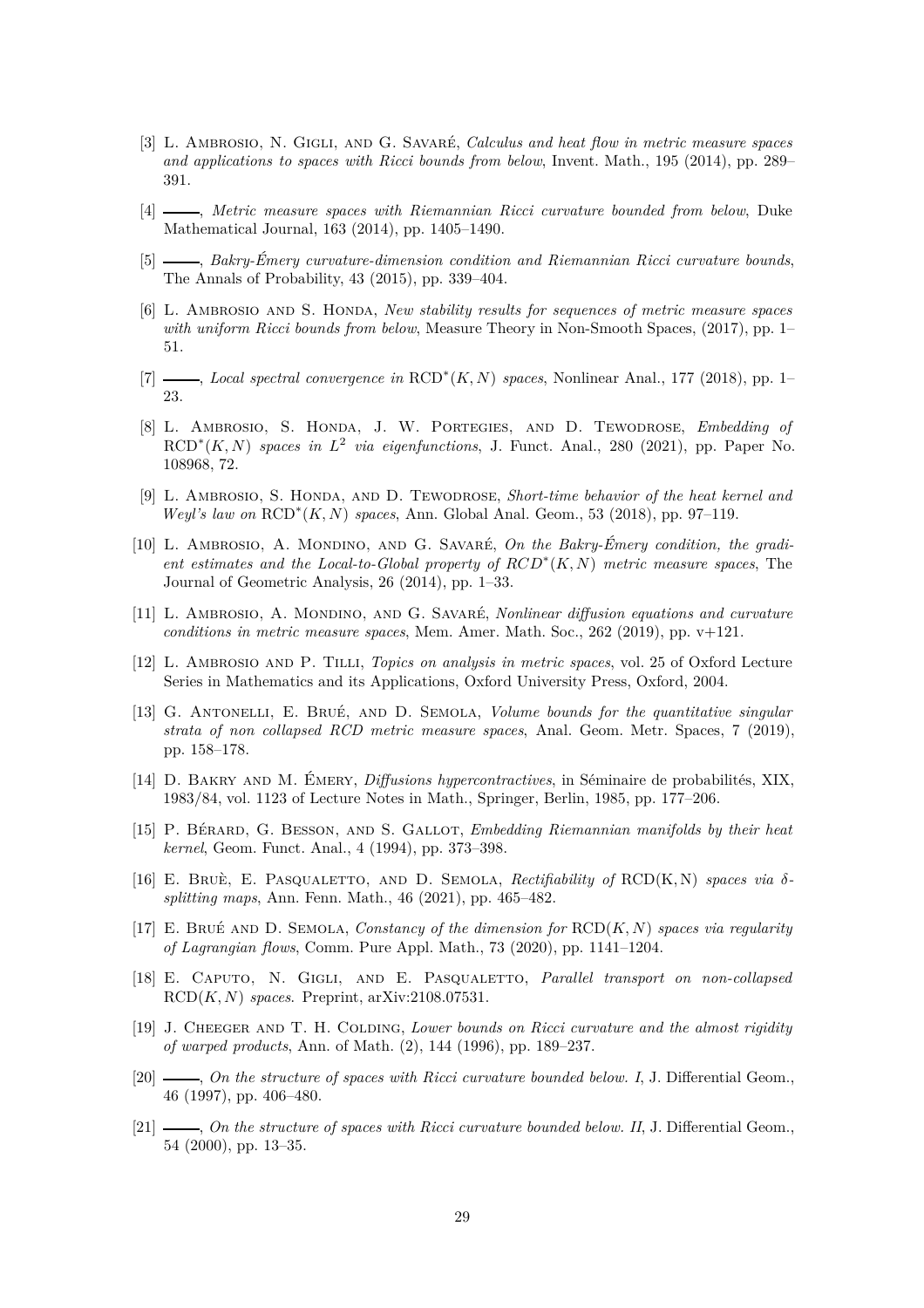- <span id="page-29-4"></span><span id="page-29-3"></span>[22]  $\_\_\_\_\_$ , *On the structure of spaces with Ricci curvature bounded below. III*, J. Differential Geom., 54 (2000), pp. 37–74.
- <span id="page-29-5"></span>[23] T. H. Colding, *Ricci curvature and volume convergence*, Ann. of Math. (2), 145 (1997), pp. 477–501.
- <span id="page-29-18"></span>[24] G. De Philippis and N. Gigli, *Non-collapsed spaces with Ricci curvature bounded from below*, J. Éc. polytech. Math., 5 (2018), pp. 613–650.
- [25] G. De Philippis, A. Marchese, and F. Rindler, *On a conjecture of Cheeger*, in Measure theory in non-smooth spaces, Partial Differ. Equ. Meas. Theory, De Gruyter Open, Warsaw, 2017, pp. 145–155.
- <span id="page-29-20"></span><span id="page-29-7"></span>[26] J. Diestel and J. J. Uhl, Jr., *Vector measures*, American Mathematical Society, Providence, R.I., 1977. With a foreword by B. J. Pettis, Mathematical Surveys, No. 15.
- [27] M. ERBAR, K. KUWADA, AND K.-T. STURM, On the equivalence of the entropic curvature*dimension condition and Bochner's inequality on metric measure spaces*, Invent. Math., 201 (2014), pp. 1–79.
- <span id="page-29-0"></span>[28] N. Gigli, *On the heat flow on metric measure spaces: existence, uniqueness and stability*, Calc. Var. PDE, 39 (2010), pp. 101–120.
- <span id="page-29-17"></span><span id="page-29-12"></span>[29] , *The splitting theorem in non-smooth context*. Preprint, arXiv:1302.5555, 2013.
- [30] , *Nonsmooth differential geometry an approach tailored for spaces with Ricci curvature bounded from below*, Mem. Amer. Math. Soc., 251 (2014), pp. v+161.
- <span id="page-29-2"></span>[31] , *On the differential structure of metric measure spaces and applications*, Mem. Amer. Math. Soc., 236 (2015), pp. vi+91.
- <span id="page-29-15"></span>[32] , *Lecture notes on differential calculus on* RCD *spaces*, Publ. Res. Inst. Math. Sci., 54 (2018), pp. 855–918.
- <span id="page-29-1"></span>[33] N. Gigli, K. Kuwada, and S.-i. Ohta, *Heat flow on Alexandrov spaces*, Communications on Pure and Applied Mathematics, 66 (2013), pp. 307–331.
- <span id="page-29-13"></span>[34] N. GIGLI, A. MONDINO, AND G. SAVARÉ, *Convergence of pointed non-compact metric measure spaces and stability of Ricci curvature bounds and heat flows*, Proc. Lond. Math. Soc. (3), 111 (2015), pp. 1071–1129.
- <span id="page-29-6"></span>[35] N. Gigli and E. Pasqualetto, *Behaviour of the reference measure on* RCD *spaces under charts*. Accepted at Comm. Anal. Geom., arXiv: 1607.05188, 2016.
- <span id="page-29-19"></span>[36] , *Equivalence of two different notions of tangent bundle on rectifiable metric measure spaces*. To appear in Comm. Anal. Geom., arXiv: 1611.09645, 2016.
- <span id="page-29-14"></span><span id="page-29-11"></span>[37] , *Lectures on Nonsmooth Differential Geometry*, Springer International Publishing, 2020.
- <span id="page-29-8"></span>[38] B.-X. Han, *Ricci tensor on* RCD<sup>∗</sup> (*K, N*) *spaces*, J. Geom. Anal., 28 (2018), pp. 1295–1314.
- [39] , *Measure rigidity of synthetic lower Ricci curvature bound on Riemannian manifolds*, Adv. Math., 373 (2020), pp. 107327, 31.
- <span id="page-29-10"></span>[40] J. Heinonen, *Lectures on Analysis on Metric Spaces*, Universitext, Springer-Verlag, New York, 2001.
- <span id="page-29-16"></span><span id="page-29-9"></span>[41] S. Honda, *Isometric immersions of RCD spaces*. To appear in Comment. Math. Helv., arXiv: 2005.01222.
- [42] S. Honda, *New differential operator and noncollapsed RCD spaces*, Geom. Topol., 24 (2020), pp. 2127–2148.